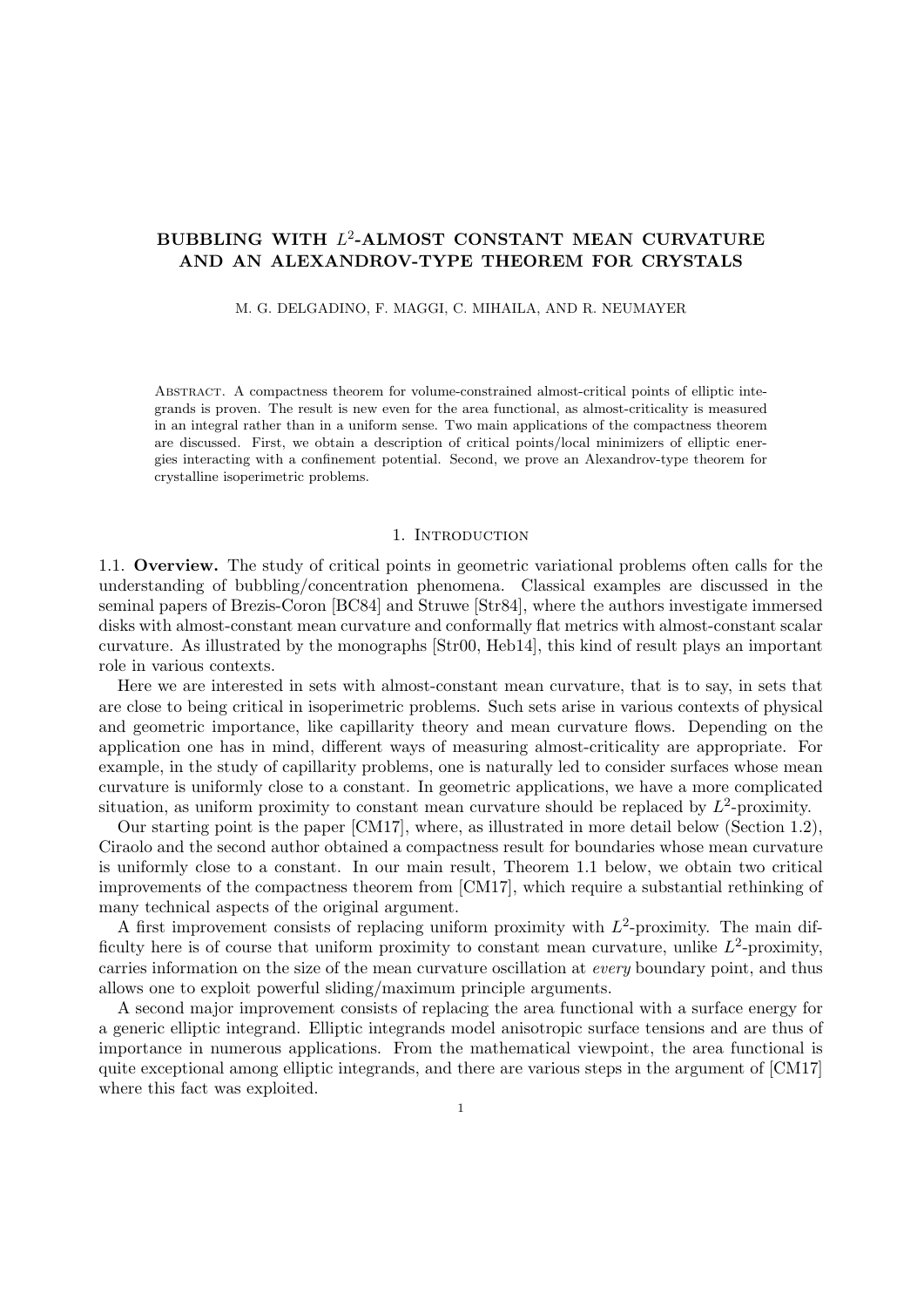Referring to Section 1.3 for more comments on the proof of Theorem 1.1, we now discuss some applications of physical and geometric interest.

We start with Theorem 1.3, where we obtain a description of critical points and local minimizers in elliptic capillarity problems. This theorem is stated in Section 1.4, where we also provide additional context on this type of problem.

In Section 1.5, we state Theorem 1.4, an extension of Theorem 1.1 to sequences of almost-critical points corresponding to elliptic integrands with degenerating ellipticity. The latter property allows these elliptic integrands to converge to an arbitrary (i.e., possibly non-smooth and non-elliptic) convex integrand, and our result proves convergence of almost-critical points (with sufficiently fast convergence of the first variation to a constant) to (possibly multiple copies of) the Wulff shape of the limit integrand. We propose an interpretation of this result as a suitable formulation of Alexandrov's theorem for generic anisotropic energies. Let us recall that for smooth, elliptic anisotropic energies one has a pointwise notion of mean curvature for which an exact analog of the classical Alexandrov's theorem holds [HLMG09]. The situation is quite different for generic anisotropic energies, like crystalline energies, as in those cases the first variation of the energy does not even define a linear functional on the space of variations. In the proposed interpretation, we circumvent these difficulties by defining critical points of generic anisotropic problems as the accumulation points of almost-critical points of smooth elliptic anisotropic problems.

1.2. **Compactness in the Euclidean case.** We start by recalling the situation in the basic Euclidean case. The starting point is  $Alexander's$  theorem: if  $\Omega$  is a smooth bounded connected open set with constant mean curvature, then  $\Omega$  is a ball of radius  $(n+1)|\Omega|/P(\Omega) = n/H_{\Omega}$ . Here,  $|\Omega|$ and  $P(\Omega) = H^n(\partial \Omega)$  are the volume and the perimeter of  $\Omega$ , while  $H_{\Omega}$  is the scalar mean curvature of  $\Omega$  with respect to the outer unit normal  $\nu_{\Omega}$  to  $\Omega$ , with the convention that  $H_{B_r(x)} = n/r$  if  $B_r(x)$ is the ball of radius *r* in  $\mathbb{R}^{n+1}$  centered at a point *x*. In [CM17] the *Alexandrov's deficit*  $\delta^*(\Omega)$  of  $\Omega$ 

$$
\delta^*(\Omega) = \left\| \frac{H_{\Omega}}{H_{\Omega}^0} - 1 \right\|_{C^0(\partial \Omega)} \qquad H_{\Omega}^0 = \frac{n P(\Omega)}{(n+1)|\Omega|} \,. \tag{1.1}
$$

is introduced as a measure of how far  $\Omega$  is from being a critical point in the Euclidean isoperimetric problem. It is then proven that, if  $\{\Omega_h\}_{h\in\mathbb{N}}$  is a sequence of smooth bounded open sets in  $\mathbb{R}^{n+1}$ normalized to have  $H_{\Omega}^0 = n$  and satisfying, for some  $L \in \mathbb{N}$  and  $\sigma \in (0, 1)$ ,

$$
P(\Omega_h) \le (L + \sigma) P(B_1) \qquad \forall h \in \mathbb{N}
$$

and if

$$
\lim_{h \to \infty} \delta^*(\Omega_h) = 0, \qquad (1.2)
$$

then there exists an open set  $\Omega$  consisting of the union of at most L disjoint balls of radius one such that

$$
\lim_{h \to \infty} |P(\Omega_h) - P(\Omega)| + |\Omega_h \Delta \Omega| = 0.
$$
\n(1.3)

Allard's monotonicity formula [Sim83, Section 17] can then be exploited to deduce Hausdorff convergence (therefore, if the sets  $\Omega_h$  are connected, then the balls in  $\Omega$  are mutually tangent). Then, by exploiting Allard's regularity theorem [Sim83, Section 23] and a calibration-type argument, one obtains the  $C^{1,\alpha}$ -convergence of  $\partial\Omega_h$  to  $\partial\Omega$  away from the tangency points of the limit balls. A quantitative analysis is also possible, both in the bubbling case (with non-sharp decay rates, see [CM17]) and in the one-bubble case  $L = 1$  (with sharp decay rates, see [KM17]).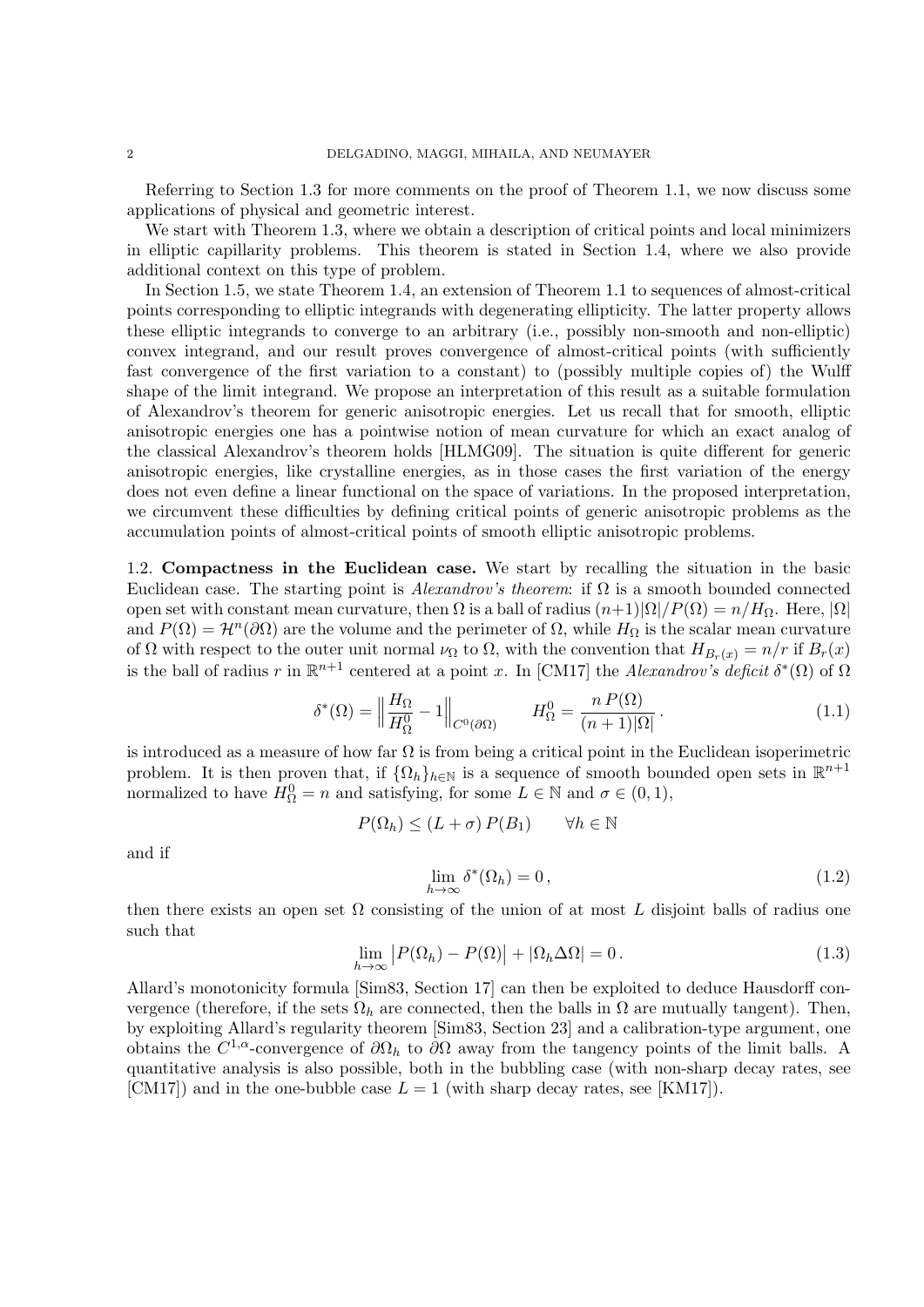This type of compactness result is crucial for addressing the shape of critical points in capillarity problems. To illustrate this point, consider the capillarity energy

$$
P(\Omega) + \int_{\Omega} g(x) dx, \qquad |\Omega| = v, \qquad (1.4)
$$

of a liquid droplet occupying a region  $\Omega \subset \mathbb{R}^{n+1}$  of fixed volume  $v$  under the action of a confinement potential *g*. If *v* is suitably small with respect to *g*, then the surface energy  $P(\Omega) = O(v^{n/(n+1)})$ dominates over the potential energy term (of order  $O(v)$ ). By direct comparison with balls and by quantitative isoperimetry [FMP08, FMP10, CL12] global minimizers are seen to be  $L^1$ -close to balls (quantitatively in terms of the size of *v*), and then a variational analysis proves they are actually  $C^2$ -close and thus convex [FM11]. But direct comparison with balls is not available for addressing the shape of critical points, or even of local minimizers, and this is why a compactness theorem like the one proved in [CM17] is needed to get this analysis started. And indeed, in [CM17, Corollary 1.4] it is shown that critical points of (1.4) are quantitatively close close to compounds of mutually tangent balls with same radii, and that local minimizers are close to single balls, for *m* small.

1.3. **The anisotropic setting and the elliptic compactness theorem.** In various situations of physical and geometric interest (see, e.g., the survey paper [Tay78]) one is led to consider energies like (1.4) with  $P(\Omega)$  replaced by an anisotropic surface energy of the form

$$
\mathcal{F}(\Omega) = \int_{\partial \Omega} F(\nu_{\Omega}) d\mathcal{H}^{n}.
$$

Here  $F : \mathbb{S}^n \to (0, \infty)$  is a *convex integrand*: namely, the one-homogenous extension of F is convex on  $\mathbb{R}^{n+1}$ . As was proven in [Tay74, Tay75, Fon91, FM91, BM94], the isoperimetric problem for  $\mathcal F$ is uniquely solved by translations and scalings of the *Wulff shape*  $K_F$  of  $F$ .

$$
K_F = \bigcap_{\nu \in \mathbb{S}^n} \left\{ x \in \mathbb{R}^{n+1} : x \cdot \nu < F(\nu) \right\}. \tag{1.5}
$$

This translates into the *Wulff inequality*,

$$
\mathcal{F}(\Omega) \ge (n+1) \, |K_F|^{1/(n+1)} \, |\Omega|^{n/(n+1)} \qquad 0 < |\Omega| < \infty \,, \tag{1.6}
$$

where the right-hand side equals  $\mathcal{F}(r K_F)$  for  $r = (|\Omega|/|K_F|)^{1/(n+1)}$  and where equality holds if and only if  $\Omega = x + r K_F$  for some  $x \in \mathbb{R}^{n+1}$ . The Wulff shape is always a bounded open convex set containing the origin; and, conversely, every bounded open convex set containing the origin is the Wulff shape of some *F*. Of particular interest is the case when *F* is a *smooth elliptic integrand*, that is,  $F \in C^{\infty}(\mathbb{S}^n; (0, \infty))$ , and there exist constants  $0 < \lambda \leq \Lambda < \infty$  such that, for every  $\nu \in \mathbb{S}^n$ ,

$$
\lambda \operatorname{Id} \le \nabla^2 F(\nu) \le \Lambda \operatorname{Id} \qquad \text{on } \nu^{\perp} = T_{\nu} \mathbb{S}^n \,. \tag{1.7}
$$

In this setting one has a natural anisotropic extension of the notion of mean curvature. More precisely, the anisotropic mean curvature  $H_{\Omega}^F: \partial \Omega \to \mathbb{R}$  of a set  $\Omega \subset \mathbb{R}^{n+1}$  with boundary of class  $C^2$  is defined by

$$
H_{\Omega}^{F} = \text{div}^{\partial\Omega} (\nabla F \circ \nu_{\Omega}) = \text{tr}(\nabla^{2} F(\nu_{\Omega}) \nabla \nu_{\Omega}), \qquad (1.8)
$$

where div <sup> $\partial\Omega$ </sup> denotes the tangential divergence along  $\partial\Omega$ , and  $\nabla\nu_{\Omega}$  is the second fundamental form of *∂*Ω with respect to *ν*Ω. For the Wulff shape, *K<sup>F</sup>* one has

$$
H_{K_F}^F = n.
$$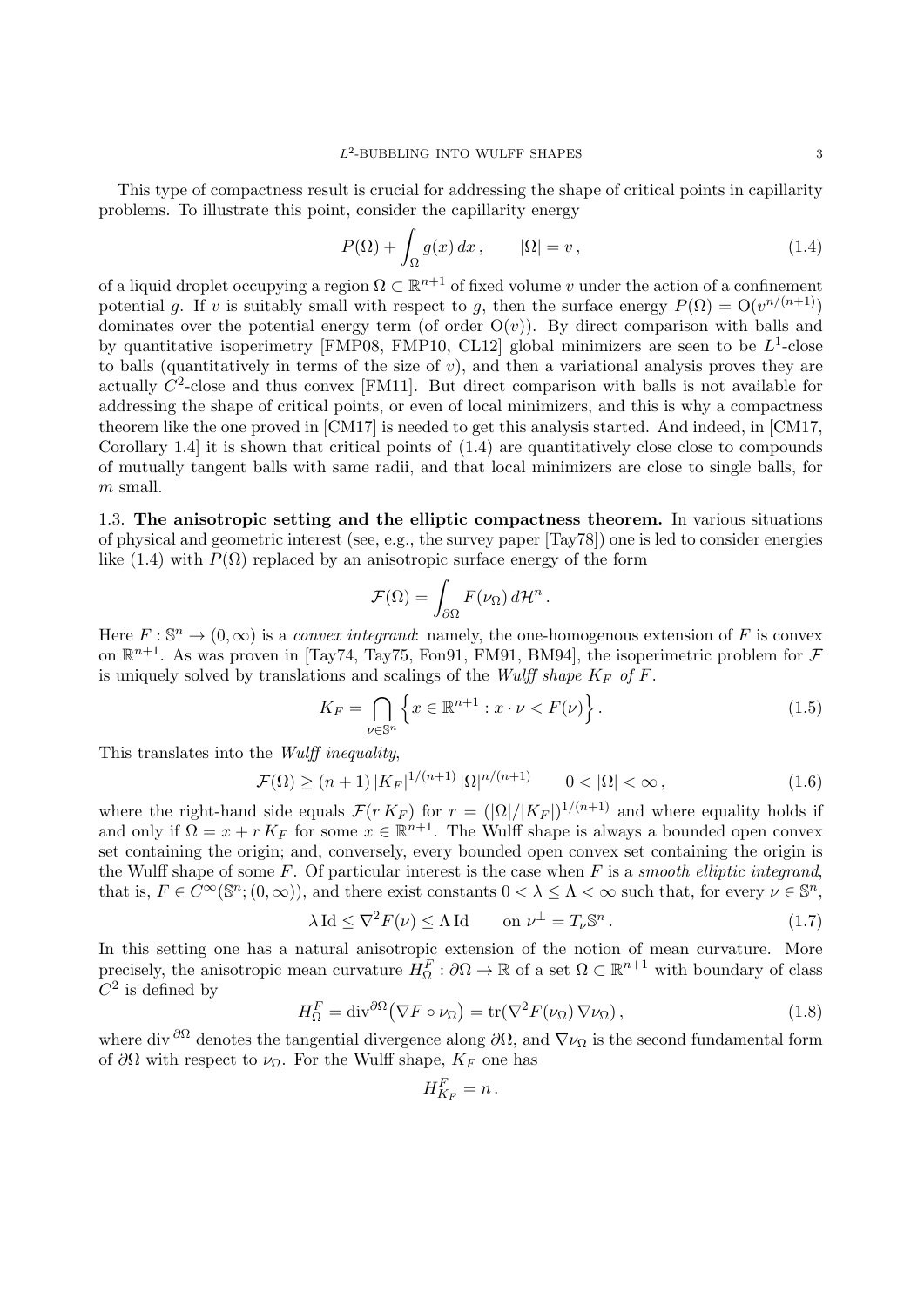An anisotropic version of Alexandrov's theorem was shown in  $[HLMG09]$ : if  $\Omega$  is a bounded smooth connected open set in  $\mathbb{R}^{n+1}$  with constant anisotropic mean curvature, then  $\Omega = x + r K_F$  for some  $x \in \mathbb{R}^{n+1}$  and  $r > 0$ . In order to formulate a compactness theorem in this setting we introduce the scale invariant quantity

$$
\delta_F(\Omega) = \left(\frac{1}{\mathcal{F}(\Omega)} \int_{\partial\Omega} \left| \frac{H_{\Omega}^F}{H_{\Omega}^{F,0}} - 1 \right|^2 F(\nu_{\Omega}) d\mathcal{H}^n \right)^{1/2} \qquad H_{\Omega}^{F,0} = \frac{n \mathcal{F}(\Omega)}{(n+1)|\Omega|} \tag{1.9}
$$

as an anisotropic generalization of (1.1), and then state the following theorem.

**Theorem 1.1.** Let F be a smooth elliptic integrand; see (1.7), and let  $\{\Omega_h\}_{h\in\mathbb{N}}$  be a sequence of *bounded open sets with smooth boundary normalized to have*

$$
H_{\Omega_h}^{F,0}=n.
$$

*If, for some*  $L \in \mathbb{N}$ *,*  $\sigma \in (0,1)$ *, and*  $\kappa \in (0,1)$ 

$$
\sup_{h \in \mathbb{N}} \text{diam}(\Omega_h) < \infty \,, \qquad \sup_{h \in \mathbb{N}} \mathcal{F}(\Omega_h) \le (L + \sigma) \, \mathcal{F}(K_F) \,, \qquad H_{\Omega_h}^F \ge \kappa \, n \, \text{ on } \partial \Omega_h \,,
$$

*and if*

$$
\lim_{h \to \infty} \delta_F(\Omega_h) = 0, \qquad (1.10)
$$

*then there exists an open set* Ω *consisting of the union of at most L-many disjoint translations of*  $K_F$ , such that, up to translations and up to extracting subsequences,

$$
\lim_{h \to \infty} \left| \mathcal{F}(\Omega_h) - \mathcal{F}(\Omega) \right| + \left| \Omega_h \Delta \Omega \right| = 0. \tag{1.11}
$$

**Remark 1.2.** Setting  $\delta(\Omega) = \delta_F(\Omega)$  for  $F \equiv 1$ , and recalling the definition (1.1) of  $\delta^*(\Omega)$ , we obviously have that  $\delta(\Omega) \leq \delta^*(\Omega)$ , with  $H_{\Omega} \geq \kappa H_{\Omega}^0$  provided  $\delta^*(\Omega) \leq 1 - \kappa$ . In particular, Theorem 1.1 contains the fact that (1.2) implies (1.3), i.e., the key conclusion of [CM17, Theorem 2.4. As explained in Section 1.1, passing from the  $C^0$  to the  $L^2$  deficit is non-trivial because a key argument in the proof of [CM17, Theorem 2.4] is a sliding argument based on the maximum principle for the mean curvature operator (see the argument right after [CM17, Equation (2.48)]). For this kind of argument to work, it is crucial that whichever the contact point produced in the sliding argument is, the constant mean curvature deficit contains information at that point. This works naturally when using the  $C^0$ -deficit  $\delta^*(\Omega)$ , but it is clearly more delicate for the  $L^2$ -deficit  $δ(Ω)$ . We bypass this problem by exploiting the vanishing deficit assumption for obtaining a family of Pohozaev's-type identities of different homogeneities; see in particular step six in the proof of Theorem 1.4, Section 3.6. We also notice that considering the  $L^2$ -deficit in this kind of problem is not merely done for the sake of generality, but is particularly significant in view of possible applications to the analysis of mean curvature flows.

We now describe some additional aspects of the proof of Theorem 1.1. As we are going to see, a key tool will be a new potential theoretic proof of the anisotropic Heintze-Karcher inequality, done in the spirit of [Ros87].

Let us first recall that the classical Heintze-Karcher inequality states that if  $\Omega$  is an open bounded connected set with smooth boundary and positive mean curvature, then

$$
\int_{\partial\Omega} \frac{n}{H_{\Omega}} d\mathcal{H}^n \ge (n+1)|\Omega| \,, \tag{1.12}
$$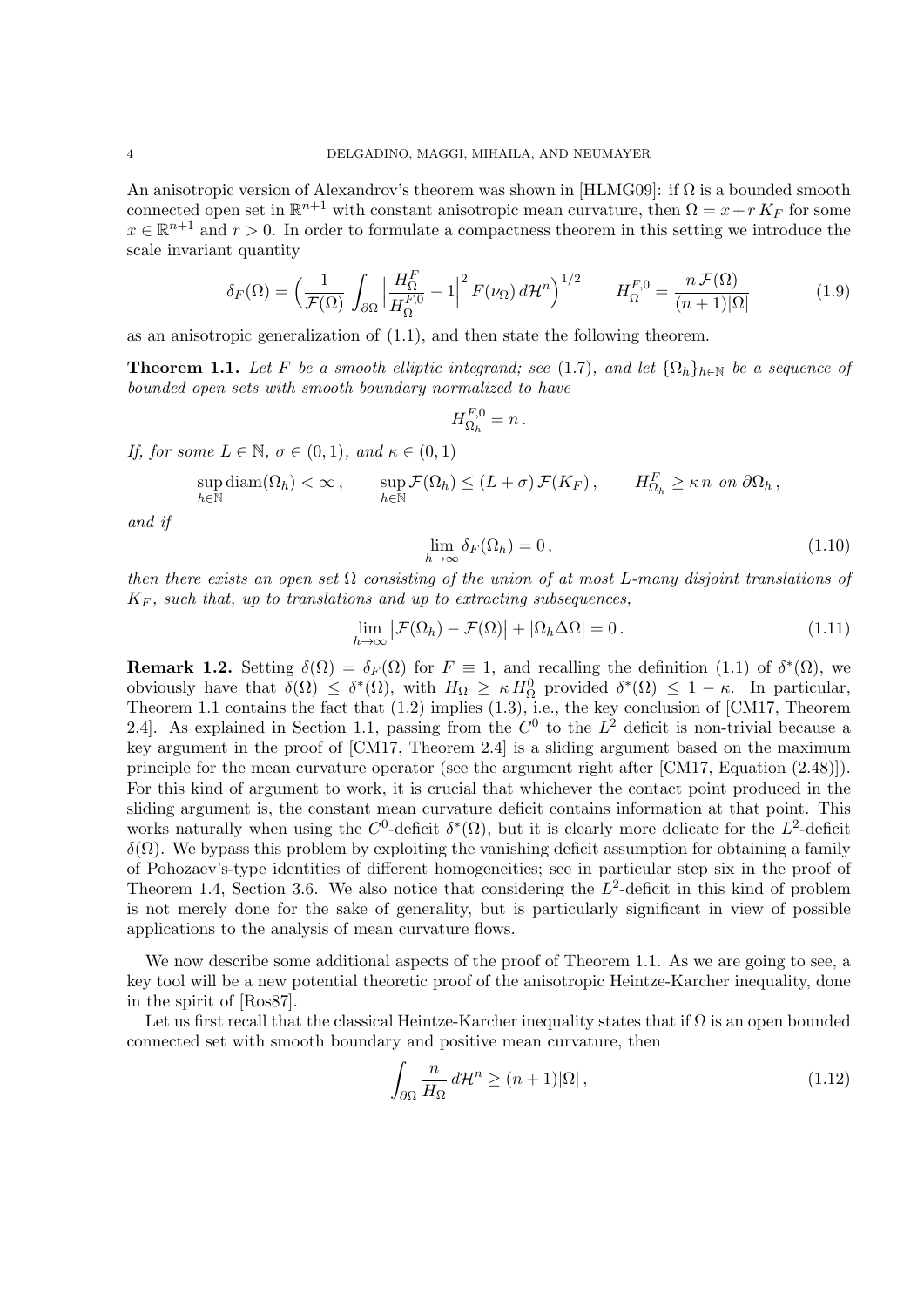with equality if and only if  $\Omega$  is a ball. This inequality has been exploited by many authors [Ros87, MR91, Bre13] as an effective starting point for proving the classical Alexandrov's theorem and its generalizations to higher order curvatures and to non-Euclidean ambient spaces. The relation is seen, also in the context compactness problems, if one considers the simple inequality

$$
\eta(\Omega) \le \delta^*(\Omega) \tag{1.13}
$$

between the Alexandrov's deficit (1.1) and the *Heintze-Karcher deficit*

$$
\eta(\Omega) = 1 - \frac{(n+1)|\Omega|}{\int_{\partial\Omega} (n/H_{\Omega}) d\mathcal{H}^n}
$$

In particular, (1.13) says that if  $\Omega$  has constant mean curvature, then  $\Omega$  is an equality case in (1.12) (and thus a ball).

The compactness result obtained in  $[CM17]$  starts from Ros' proof  $[Ros87]$  of  $(1.12)$ , which exploits the celebrated Reilly's identity [Rei77] in order to relate the Heintze-Karcher deficit and the torsion potential *u* of  $\Omega$ , i.e., the unique solution of

$$
\begin{cases} \Delta u = 1 & \text{in } \Omega, \\ u = 0 & \text{on } \partial\Omega. \end{cases}
$$

For instance, a key estimate on *u* in terms of  $\eta(\Omega)$  implied by Ros' argument takes the form

$$
C(n) |\Omega| \eta(\Omega) \ge \int_{\Omega} \left| \nabla^2 u - \frac{\text{Id}}{n+1} \right|^2 \tag{1.14}
$$

*.*

where  $|T| = (\sum_{ij} T_{ij}^2)^{1/2}$  for a matrix *T*. This inequality expresses, in a rather direct way, the proximity of the torsion potential of  $\Omega$  to the torsion potential  $(|x - x_0|^2 - r^2)/2(n + 1)$  of a suitable ball  $B_r(x_0)$ . The other known proofs of (1.12), namely [MR91, Bre13], provide control of the almost-umbilicality of  $\partial\Omega$  in terms of  $\eta(\Omega)$ . As explained in detail in [CM17, Appendix], almost-umbilicality is more difficult to exploit than direct information on the torsion potential to get compactness results in this setting. This is reflected in the fact that the current results concerning almost-umbilicality do not describe bubbling phenomena; see [DLM05, DLM06, Per11].

The proof of Alexandrov's theorem for elliptic integrands in [HLMG09] is based on an anisotropic version of  $(1.12)$ , which states that if *F* is smooth and elliptic and  $\Omega$  is an open bounded connected set with smooth boundary and positive  $H_{\Omega}^F$ , then

$$
\int_{\partial\Omega} \frac{n}{H_{\Omega}^F} F(\nu_{\Omega}) d\mathcal{H}^n \ge (n+1)|\Omega| \,, \tag{1.15}
$$

with equality if and only if  $\Omega = x + r K_F$  for some  $x \in \mathbb{R}^{n+1}$  and  $r > 0$ . Alternative proofs of (1.15) are obtained in [MX13] and [XZ]. These arguments provide a control on the anisotropic almost-umbilicality of *∂*Ω in terms of an anisotropic Heintze-Karcher deficit. Anisotropic almostumbilicality has been recently addressed in [DRG17] under a convexity assumption, which of course prevents the possibility of bubbling into multiple Wulff shapes.

Our approach to Theorem 1.4 will pass through a new proof of  $(1.15)$ , based on an adaptation of Ros' argument that allows us to control the suitable anisotropic variant of the torsion potential in terms of the *anisotropic Heintze-Karcher deficit*  $\eta_F$  of  $\Omega$ ,

$$
\eta_F(\Omega) = 1 - \frac{(n+1)|\Omega|}{\int_{\partial\Omega} (n F(\nu_{\Omega})/H_{\Omega}^F)}.
$$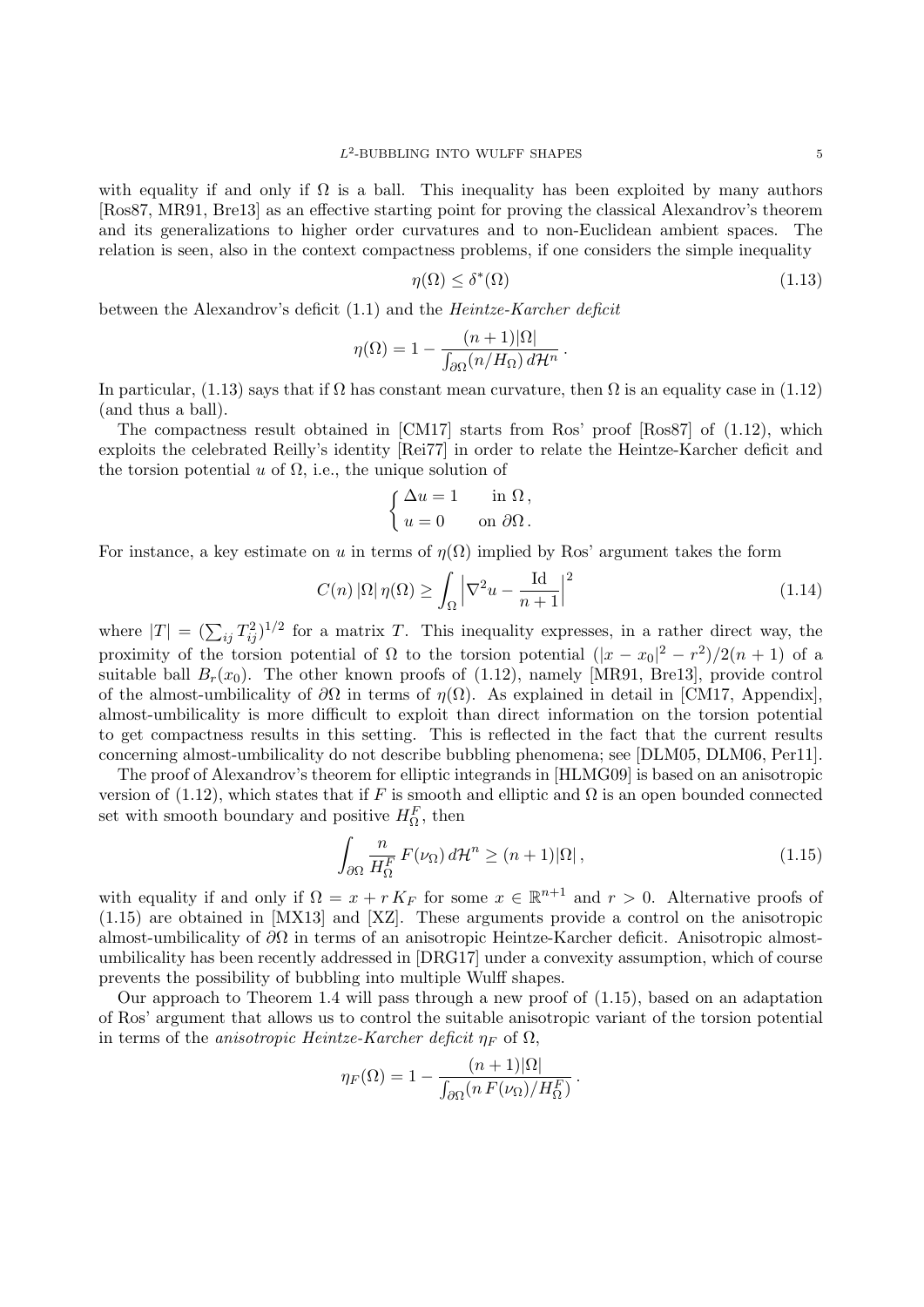(We consider  $\eta_F(\Omega)$  only for sets with  $H^F_{\Omega} > 0$  on  $\partial\Omega$ , and we also notice that  $\eta_F(\Omega) \leq \delta_F(\Omega)/\kappa$ provided  $H_{\Omega}^F \geq \kappa H_{\Omega}^{F,0}$ ; see Lemma 3.6 below.) The right notion of anisotropic torsion potential is found by solving

$$
\begin{cases} \Delta_F u = 1 & \text{in } \Omega, \\ u = 0 & \text{on } \partial\Omega. \end{cases}
$$

where  $\Delta_F$  denotes the Finslerian Laplace operator, defined by

$$
\Delta_F u = \text{div}(\nabla (F^2/2)(\nabla u)).
$$

The operator is non-smooth at  ${\nabla u = 0}$ , and particular attention must be paid in many parts of the argument in managing the critical set of *u*.

We now make some more technical comments on the proof, which should also be interesting in connection with our subsequent discussion of the role of ellipticity in the compactness theorem (see Section 1.5 below). As already mentioned, Ros' proof of (1.14) crucially exploits Reilly's identity [Rei77]. Similarly, in Proposition 3.3 below, we prove the following anisotropic version of Reilly's identity (which, apparently, has not been previously stated in the literature):

$$
\int_{\Omega} (\Delta_F u)^2 - \text{tr}\left( (\nabla (\nabla_F u))^2 \right) = \int_{\partial \Omega} H_{\Omega}^F F(\nabla u)^2 F(\nu_{\Omega}) d\mathcal{H}^n, \qquad (1.16)
$$

where  $\nabla_F u = \nabla(F^2/2)(\nabla u)$ . Armed with (1.16) and with a global Lipschitz estimate for *u independent of the ellipticity constants of F* (see Proposition 3.5), we generalize (1.14) to

$$
C(n) |\Omega| \eta_F(\Omega) \ge \int_{\Omega} \left\| \nabla (\nabla_F u) - \frac{\mathrm{Id}}{n+1} \right\|^2.
$$
 (1.17)

Here we set  $||A||^2 = \sum_{i=1}^{n+1} \mu_i^2$  where  $\mu_i$  are the eigenvalues of and *A*. Unless we are in the isotropic case, the matrix  $A = \nabla(\nabla_F u)$  (which satisfies  $A = \nabla^2 F(\nabla u) \nabla^2 u$  on  ${\nabla u \neq 0}$ ) is not symmetric, but is real diagonalizable. In particular (1.17) does not provide direct control on the norm of *A*. However, such an estimate can be expressed if one allows the ellipticity constants of *F* to appear in the estimate, which then takes the form

$$
C(n) |\Omega| \frac{\Lambda}{\lambda} \eta_F(\Omega) \ge \int_{\Omega} \left| \nabla (\nabla_F u) - \frac{\text{Id}}{n+1} \right|^2.
$$
 (1.18)

This simple but delicate point is the only step of the proof of Theorem 1.1 where the ellipticity assumption is used.

1.4. **Critical points and local minimizers of anisotropic energies.** A natural and important application of Theorem 1.1 is the quantitative characterization of critical points and local minimizers of anisotropic surface energies under the action of a confining potential and with a small volume constraint. More precisely, the kind of energy we consider takes the form

$$
\mathcal{E}(\Omega) = \mathcal{F}(\Omega) + \int_{\Omega} g,
$$

for a convex integrand *F* and a smooth potential  $g : \mathbb{R}^{n+1} \to \mathbb{R}$ . When  $g(x) \to \infty$  as  $|x| \to \infty$ volume-constrained minimizers of  $\mathcal E$  exist for every volume *v*. Of particular relevance in capillarity and phase transition models is the case when  $v$  is small, and thus the surface energy  $\mathcal F$  dominates the minimization.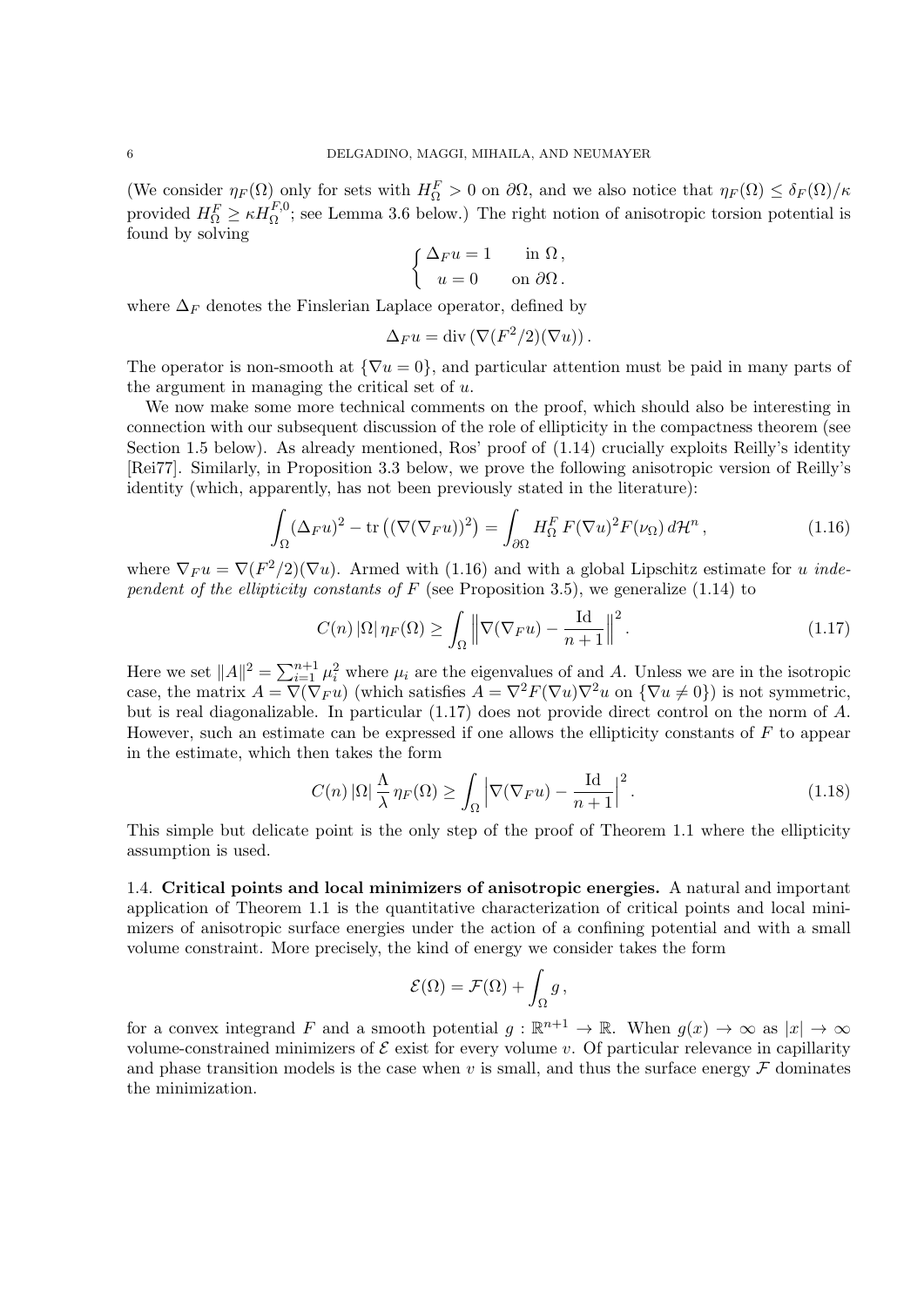We say that a bounded set of finite perimeter  $\Omega$  is a *volume-constrained critical point* of  $\mathcal E$  if

$$
\left. \frac{d}{dt} \right|_{t=0} \mathcal{E}(f_t(\Omega)) = 0 \tag{1.19}
$$

whenever  $f_t$  is a curve of diffeomorphisms such that  $f_0 = \text{Id}$  and  $|f_t(\Omega)| = |\Omega|$  for every *t* in a neighborhood of  $t = 0$ . We say that  $\Omega$  is a *volume-constrained*  $r_0$ -local minimizer of  $\mathcal E$  if there exists  $r_0 > 0$  such that

$$
\mathcal{E}(\Omega) \le \mathcal{E}(\Omega') \qquad \text{whenever } |\Omega'| = |\Omega| \text{ and } \Omega \Delta \Omega' \subset\subset I_{|\Omega|^{1/(n+1)} r_0}(\partial \Omega). \tag{1.20}
$$

Here,  $I_r(E) = \{x \in \mathbb{R}^{n+1} : \text{dist}(x, E) < r\}$  denotes the *r*-neighborhood of a set  $E \subset \mathbb{R}^{n+1}$ . Obviously, local minimizers are critical points.

As an application of Theorem 1.1, we analyze volume-constrained local minimizers and critical points of *E*.

**Theorem 1.3.** Let F be a smooth elliptic integrand,  $g : \mathbb{R}^{n+1} \to \mathbb{R}$  be a smooth function,  $M > 0$ , and let  $\Omega \subset B_M$  be an open connected set with smooth boundary such that

$$
\frac{\mathcal{F}(\Omega)^{n+1}}{|\Omega|^n} \le M \,, \qquad \frac{\text{diam}(\Omega)}{|\Omega|^{1/(n+1)}} \le M \,.
$$

*Then the following holds:*

*(i) for every*  $\varepsilon > 0$  *there exists*  $v_{\varepsilon} = v_{\varepsilon}(\varepsilon, n, M, F, g) > 0$  *such that if*  $\Omega$  *is a volume-constrained critical point of E with*

 $|\Omega|$   $< v_{\varepsilon}$ ,

*then*

$$
\left|\Omega^* \Delta \bigcup_{i=1}^L (x_i + K_F)\right| \le \varepsilon \quad where \quad \Omega^* = \frac{H_{\Omega}^{F,0}}{n} \Omega,
$$

*for some*  $L \geq 1$  *(which is a priori bounded from above in terms of*  $F$  *and*  $M$ *) and*  $\{x_i\}_{i=1}^L \subset \mathbb{R}^{n+1}$ *such that the sets*  $\{x_i + K_F\}_{i=1}^L$  *are mutually disjoint.* 

(*ii*) given  $r_0 > 0$ , there exists  $v_0 = v_0(r_0, n, M, F, g) > 0$  such that, if  $\Omega$  is a volume-constrained *r*0*-local minimizer of E with*

 $|\Omega|$  *< v*<sub>0</sub>,

then there exists  $x_0 \in \mathbb{R}^{n+1}$  such that, setting  $K = x + sK_F$  with  $s = (|\Omega|/|K_F|)^{1/(n+1)}$ , one has

$$
\frac{|\Omega \Delta K|}{|\Omega|} \le C(n, F, g, M) |\Omega|^{1/(n+1)}, \qquad (1.21)
$$

$$
\frac{\operatorname{hd}(\partial\Omega,\partial K)}{|\Omega|^{1/(n+1)}} \le C(n,F,g,M) \, |\Omega|^{1/(n+1)^2} \,. \tag{1.22}
$$

This result was shown for volume-constrained global minimizers of *E* in [FM11, Theorem 1]. The key difference between the case of global minimizers and the case of critical points/local minimizers addressed here is that  $(1.19)$  and  $(1.20)$  do not immediately allow the comparison of the energy of  $\Omega$  with that of a Wulff shape with same volume. This direct comparison was the key step in [FM11] to exploit the quantitative Wulff inequality from [FMP10] and to deduce the L<sup>1</sup>-proximity of any global minimizer to a Wulff shape.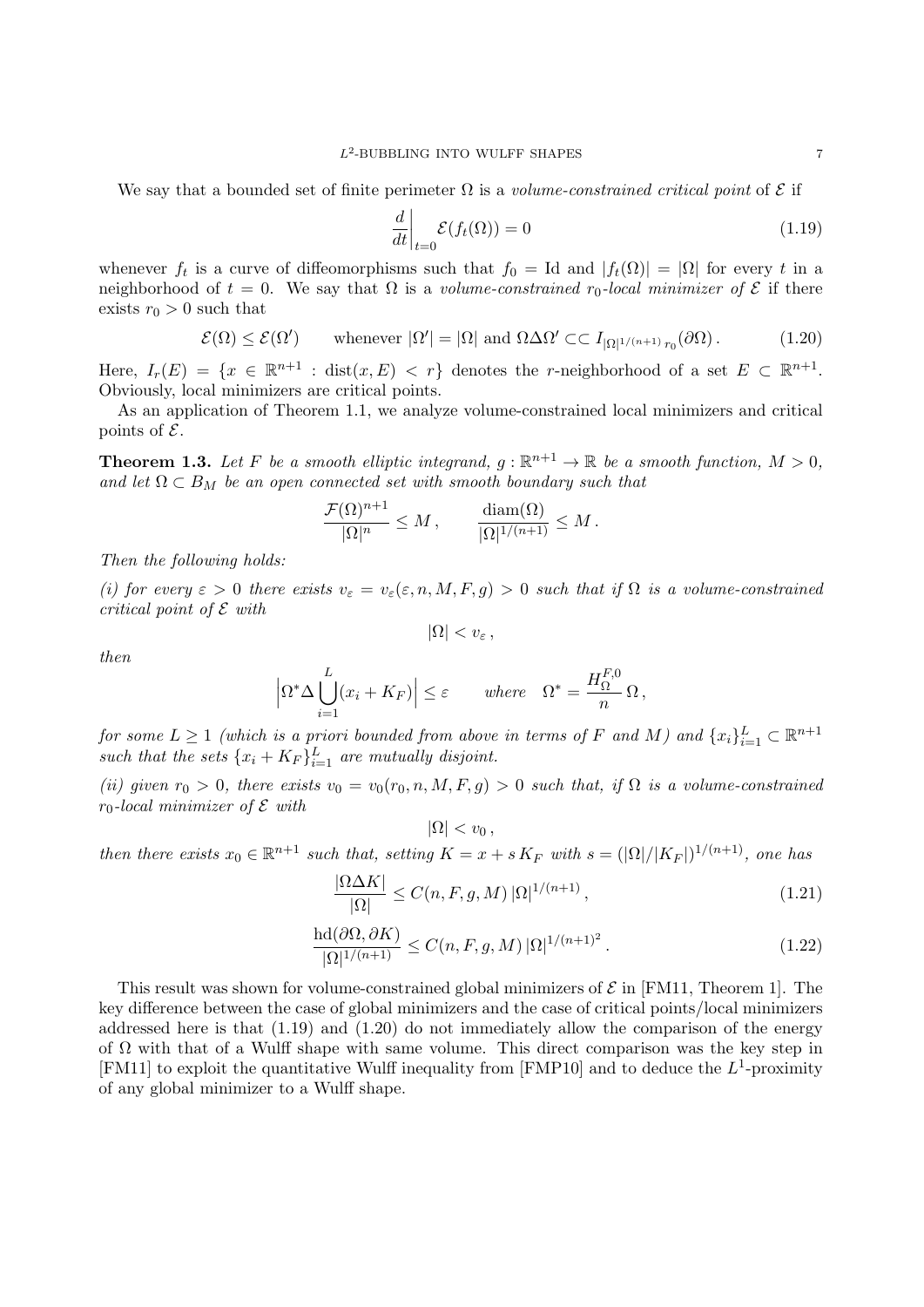Volume-constrained critical points of *E* turn out be volume-constrained almost-critical points of *F* thanks to a variational argument, so Theorem 1.1 allows one to deduce that  $\Omega$  is close in volume to a finite family of Wulff shapes. In the case of local minimizers, using volume density estimates we can show this family consists of a single Wulff shape, and then *∂*Ω is close to the boundary of this Wulff shape in Hausdorff distance. But this implies that a Wulff shape of the appropriate volume is an admissible competitor in  $(1.20)$ , which in turn enables us to exploit the quantitative Wulff inequality and obtain (1.21) and (1.22); see Section 4.

In [FM11, Theorem 2] it was proven that a volume-constrained global minimizer  $\Omega$  of  $\mathcal E$  is actually convex with

$$
\left\|\nabla^2 F(\nu_{\Omega^*}) \nabla \nu_{\Omega^*} - \text{Id}\right\|_{C^0(\partial \Omega^*)} \le C(n, F, g) |\Omega|^{2/(n+3)}.
$$
\n(1.23)

(Let us recall here that  $\nabla^2 F(\nu_{K_F}) \nabla \nu_{K_F} = \text{Id}$  on  $\partial K_F$ .) In our setting of connected volumeconstrained local minimizers, once  $(1.22)$  is proven, one can also repeat all the remaining analysis from [FM11]. In particular, arguing as in [FM11, Appendix C], one can show that  $\partial\Omega$  is a  $C^1$ -small normal deformation of *∂K* with quantitative bounds on the *C* 1 -norm of the normal deformation in terms of explicit powers of  $|\Omega|$ . Then, one can also repeat the argument from [FM11, Theorem 13] to show that (1.23) holds and thus that  $\Omega$  is convex. As this part of the argument would be identical to that of [FM11], we omit it and simply remark that, thanks to Theorem 1.1, all the small-volume regime properties of volume-constrained global minimizers of  $\mathcal E$  proved in [FM11] hold for connected local minimizers as well.

1.5. **Weak Alexandrov's theorem for convex integrands.** A way to look at the classical Alexandrov's theorem is to consider it as a *convexity property* of the volume-constrained perimeter functional; Alexandrov's theorem says that the only critical points of the volume-constrained perimeter are its global minimizers. The property that global minimizers are the only critical points is a characteristic consequence of convexity.

The same can be said about the anisotropic Alexandrov's theorem for smooth elliptic integrands [HLMG09]. Once again, we have an energy functional whose only critical points are its global minimizers. A natural question is whether this property depends on the assumption that the anisotropy is smooth and elliptic. Indeed, anisotropic energies that fail to be either smooth or elliptic (or both) are of great interest in applications, and the anisotropic isoperimetric problem is totally unaffected by the lack of smoothness or of ellipticity (recall that Wulff shapes are the unique isoperimetric sets of every convex integrand). Therefore one conjectures that Alexandrov's theorem should hold, in some proper formulation, for every anisotropic energy. This conjecture seems open in ambient space dimension  $n + 1 \geq 3$ . A result of Morgan [Mor94], which proves that Wulff shapes are the only anisotropic critical immersion of a curve in the plane, is an indication in favor of this conjecture. Of course, there is a substantial difference between the planar case and higher dimensions, because in the planar case criticality implies convexity of the connected components.

With this premise in mind, we now discuss a generalization of Theorem 1.1, namely Theorem 1.4 below, which serves as a sort of *weak version of Alexandrov's theorem valid for arbitrary convex integrands*.

**Theorem 1.4** (Weak anisotropic Alexandrov theorem). Let  ${F_h}_{h \in \mathbb{N}}$  be a sequence of smooth *elliptic integrands that converges pointwise to a limit function F, and assume that, for some positive*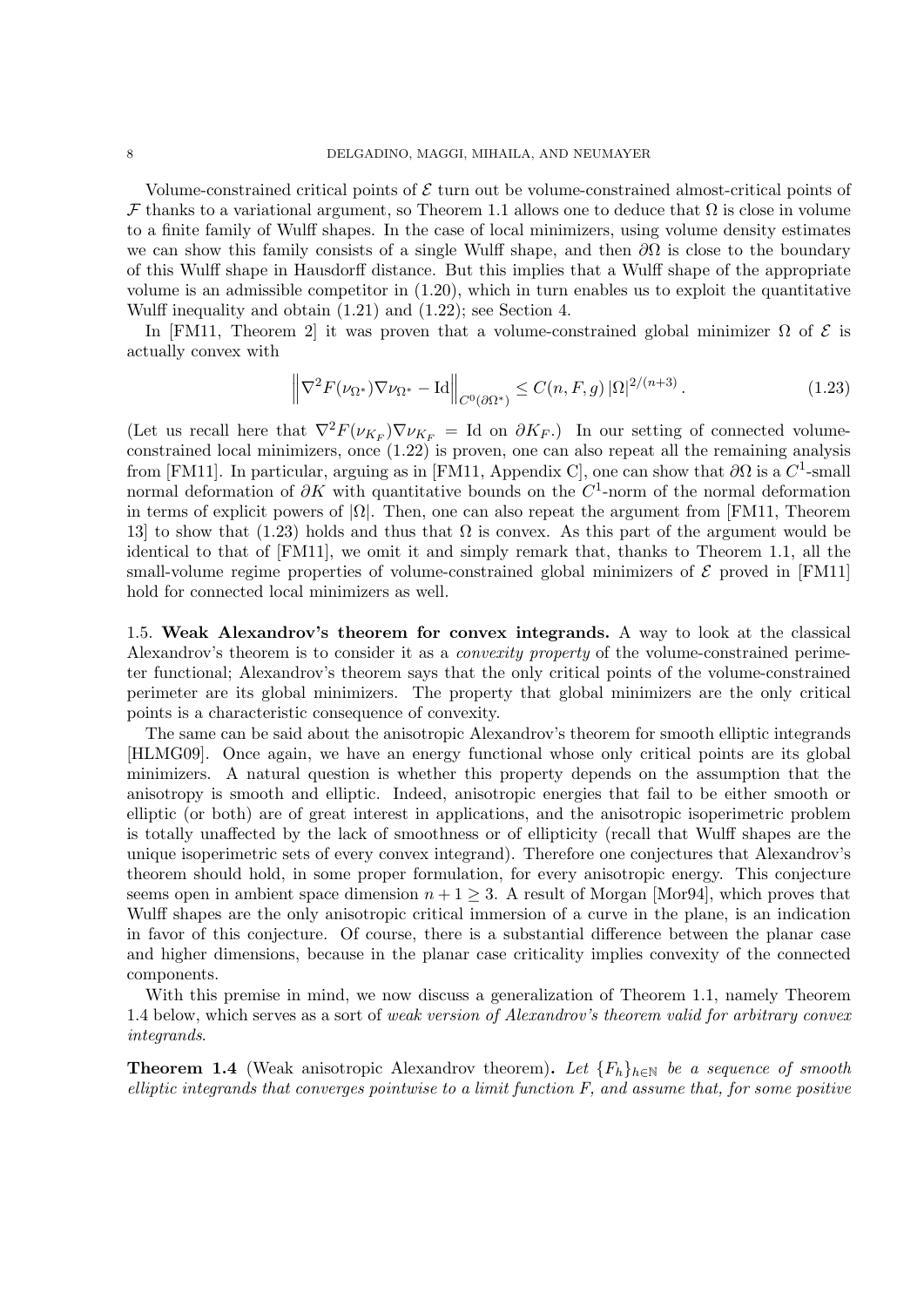*constants*  $m, M, \lambda_h$  *and*  $\Lambda_h$  ( $m$  *and*  $M$  *independent* of  $h$ )

$$
m \le F_h \le M \qquad on \ \mathbb{S}^n,
$$
  

$$
\lambda_h \operatorname{Id} \le \nabla^2 F_h(\nu) \le \Lambda_h \operatorname{Id} \qquad on \ \nu^{\perp}, \ \forall \nu \in \mathbb{S}^n.
$$
 (1.24)

*Then the following holds: If*  $\{\Omega_h\}_{h\in\mathbb{N}}$  *is a sequence of bounded open sets with smooth boundary, normalized so that*  $H_{\Omega}^{F_h,0}$  $\Omega_h^{F_h,0} = n$  *with* 

$$
H_{\Omega_h}^{F_h} \ge \kappa n \text{ on } \partial\Omega_h, \quad \sup_{h \in \mathbb{N}} \text{diam}(\Omega_h) < \infty, \quad \sup_{h \in \mathbb{N}} \frac{\mathcal{F}_h(\Omega_h)}{\mathcal{F}_h(K_{F_h})} \le L + \sigma \tag{1.25}
$$

*for some*  $\kappa > 0$ *,*  $L \in \mathbb{N}$  *and*  $\sigma \in (0, 1)$ *, and if* 

$$
\lim_{h \to \infty} \max \left\{ \frac{1}{\lambda_h^2}, \frac{\Lambda_h}{\lambda_h} \right\} \eta_{F_h}(\Omega_h) + \delta_{F_h}(\Omega_h) = 0, \qquad (1.26)
$$

*then there exists an open set*  $\Omega$ , which is the disjoint union of at most *L-many translations of*  $K_F$ *such that, up to translations and up to extracting subsequences,*

$$
\lim_{h \to \infty} \left| \mathcal{F}_h(\Omega_h) - \mathcal{F}(\Omega) \right| + \left| \Omega_h \Delta \Omega \right| = 0. \tag{1.27}
$$

**Remark 1.5.** The assumption (1.26) is implied by  $\max\{1/\lambda_h^2, \Lambda_h/\lambda_h\}$   $\delta_{F_h}(\Omega_h) \to 0$  because  $\eta_F \leq$  $\delta_F/\kappa$  (see Lemma 3.6 below). In particular, Theorem 1.1 is a corollary of Theorem 1.4 if one takes *F* to be smooth and elliptic and  $F_h \equiv F$ .

The interpretation of Theorem 1.4 as a weak version of Alexandrov's theorem for general convex integrands is the following. Clearly, every convex integrand *F* can be approximated by smooth elliptic integrands  $F_h$  as in (1.24), as the ratio  $\max\{1/\lambda_h^2, \lambda_h/\Lambda_h\}$  is allowed to vanish in the limit as  $h \to \infty$ . Theorem 1.4 thus asserts that (unions of) Wulff shapes of *F* are the only possible accumulation points of sequences of almost-critical points of the approximating  $\mathcal{F}_h$  with anisotropic Heintze-Karcher deficit vanishing faster than the rate of degeneracy of the ellipticity constants. This fast convergence assumption may be purely technical in nature. In our argument, it arises exactly in the derivation of (1.18) from (1.17), as previously explained.

Theorem 1.4 immediately leads to the following delicate question: given a convex integrand *F* and a bounded open set  $\Omega$  with Lipschitz boundary that is a critical point for the volume-constrained anisotropic energy  $\mathcal{F}$ , is it possible to construct a sequence of smooth elliptic integrands  $F_h$  and smooth open sets  $\Omega_h$  such that  $F_h$  converges to *F* as in (1.24) and  $\Omega_h$  satisfies (1.25), (1.26) and  $|\Omega_h\Delta\Omega| \to 0$ ? Whenever this is possible, of course, Theorem 1.4 implies that finite unions of Wulff shapes are the only critical points for the convex integrand *F*.

#### 2. Basic facts on integrands

We recall without proof some standard facts about convex integrands and their gauge functions. By *convex integrand* we refer to a positive function  $F$  on  $\mathbb{S}^n$  with a convex one-homogeneous extension to  $\mathbb{R}^{n+1}$ . The *gauge function of F* is defined by

$$
F_*(x) = \sup \{ x \cdot \nu : F(\nu) < 1 \} \qquad x \in \mathbb{R}^{n+1} \tag{2.1}
$$

and is itself a convex integrand. By convexity of *F*, one has  $(F_*)_* = F$ . Moreover, the *Fenchel inequality* holds:

$$
x \cdot \nu \le F_*(x) F(\nu) \qquad \forall x, \nu \in \mathbb{R}^{n+1}.
$$
\n
$$
(2.2)
$$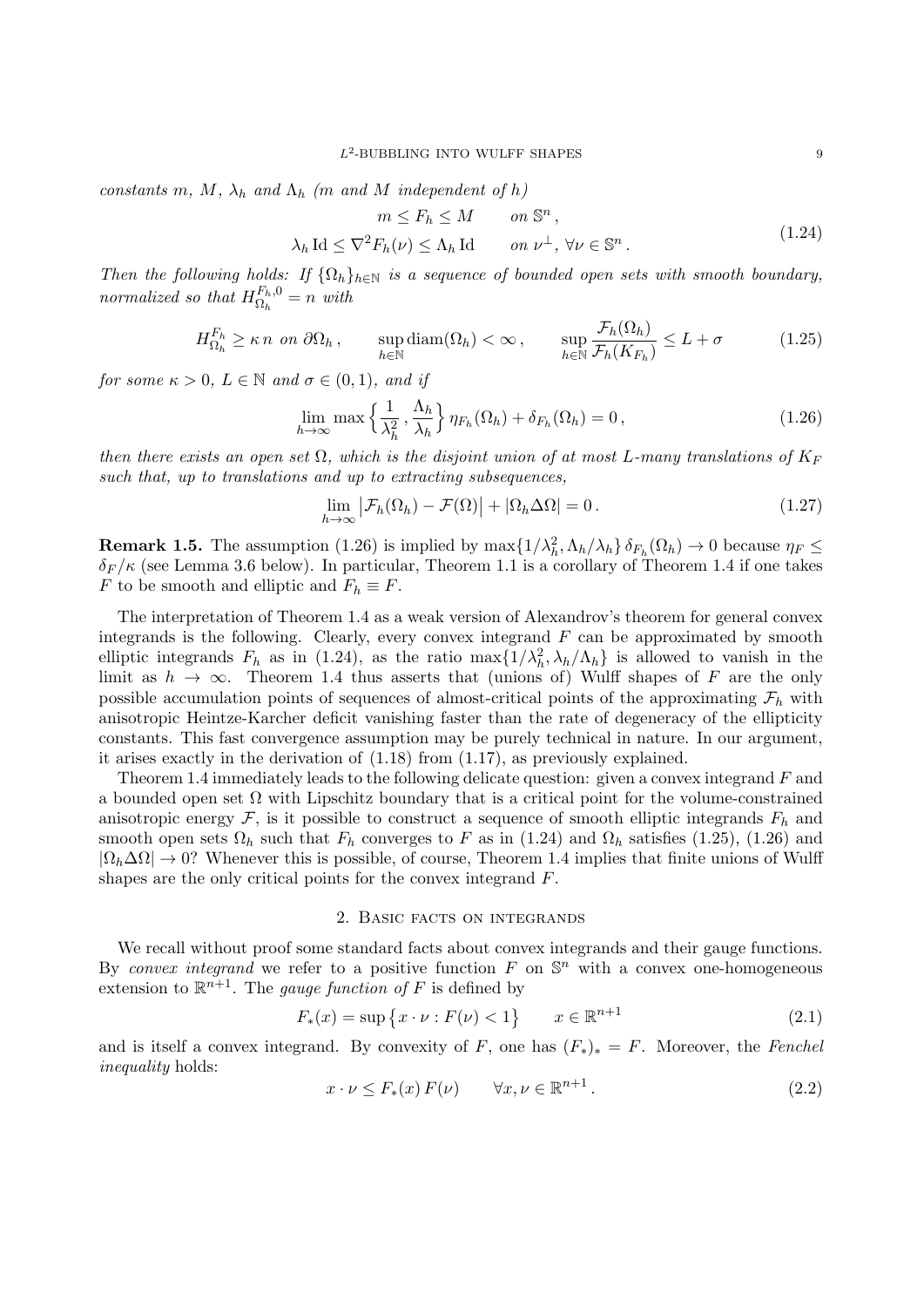If we denote the minimum and the maximum values of  $F$  on  $\mathbb{S}^n$  by

$$
m_F = \min_{\mathbb{S}^n} F, \qquad M_F = \max_{\mathbb{S}^n} F,
$$
\n(2.3)

then we have

$$
m_F \le |\nabla F(\nu)| \le M_F \tag{2.4}
$$

whenever *F* is differentiable at *ν* (that is to say, at almost every  $\nu \in \mathbb{R}^{n+1}$ ), and moreover

$$
m_{F_*} = \frac{1}{M_F} \qquad M_{F_*} = \frac{1}{m_F} \,. \tag{2.5}
$$

By (1.5), (2.1) and since  $(F_*)_* = F$ ,

$$
K_F = \{F_* < 1\} \qquad K_{F_*} = \{F < 1\} \,. \tag{2.6}
$$

Recall that the subdifferential of *F* at  $\nu \in \mathbb{R}^{n+1}$  is defined by

$$
\partial F(\nu) = \left\{ x \in \mathbb{R}^{n+1} : F(w) \ge F(\nu) + x \cdot (w - \nu) \quad \forall w \in \mathbb{R}^{n+1} \right\},\
$$

so  $\partial F(\nu) = {\nabla F(\nu)}$  if *F* is differentiable at *v*. We immediately see from (1.5) that

$$
K_F = \partial F(0) \,, \qquad K_{F_*} = \partial F_*(0)
$$

and hence, by one-homogeneity of *F*,

$$
\partial K_F = \{F_* = 1\} = \bigcup_{\nu \neq 0} \partial F(\nu), \qquad \partial K_{F_*} = \{F = 1\} = \bigcup_{x \neq 0} \partial F_*(x). \tag{2.7}
$$

(Notice that we use the same symbol *∂* both for topological boundaries and for subdifferentials.)

If  $F \in C^1(\mathbb{S}^n)$  and is strictly convex, then  $F_* \in C^1(\mathbb{S}^n)$  and is strictly convex, and therefore  $\partial F(\nu) = {\nabla F(\nu)}$  and  $\partial F_*(x) = {\nabla F_*(x)}$  for every  $\nu, x \neq 0$ . Under these assumptions, using (2.7), one deduces the useful properties

$$
F(\nabla F_*(x)) = 1, \qquad F_*(x) \nabla F(\nabla F_*(x)) = x \qquad \forall x \neq 0,
$$
  
\n
$$
F_*(\nabla F(\nu)) = 1, \qquad F(\nu) \nabla F_*(\nabla F(\nu)) = \nu \qquad \forall \nu \neq 0.
$$
\n(2.8)

A short explanation of the vector identities in (2.8) is as follows. By  ${F_* < 1}$ , the normal to  $K_F$ at  $\nabla F(\nu) \in \partial K_F$  (for  $\nu \neq 0$ ) is parallel to  $\nabla F_*(\nabla F(\nu))$ . At the same time, by exploiting (1.5) and the one-homogeneity of *F*, we see that the normal to  $K_F$  at  $\nabla F(\nu)$  is parallel to  $\nu$  itself. Thus  $\nabla F_*(\nabla F(\nu)) = \alpha \nu$  and then one finds  $\alpha = 1/F(\nu)$  thanks to  $F(\nabla F_*(x)) = 1$  for  $x \neq 0$ .

We conclude with some remarks about the functions  $F^2/2$  and  $F_*^2/2$ . First, an important consequence of (2.8) is that

$$
\nabla (F^2_*/2) = [\nabla (F^2/2)]^{-1} \qquad \text{on } \mathbb{R}^{n+1} \setminus \{0\}.
$$
 (2.9)

Indeed, for every  $z \in \mathbb{R}^{n+1}$ ,

$$
\nabla(F_*^2/2)(\nabla(F^2/2)(z)) = F_*\big(F(z)\nabla F(z)\big) \nabla F_*\big(F(z)\nabla F(z)\big) \n= F(z) F_*\big(\nabla F(z)\big) \nabla F_*\big(\nabla F(z)\big) = F(z) \frac{z}{F(z)} = z.
$$

Moreover, (2.9) holds for generic convex integrands in the sense that

$$
z \in \partial (F^2/2)(x) \iff x \in \partial (F^2_*/2)(z). \tag{2.10}
$$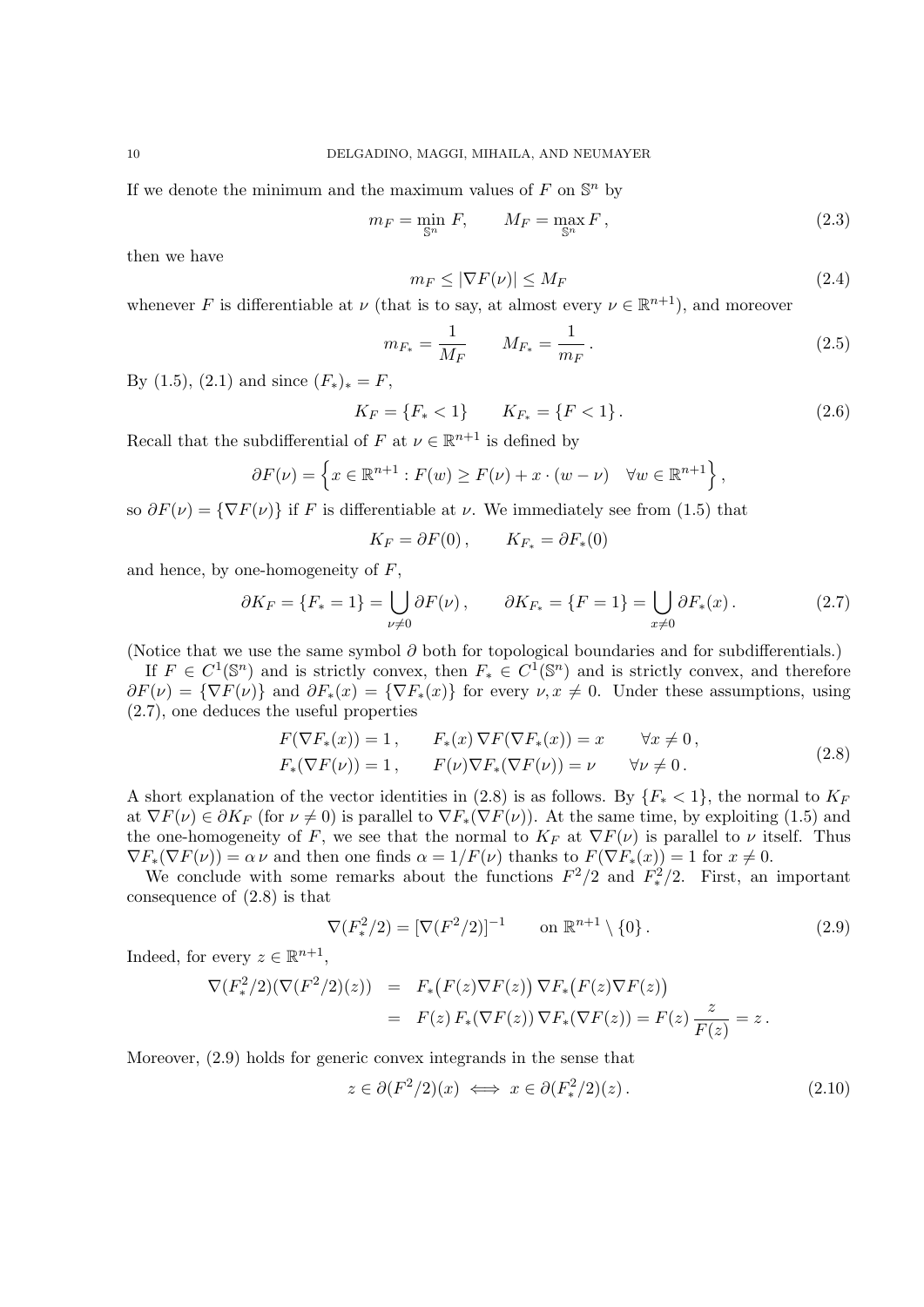When  $F \in C^{\infty}(\mathbb{S}^n)$  is an elliptic integrand (so that (1.7) holds with constants  $\lambda$  and  $\Lambda$ ), one has that  $F^2/2 \in C^{1,1}(\mathbb{R}^{n+1}) \cap C^\infty(\mathbb{R}^{n+1} \setminus \{0\})$  with

$$
\nabla(F^2/2)(\nu) = \begin{cases} F(\nu) \nabla F(\nu), & \text{if } \nu \neq 0, \\ 0, & \text{if } \nu = 0, \end{cases}
$$
\n(2.11)

$$
\nabla^2 (F^2/2)(\nu) = \nabla F(\nu) \otimes \nabla F(\nu) + F(\nu) \nabla^2 F(\nu) \quad \text{if } \nu \neq 0,
$$

and

$$
\lambda_* \operatorname{Id} \le \nabla^2 (F^2/2)(\nu) \le \Lambda_* \operatorname{Id} \qquad \text{on } \mathbb{R}^{n+1} \setminus \{0\} \tag{2.12}
$$

for positive constants  $\lambda_*$  and  $\Lambda_*$ . By (2.11), we see that we can take

$$
\lambda_* = m_F \min\{\lambda, m_F\} \qquad \Lambda_* = 2M_F \max\{M_F, \Lambda\}.
$$

We have the identity

$$
\nabla^2 (F^2/2)(\nu) \circ \nabla^2 (F^2_*/2)(\nabla F(\nu)) = \text{Id} \qquad \forall \nu \in \mathbb{S}^n \,.
$$

To conclude this section, we note that will sometimes use the shorthand

$$
\nabla_F u(x) = \nabla(F^2/2)(\nabla u(x))\tag{2.14}
$$

#### 3. Proof of the main theorem

This section contains the proof of Theorem 1.4. Section 3.1 and Section 3.2 serve to introduce, the anisotropic signed distance function and the anisotropic torsion potential on a smooth bounded open set respectively. In Section 3.3 we prove an anisotropic version of Reilly's identity, while in Section 3.4 we obtain a Lipschitz estimate on the anisotropic torsion potential that is interestingly independent of ellipticity. In Section 3.5 we exploit the torsion potential to give a proof of the anisotropic Heintze-Karcher inequality of [HLMG09] in the spirit of Ros' argument. The key result is identity (3.23), which relates the gap in the anisotropic Heintze-Karcher inequality to the properties of the torsion potential. Together with the Lipschitz estimate, this is a key fact to obtain compactness. This is finally done in Section 3.6, where we prove Theorem 1.4.

3.1. **The anisotropic signed distance function.** In the next proposition we collect some useful facts on the anisotropic signed distance function from a bounded open smooth set.

**Proposition 3.1.** *Let*  $F$  *be an elliptic integrand, let*  $\Omega$  *be a bounded open smooth set, and define the F*-anisotropic signed distance function of  $\Omega$  *by* 

$$
\gamma(x) = \inf \{ F_*(x - y) : y \in \Omega \} - \inf \{ F_*(y - x) : y \in \Omega^c \}, \qquad x \in \mathbb{R}^{n+1}.
$$
 (3.1)

*Then there exists an open neighborhood N of*  $\partial\Omega$  *such that*  $\gamma$  *is smooth in N and* 

$$
\nabla \gamma(y) = \frac{\nu_{\Omega}(y)}{F(\nu_{\Omega}(y))} \qquad \forall y \in \partial \Omega.
$$
 (3.2)

*Proof.* Note that  $\gamma$  < 0 in  $\Omega$ ,  $\gamma$  > 0 in  $\Omega$ <sup>c</sup>. Since  $\Omega$  has smooth boundary, it satisfies uniform exterior and interior balls conditions. Since  $F$  is a smooth elliptic integrand, the Wulff shape  $K_F = \{F_* < 1\}$  is uniformly convex, and  $K_F^- = \{x \in \mathbb{R}^{n+1} : F_*(-x) < 1\}$  is uniformly convex as well. Combining these facts, we see that there exists  $r > 0$  with the following property: for every  $y \in \partial\Omega$ , there exist  $x_y \in \Omega$  and  $z_y \in \Omega^c$  such that

$$
\{w \in \mathbb{R}^{n+1} : F_*(w - x_y) < r\} \subset \Omega \,, \qquad F_*(y - x_y) = r \,, \tag{3.3}
$$

$$
\{w \in \mathbb{R}^{n+1} : F_*(-(w - z_y)) < r\} \subset \Omega^c, \qquad F_*(-(y - z_y)) = r \tag{3.4}
$$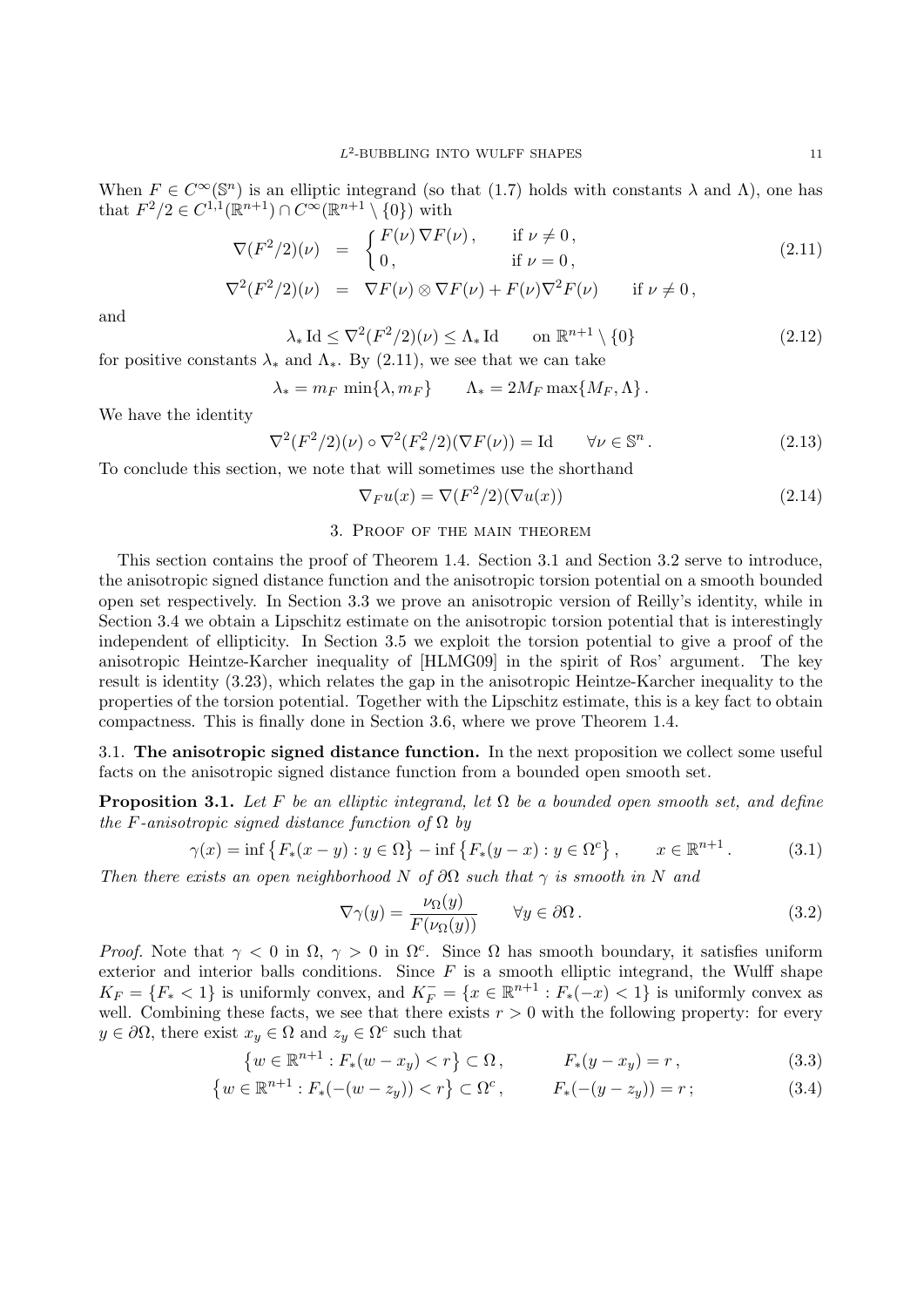

FIGURE 1. The uniformly convex sets  $K_1 = \{F_*(\cdot - x_y) < r\}$  and  $K_2 = \{F_*(z_y - \cdot) < r\}$ touch  $\Omega$  at *y*, respectively, from inside and from outside. The point *y* lies on the segment joining centers  $x_y$  and  $z_y$ , which is parallel to  $\nabla F(\nu_{\Omega}(y))$ .

see Figure 1. We claim that  $y - x_y$  and  $z_y - y$  are parallel to  $\nabla F(\nu_{\Omega}(y))$ . Indeed, by (3.3),  $\nabla F_*(y - y)$  $x_y$ ) =  $\alpha \nu_{\Omega}(y)$  with  $\alpha > 0$ ; applying *F* to both sides and exploiting (2.8), we find  $\alpha F(\nu_{\Omega}(y)) = 1$ and so

$$
\nabla F_*(y - x_y) = \frac{\nu_{\Omega}(y)}{F(\nu_{\Omega}(y))}.
$$
\n(3.5)

An analogous argument shows that  $-\nabla F_*(z_y - y) = -\beta \nu_\Omega(y)$  for some  $\beta > 0$ , which satisfies  $\beta = 1/F(\nu_{\Omega}(y))$  thanks again to (2.8). Thus

$$
\nabla F_*(z_y - y) = \frac{\nu_{\Omega}(y)}{F(\nu_{\Omega}(y))}.
$$

Applying  $\nabla F$  to both sides of (3.5) and (3.1) and taking (2.8) into account, we find

$$
\frac{y - x_y}{F_*(y - x_y)} = \nabla F(\nu_\Omega(y)) = \frac{z_y - y}{F_*(z_y - y)},
$$
\n(3.6)

as claimed. Now consider the projection map  $p : \mathbb{R}^{n+1} \to \partial\Omega$  defined by

$$
p(x) = \begin{cases} \{y \in \partial\Omega : F_*(y - x) = -\gamma(x)\} & \text{if } x \in \Omega, \\ \{y \in \partial\Omega : F_*(x - y) = \gamma(x)\} & \text{if } x \in \Omega^c. \end{cases}
$$
(3.7)

Fix  $y \in \partial\Omega$ . By the first claim, if  $x \in [x_y, y]$  or  $x \in [y, z_y]$ , then  $p(x) = \{y\}$ . So there exists a constant  $c > 0$ , depending only on  $m_F$ ,  $M_F$  and the  $C^2$  norm of  $F$ , such that

$$
c \le \min\left\{ |x_y - y|, |z_y - y|\right\}.
$$

Hence there exists  $r_0$  such that if we set

$$
N = \bigcup_{y \in \partial \Omega} \left\{ y + t \, \nabla F(\nu_{\Omega}(y)) : |t| < r_0 \right\}
$$

then for every  $x \in N$  there exists a unique  $y \in \partial \Omega$  such that  $p(x) = \{y\}$ , with

$$
x = y + \gamma(x)\nabla F(\nu_{\Omega}(y)).
$$

Exploiting the implicit function theorem as in [GT83, Lemma 14.16], we find that  $\gamma$  is smooth on *N*. Now, if  $x_0 \in \Omega$ , then

$$
\gamma(x) \geq -F_*(p(x_0)-x) \qquad \forall x \in \Omega, \qquad \gamma(x_0) = -F_*(p(x_0)-x_0),
$$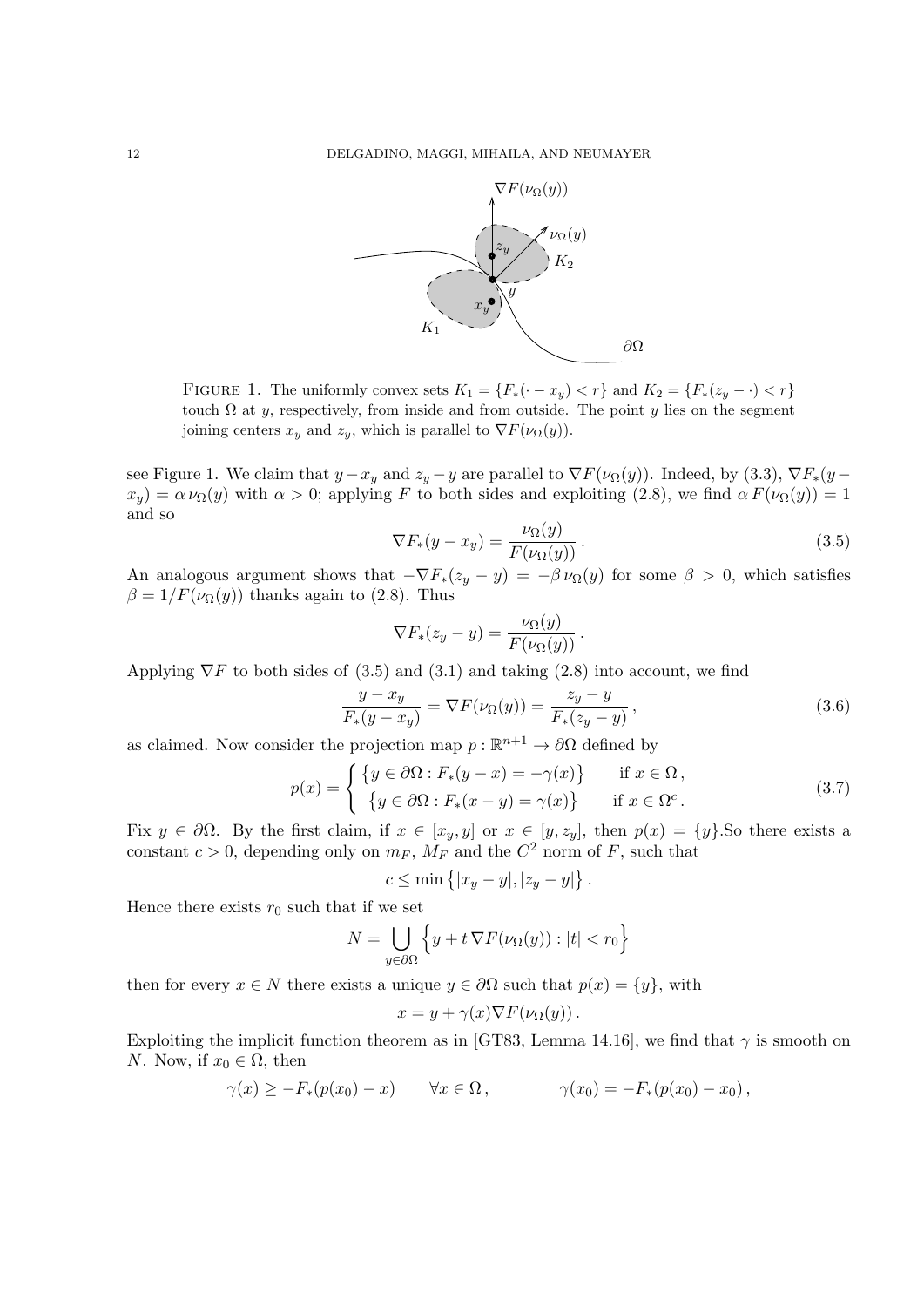so that  $\nabla \gamma(x_0) = \nabla F_*(p(x_0) - x_0)$  for every  $x_0 \in \Omega$ . By (3.5),

$$
\nabla \gamma(x_0) = \frac{\nu_\Omega(p(x_0))}{F(\nu_\Omega(p(x_0)))}.
$$

Letting  $x_0 \to y \in \partial \Omega$ , we obtain (3.2).

3.2. **The anisotropic torsion potential.** Let F be an elliptic functional and  $\Omega$  a bounded open set with smooth boundary. The *F*-anisotropic torsion potential of  $\Omega$  is the unique minimizer  $u \in H_0^1(\Omega)$  of the strictly convex functional

$$
\int_{\Omega} \frac{F^2(\nabla u)}{2} + u \, .
$$

The Euler-Lagrange equation

$$
\int_{\Omega} \nabla (F^2/2)(\nabla u) \cdot \nabla \varphi = -\int_{\Omega} \varphi \qquad \forall \varphi \in C_c^1(\Omega)
$$
\n(3.8)

holds, that is to say, *u* is a distributional solution of

$$
\begin{cases} \Delta_F u = 1, & \text{on } \Omega \\ u = 0, & \text{on } \partial\Omega. \end{cases}
$$

Here, we have introduced the *Finslerian Laplace operator*

$$
\Delta_F u = \text{div}\left(\nabla (F^2/2)(\nabla u)\right).
$$

Notice that the Finslerian Laplace operator satisfies the classical *comparison principle*:

$$
\begin{cases}\nv_1, v_2 \in H_0^1(\Omega) \\
-\Delta_F v_1 \ge -\Delta_F v_2 & \text{on } \Omega \Rightarrow v_1 \ge v_2 \text{ on } \Omega. \\
v_1 \ge v_2 & \text{on } \partial\Omega\n\end{cases} \tag{3.9}
$$

Indeed, setting  $w = \max\{v_2 - v_1, 0\}$  we find

$$
0 \geq \int_{\Omega} w \left( -\Delta_F v_2 + \Delta_F v_1 \right) = \int_{\Omega} \nabla w \cdot \left( \nabla (F^2/2) (\nabla v_2) - \nabla (F^2/2) (\nabla v_1) \right)
$$
  

$$
\geq \lambda_* \int_{\{v_2 > v_1\}} |\nabla v_2 - \nabla v_1|^2
$$

thanks to (2.12). Based on classical regularity arguments, one can prove that  $u \in C^{1,\alpha}(\overline{\Omega}) \cap H^2(\Omega)$ for some  $\alpha \in (0,1)$ , see, e.g. [CS09, Proposition 2.3]. The critical set

$$
\mathcal{C} = \left\{ x \in \overline{\Omega} : \nabla u(x) = 0 \right\}
$$

is thus closed in  $\overline{\Omega}$  and, since  $F^2/2 \in C^{\infty}(\mathbb{R}^{n+1} \setminus \{0\})$ , *u* is smooth in a neighborhood of each  $x \in \overline{\Omega} \setminus \mathcal{C}$ . The following proposition collects some further properties of *u*.

**Proposition 3.2.** *The critical set* C *of the anisotropic torsion potential has Lebesgue measure zero. The torsion potential u is negative in* Ω *with positive outer normal derivative along ∂*Ω*. In particular, u is smooth in a neighborhood of ∂*Ω*.*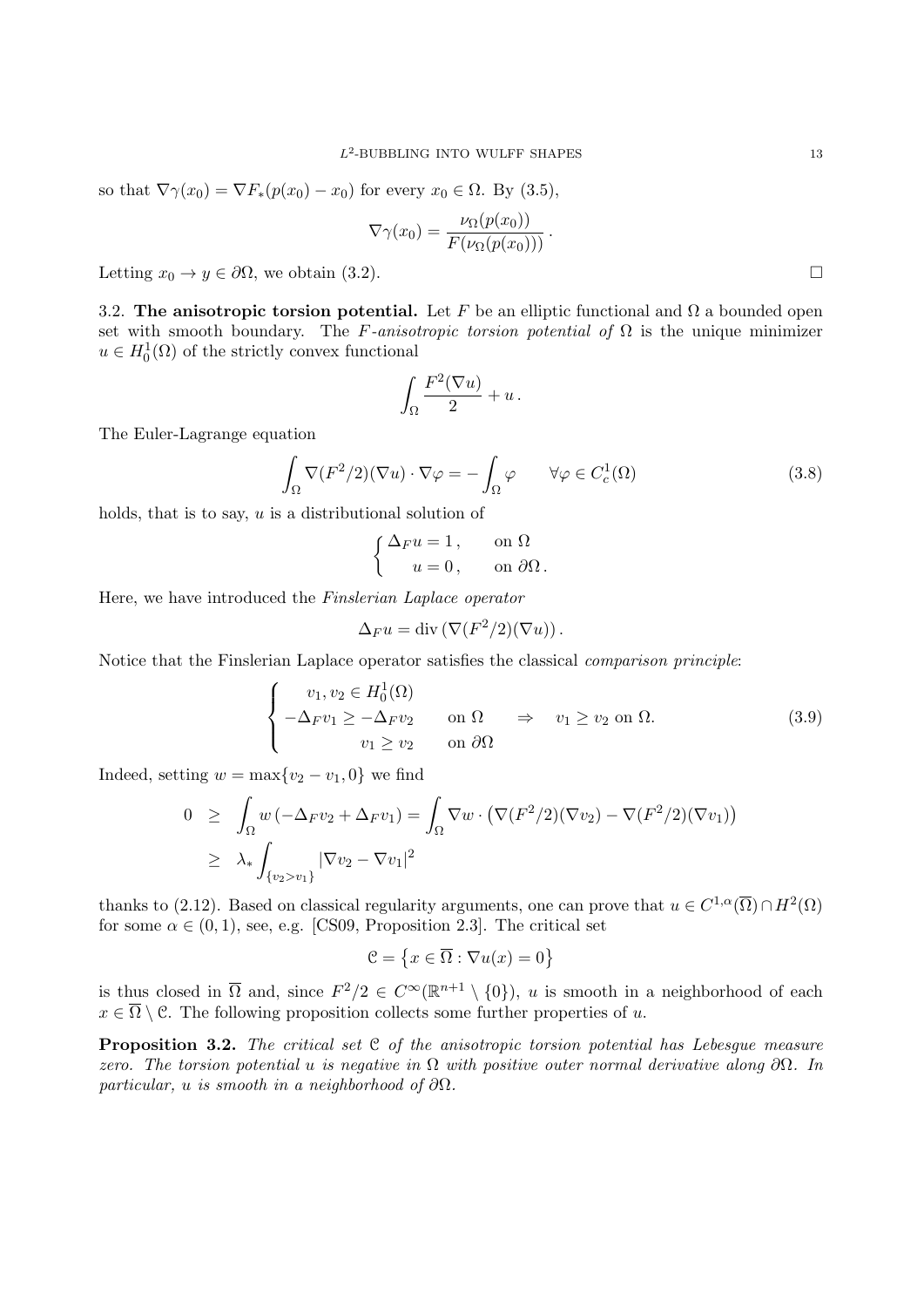*Proof. Step one*: The function  $f: \mathbb{R}^{n+1} \to \mathbb{R}^{n+1}$  defined by  $f(\nu) = \nabla (F^2/2)(\nu)$  is Lipschitz with  $f(0) = 0$ . Setting  $v = \nabla u \in H^1(\Omega; \mathbb{R}^{n+1})$ , we have  $f \circ v \in H^1(\Omega; \mathbb{R}^{n+1})$ . In particular, (3.8) implies that

$$
\operatorname{tr}(\nabla (f \circ v)) = 1 \qquad \text{a.e. on } \Omega. \tag{3.10}
$$

Let us denote by  $L_x$  the affine *n*-dimensional space  $L_x = v(x) + \nabla v(x)[\mathbb{R}^{n+1}]$ . By the Sobolev chain rule for vector valued Lipschitz functions [ADM90] (see also [LM07, Theorem 1.1]), for almost every  $x \in \Omega$  we have that  $(f \circ v)|_{L_x}$  is differentiable at  $v(x)$ , with

$$
\nabla (f \circ v)(x) = \nabla ((f \circ v)|_{L_x})(v(x)) \circ \nabla v(x).
$$

Since  $\nabla v = 0$  almost everywhere on C, we conclude that  $\nabla (f \circ v) = 0$  almost everywhere on C. This fact, combined with (3.10), implies that  $|C| = 0$ .

*Step two*: We show that

$$
h(x) = \frac{F_*(x)^2}{2(n+1)} \qquad x \in \mathbb{R}^{n+1},
$$

satisfies  $\Delta_F h = 1$  on  $\mathbb{R}^{n+1}$ . Indeed  $\nabla h(x) = F_*(x) \nabla F_*(x) / (n+1)$ , so, by one-homogeneity of *F* and by  $(2.8)$ , we have

$$
F(\nabla h(x)) = \frac{F(F_*(x)\nabla F_*(x))}{n+1} = \frac{F_*(x)}{n+1} F(\nabla F_*(x)) = \frac{F_*(x)}{n+1}.
$$

At the same time, by zero-homogeneity of  $\nabla F$  and again by (2.8),

$$
\nabla F(\nabla h(x)) = \nabla F(\nabla F_*(x)) = \frac{x}{F_*(x)} \qquad \forall x \neq 0.
$$

Thus  $\nabla (F^2/2)(\nabla h(x)) = x/(n+1)$  for  $x \in \mathbb{R}^{n+1} \setminus \{0\}$ , and the desired result follows.

*Step three*: We use translations of *h* as barriers to prove Hopf's lemma and the negativity of *u* in  $Ω$ . As seen in Proposition 3.1, for every *y*<sub>0</sub>  $∈ ∂Ω$  we can find *x*<sub>0</sub>  $∈ Ω$  such that

$$
\inf_{y \in \Omega^c} F_*(y - x_0) = F_*(y_0 - x_0), \qquad \nabla F_*(y_0 - x_0) = \frac{\nu_\Omega(y_0)}{F(\nu_\Omega(y_0))}.
$$

Corresponding to this choice of  $x_0$ , we have that

$$
\beta = \inf \left\{ h(y - x_0) : y \in \Omega^c \right\} = h(y_0 - x_0), \qquad \nabla h(y_0 - x_0) \cdot \nu_{\Omega}(y_0) > 0.
$$

If we set  $v(x) = h(x - x_0) - \beta$  for  $x \in \Omega$ , then  $v \geq 0$  on  $\partial\Omega$ , and  $\Delta_F v = 1$  in  $\Omega$ . By the comparison principle (3.9), we find  $v \geq u$  in  $\Omega$ , and since  $v(y_0) = u(y_0) = 0$  with  $\nabla v(y_0) \cdot \nu_{\Omega}(y_0) > 0$  we conclude that

$$
-\nu_{\Omega}(y_0)\cdot\nabla u(y_0)=\lim_{t\to 0^+}\frac{u(y_0-t\nu_{\Omega}(y_0))-u(y_0)}{t}\leq \lim_{t\to 0^+}\frac{v(y_0-t\nu_{\Omega}(y_0))-v(y_0)}{t}<0\,.
$$

This proves that  $\nu_{\Omega} \cdot \nabla u > 0$  on  $\partial \Omega$ . Since  $\partial \Omega = \{u = 0\}$ , we have that  $|\nabla u| > 0$  on  $\partial \Omega$ . Therefore, because  $u \in C^{1,\alpha}(\overline{\Omega})$ , we find dist $(\mathcal{C},\partial\Omega) > 0$ . Since *u* is smooth on  $\overline{\Omega} \setminus \mathcal{C}$ , we conclude that *u* is smooth in a neighborhood of *∂*Ω. Thus, *u* is strictly negative in a neighborhood of *∂*Ω, and therefore on the rest of  $\Omega$  by the comparison principle.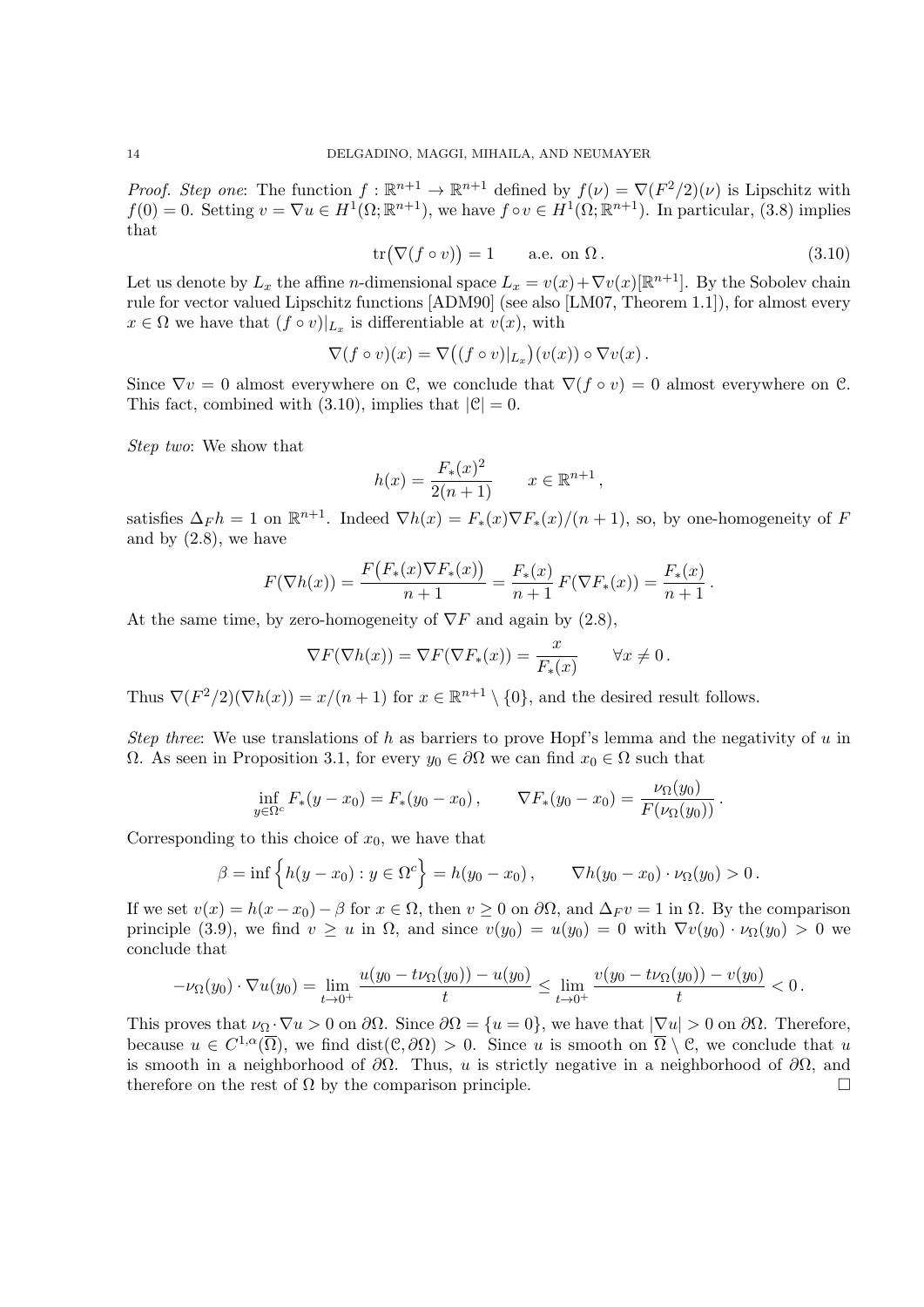3.3. **The anisotropic Reilly's identity.** The goal of this section is to prove an anisotropic variant of Reilly's identity. Let us recall that if  $\Omega$  is an open set with smooth boundary and F is an elliptic integrand, then the *F*-anisotropic mean curvature of  $\Omega$  (with respect to the outer unit normal  $\nu_{\Omega}$ ) is defined as

$$
H_{\Omega}^{F} = \text{div} \, \partial^{\Omega} (\nabla F(\nu_{\Omega})) \qquad \text{on } \partial \Omega \,.
$$

The anisotropic mean curvature shares many basic properties of its isotropic counterpart. Of particular importance to us will be the anisotropic variant of the classical identity

$$
\Delta u - \nabla^2 u[\nu_\Omega, \nu_\Omega] = |\nabla u| H_\Omega \quad \text{on } \partial \Omega,
$$

which holds when *∂*Ω is the level set of a smooth function *u* with non-vanishing gradient on *∂*Ω. The anisotropic counterpart of this formula involves the Finslerian Laplace operator and takes the form

$$
\Delta_F u - \nabla^2 u [\nabla F(\nabla u), \nabla F(\nabla u)] = F(\nabla u) H_{\Omega}^F \qquad \text{on } \partial \Omega. \tag{3.11}
$$

This formula is derived, under different conventions, in [WX11, Theorem 3]. For the sake of clarity we recall the short proof. First, we claim that

$$
H_{\Omega}^{F} = \text{div}\left(\nabla F(\nabla u)\right). \tag{3.12}
$$

*,*

Indeed by  $\nu_{\Omega} = \nabla u / |\nabla u|$  and the zero-homogeneity of  $\nabla F$ , we have

$$
H_{\Omega}^{F} = \operatorname{div} \frac{\partial \Omega}{\partial ( \nabla F(\nu_{\Omega}))} = \operatorname{div} \frac{\partial \Omega}{\partial ( \nabla F(\nabla u))} = \operatorname{div} (\nabla F(\nabla u)),
$$

provided that

$$
\nabla u \cdot \nabla (\nabla F(\nabla u))[\nabla u] = 0.
$$

To prove this last identity, we denote by superscripts components and by subscripts partial derivatives, and compute

$$
\left(\nabla(\nabla F(\nabla u))\right)^{ij} = (F_{\xi_j}(\nabla u))_{x_i} = \sum_k F_{\xi_j \xi_k}(\nabla u) u_{x_k x_i}
$$

$$
\left(\nabla(\nabla F(\nabla u))[\nabla u]\right)^j = \sum_{ik} F_{\xi_j \xi_k}(\nabla u) u_{x_k x_i} u_{x_i},
$$

$$
\nabla u \cdot \nabla(\nabla F(\nabla u))[\nabla u] = \sum_{ijk} F_{\xi_j \xi_k}(\nabla u) u_{x_k x_i} u_{x_i} u_{x_j}
$$

$$
= \sum_{ik} u_{x_k x_i} u_{x_i} \sum_j F_{\xi_j \xi_k}(\nabla u) u_{x_j}.
$$

The last sum over *j* is equal to zero because  $\nabla^2 F(\nu)[\nu] = 0$  for every  $\nu \in \mathbb{S}^n$ . Indeed,  $F_{\xi_k}(t\nu) =$  $F_{\xi_k}(\nu)$  for every  $t > 0$  and  $\nu \in \mathbb{S}^n$ . This proves (3.12). Then,

$$
\Delta_F u = \text{div} (F(\nabla u) \nabla F(\nabla u)) = \sum_i (F(\nabla u) F_{\xi_i} (\nabla u))_{x_i}
$$
  
= 
$$
\sum_{ij} F_{\xi_j} (\nabla u) F_{\xi_i} (\nabla u) u_{x_j x_i} + F(\nabla u) F_{\xi_i \xi_j} (\nabla u) u_{x_j x_i}
$$
  
= 
$$
\nabla^2 u [\nabla F(\nabla u), \nabla F(\nabla u)] + F(\nabla u) \text{div} (\nabla F(\nabla u)),
$$

and thus  $(3.11)$  holds thanks to  $(3.12)$ . We now exploit  $(3.11)$  in the proof of the following anisotropic version of Reilly's identity.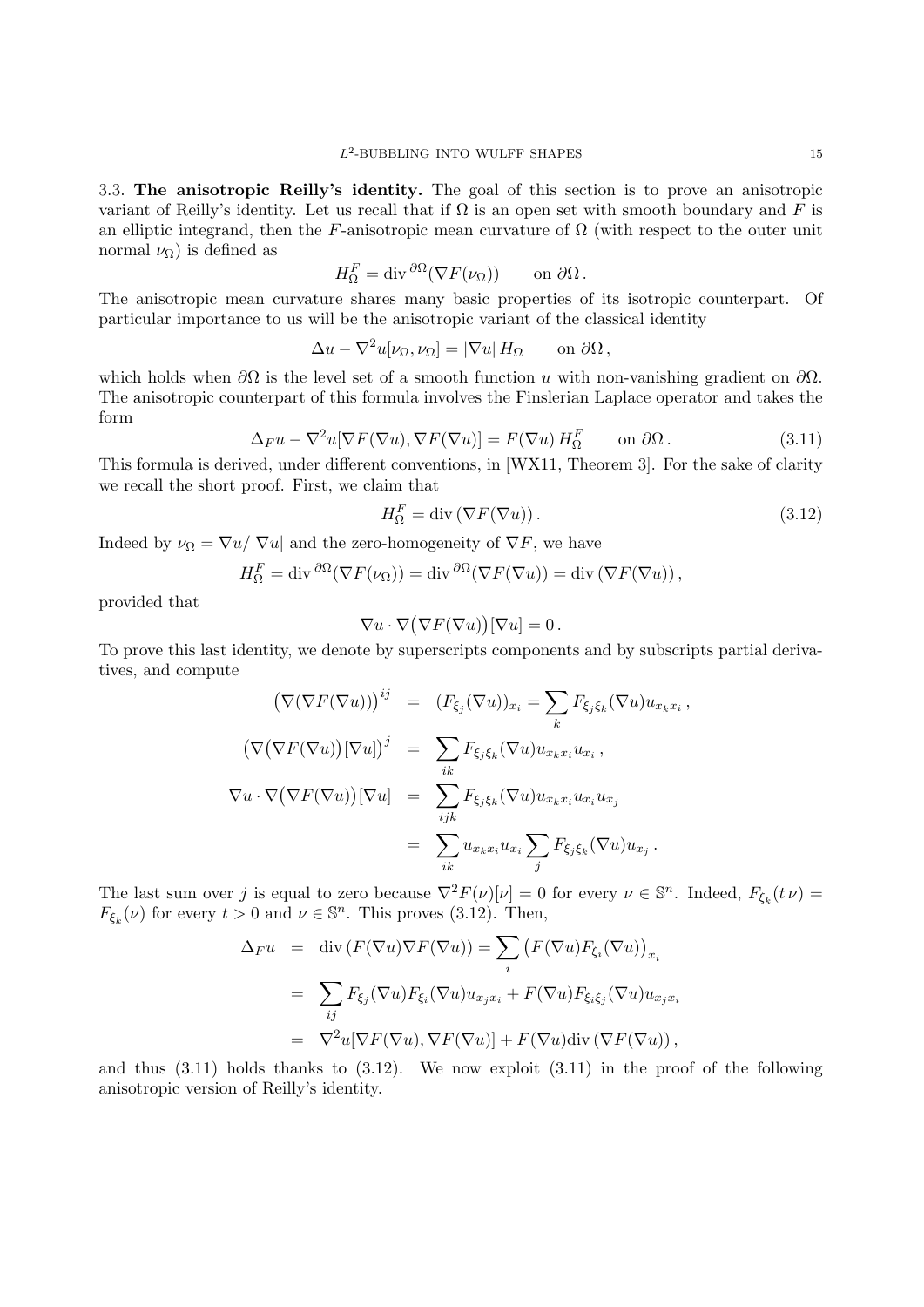**Proposition 3.3** (Anisotropic Reilly's identity)**.** *If* Ω *is a bounded open set with smooth boundary, F is an elliptic integrand and u is the F-anisotropic torsion potential of* Ω*, then*

$$
\int_{\Omega} (\Delta_F u)^2 - \text{tr}\left( (\nabla (\nabla_F u))^2 \right) = \int_{\partial \Omega} H_{\Omega}^F F(\nabla u)^2 F(\nu_{\Omega}) d\mathcal{H}^n, \tag{3.13}
$$

In  $(3.13)$  we use notation introduced in  $(2.14)$ . Notice there are no regularity issues in  $(3.13)$  as  $u \in H^2(\Omega)$  and is smooth in a neighborhood of  $\partial\Omega$  (Proposition 3.2). We first prove the following lemma:

**Lemma 3.4.** *If*  $V \in H^1(\Omega; \mathbb{R}^{n+1})$  *is such that* div  $V = c_0$ *, then*  $S = (\text{div } V)V - \nabla V[V] \in$  $L^1(\Omega; \mathbb{R}^{n+1})$  *with* div  $S \in L^1(\Omega)$  *given by* 

$$
\text{div } S = (\text{div } V)^2 - \text{tr}((\nabla V)^2). \tag{3.14}
$$

*Proof of Lemma 3.4.* Since div *V* is constant we immediately find div  $((\text{div } V)V) = (\text{div } V)^2$ . First, we assume that *V* is smooth. If  $\varphi \in C_c^{\infty}(\Omega)$ , then

$$
\int_{\Omega} \nabla V[V] \cdot \nabla \varphi = \sum_{ij} \int_{\Omega} V_{x_j}^i V^j \varphi_{x_i} = \sum_{ij} \int_{\Omega} V_{x_j}^i (V^j \varphi)_{x_i} - \int_{\Omega} \varphi \operatorname{tr}((\nabla V)^2),
$$

where

$$
\sum_{ij} \int_{\Omega} V_{x_j}^i (V^j \varphi)_{x_i} = -\sum_{ij} \int_{\Omega} V^i (V^j \varphi)_{x_i x_j} = \sum_{ij} \int_{\Omega} V_{x_i}^i (V^j \varphi)_{x_j}
$$

$$
= c_0 \sum_j \int_{\Omega} (V^j \varphi)_{x_j} = 0
$$

as  $V^j \varphi = 0$  on  $\partial \Omega$ . This proves that if  $V \in H^1(\Omega) \cap C^\infty(\Omega)$ , and div *V* is constant, then

$$
\int_{\Omega} \nabla V[V] \cdot \nabla \varphi = -\int_{\Omega} \varphi \operatorname{tr}((\nabla V)^2), \qquad \forall \varphi \in C_c^{\infty}(\Omega). \tag{3.15}
$$

Now let  $V \in H^1(\Omega)$  with div  $V = c_0$ . Fix  $\varphi \in C_c^{\infty}(\Omega)$  and consider an  $\varepsilon$ -regularization  $V_{\varepsilon} = V \star \rho_{\varepsilon}$ of *V*, so that  $V_{\varepsilon}$  is smooth on  $\Omega_{\varepsilon} = \{x \in \Omega : \text{dist}(x, \partial \Omega) > \varepsilon\}$ . Since div  $V_{\varepsilon} = (\text{div } V) \star \rho_{\varepsilon}$  is constant on  $\Omega_{\varepsilon}$ , we can apply (3.15) to  $V_{\varepsilon}$  if  $\varepsilon$  is small enough to have spt $\varphi \subset\subset \Omega_{\varepsilon}$ . Since  $V_{\varepsilon} \to V$  in  $H^1$ on an open neighborhood of spt $\varphi$ , we can pass to the limit as  $\varepsilon \to 0$  and deduce that (3.15) holds without the smoothness assumption on  $V$ .

*Proof of Proposition 3.3.* Since  $u \in H^2(\Omega)$ , we apply Lemma 3.4 with  $V = \nabla_F u$  to find

$$
\int_{\Omega} (\Delta_F u)^2 - \text{tr} \left( (\nabla (\nabla_F u))^2 \right) = \int_{\Omega} \text{div} \left( \Delta_F u \nabla_F u - \nabla (\nabla_F u) [\nabla_F u] \right).
$$

Since *u* is smooth in a neighborhood of  $\partial\Omega$  with  $\nu_{\Omega} = \nabla u / |\nabla u|$  we can apply the divergence theorem to get

$$
\int_{\Omega} (\Delta_F u)^2 - \text{tr} \left( (\nabla (\nabla_F u))^2 \right) = \int_{\partial \Omega} \left( \nabla (\nabla_F u) [\nabla_F u] - \Delta_F u \nabla_F u \right) \cdot \frac{\nabla u}{|\nabla u|}.
$$

By  $\nabla \frac{F^2}{2}$  $\frac{\nabla^2}{2}(\nabla u) \cdot \nabla u = F(\nabla u)^2$  and (3.11), we have

$$
-\int_{\partial\Omega} \Delta_F u \nabla_F u \cdot \frac{\nabla u}{|\nabla u|} = \int_{\partial\Omega} H_{\Omega}^F F(\nabla u)^2 F(\nu_{\Omega}) - \nabla^2 u [\nabla F(\nabla u), \nabla F(\nabla u)] \frac{F(\nabla u)^2}{|\nabla u|}.
$$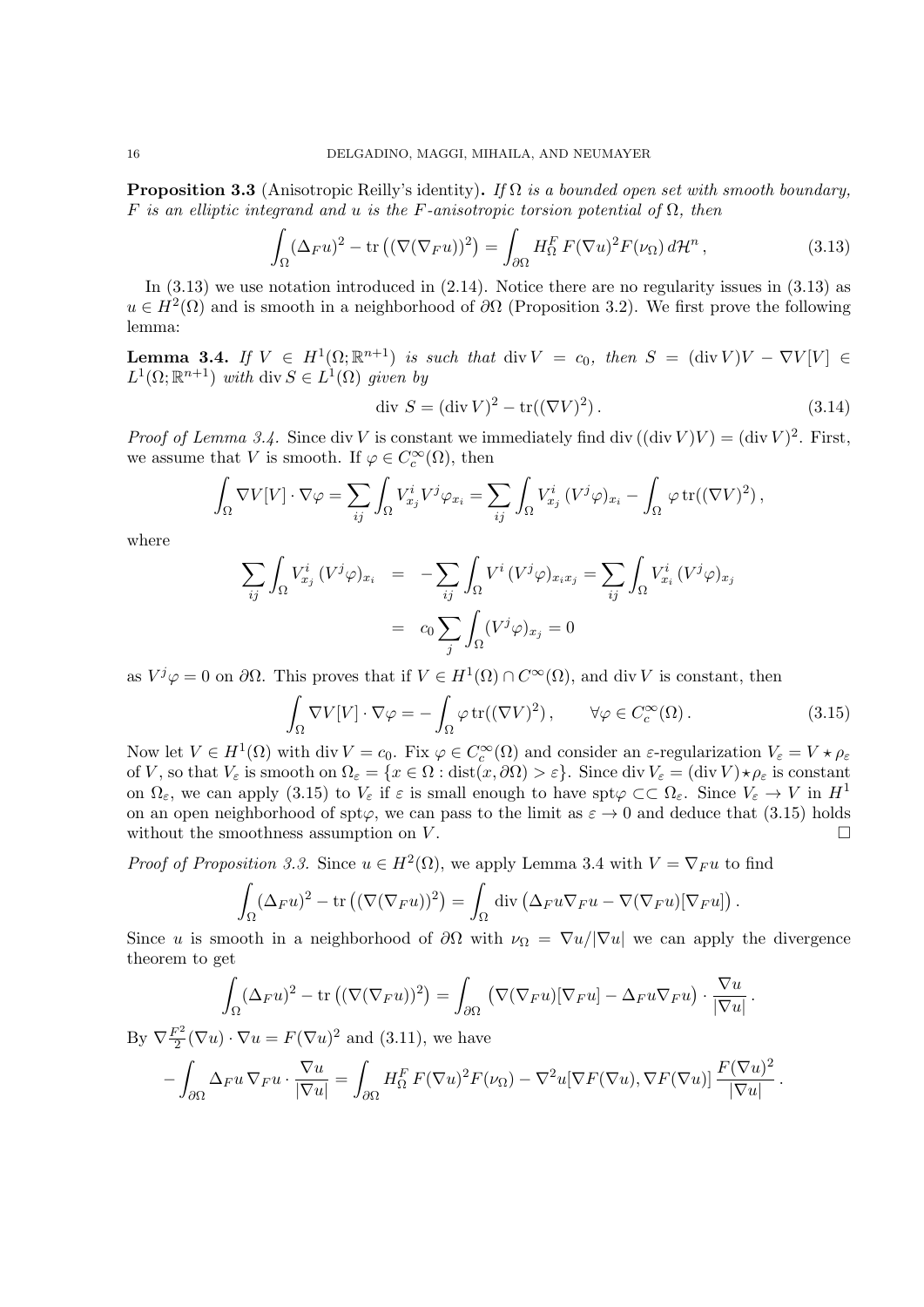Thus, in order to complete the proof, it suffices to show that

$$
\nabla(\nabla_F u)[\nabla_F u] \cdot \nabla u = F(\nabla u)^2 \nabla^2 u[\nabla F(\nabla u), \nabla F(\nabla u)].
$$
\n(3.16)

We have that

$$
[\nabla(\nabla_F u)]^{ij} = (F(\nabla u)F_{\xi_i}(\nabla u))_{x_j} = \sum_k F(\nabla u)F_{\xi_i\xi_k}(\nabla u)u_{x_kx_j} + F_{\xi_i}(\nabla u)F_{\xi_k}(\nabla u)u_{x_jx_k}.
$$

Hence

$$
\nabla(\nabla_F u)[\nabla_F u] \cdot \nabla u = \sum_i (\nabla(\nabla_F u)[\nabla_F u])^i u_{x_i}
$$
  
\n
$$
= F(\nabla u) \sum_{ij} [\nabla(\nabla_F u)]^{ij} F_{\xi_j} (\nabla u) u_{x_i}
$$
  
\n
$$
= F(\nabla u)^2 \sum_{kj} F_{\xi_j} (\nabla u) u_{x_k x_j} \sum_i F_{\xi_i \xi_k} (\nabla u) u_{x_i}
$$
  
\n
$$
+ F(\nabla u) \sum_{kj} F_{\xi_k} (\nabla u) F_{\xi_j} (\nabla u) u_{x_j x_k} \sum_i F_{\xi_i} (\nabla u) u_{x_i}.
$$

Again,  $\nabla F(\nu)[\nu] = 0$  by homogeneity, so

$$
\sum_{i} F_{\xi_i \xi_k} (\nabla u) u_{x_i} = \nabla^2 F(\nabla u) [\nabla u, e_k] = 0.
$$

At the same time,  $\sum_i F_{\xi_i}(\nabla u) u_{x_i} = \nabla F(\nabla u) \cdot \nabla u = F(\nabla u)$ , so (3.16) is proven.

3.4. **Universal Lipschitz estimate.** We now turn to the proof of the following gradient bound for *u*, which is notably independent of the ellipticity constants of *F*.

**Proposition 3.5.** *If F is an elliptic integrand,*  $\Omega$  *is a bounded open smooth set with*  $H_{\Omega}^{F} > 0$  *on ∂*Ω *and u is the F-anisotropic torsion potential of* Ω*, then*

$$
\sup_{\Omega} |\nabla u| \le \frac{1}{m_F H_{\Omega, \inf}^F} \tag{3.17}
$$

*where*  $H_{\Omega,\text{inf}}^F$  *denotes the infimum of*  $H_{\Omega}^F$  *over*  $\partial\Omega$ *.* 

*Proof.* Recall from Proposition 3.1 that the *F*-anisotropic signed distance function  $\gamma$  of  $\Omega$ , defined in (3.1), is smooth in a neighborhood of  $\partial\Omega$  with  $\gamma < 0$  in  $\Omega$  and

$$
\nabla \gamma(y) = \frac{\nu_{\Omega}(y)}{F(\nu_{\Omega}(y))} \qquad \forall y \in \partial \Omega.
$$

Hence,  $F(\nabla \gamma) = 1$  on  $\partial \Omega$ , and so

$$
\Delta_F \gamma = \text{div} \left( F(\nabla \gamma) \nabla F(\nabla \gamma) \right) = \text{div} \left( \nabla F(\nu_\Omega) \right) = H_\Omega^F \qquad \text{on } \partial \Omega
$$

by the zero-homogeneity of *∇F* and (3.12).

*Step one:* We show that  $\gamma$  satisfies  $\Delta_F \gamma \geq H_{\Omega,\text{inf}}^F$  in the viscosity sense in  $\Omega$ . Indeed, let *P* denote a second order polynomial touching  $\gamma$  from above at some  $x \in \Omega$ , i.e., for some  $r > 0$ ,  $P \ge \gamma$  on  $B_r(x) \subset \Omega$  with  $P(x) = \gamma(x)$ . We want to prove that

$$
\Delta_F P(x) \ge H_{\Omega, \inf}^F.
$$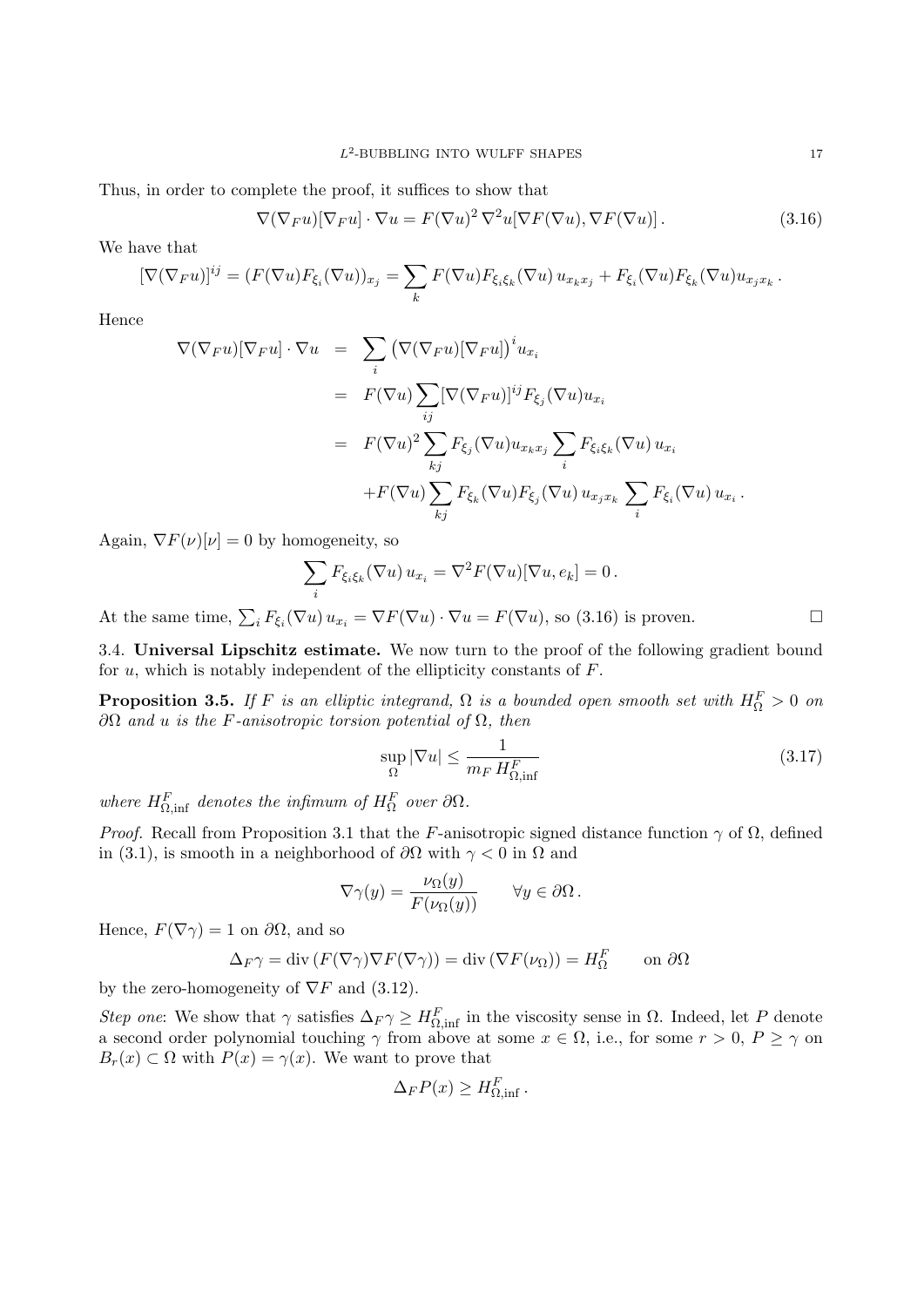Let  $y \in p(x)$ , where *p* is the projection map as defined in (3.7), and note that  $x_t = x + t(y - x) \in \Omega$ for all  $t \in (0,1)$ . In particular, let  $r_t \in (0,r)$  be such that  $B_{r_t}(x_t) \subset \Omega$ . We claim that the second order polynomial *Q<sup>t</sup>* defined by

$$
Q_t(z) = P(z - x_t + x) + F_*(x_t - x), \qquad z \in \mathbb{R}^{n+1}
$$

is such that

$$
Q_t(x_t) = \gamma(x_t), \qquad Q_t(z) \ge \gamma(z) \qquad \forall z \in B_{r_t}(x_t). \tag{3.18}
$$

Indeed,

$$
Q_t(x_t) = P(x) + F_*(x_t - x) = \gamma(x) + t F_*(y - x) = (1 - t)\gamma(x) = \gamma(x_t),
$$
  
while if  $z \in B_{r_t}(x_t)$  then  $z - x_t + x \in B_r(x) \subset \Omega$ , and thus

$$
Q_t(z) \geq \gamma(z - x_t + x) + F_*(x_t - x) = -\inf \{ F_*(w - (z - x_t + x)) : w \in \Omega^c \} + F_*(x_t - x)
$$
  
 
$$
\geq -\inf \{ F_*(w - z) : w \in \Omega^c \} - F_*(x_t - x) + F_*(x_t - x) = \gamma(z)
$$

as  $z \in \Omega$ . Now, if *t* is close enough to 1, then  $x_t$  lies in the neighborhood *N* of  $\partial\Omega$  in which  $\gamma$  is smooth. Hence, for *t* close enough to 1, (3.18) implies that

$$
\Delta_F P(x) = \Delta_F Q_t(x_t) \geq \Delta_F \gamma(x_t).
$$

Letting  $t \to 1^-$ , we find  $\Delta_F P(x) \geq \Delta_F \gamma(y) = H_F^{\Omega}(y) \geq H_{F,\inf}^{\Omega}$ , as required.

*Step two*: We claim that

$$
\gamma(x) \le H_{\Omega, \inf}^F u(x) \qquad \forall x \in \Omega. \tag{3.19}
$$

Both functions are equal to zero on  $\partial\Omega$  and are strictly negative in  $\Omega$ , so the claim follows by showing that, for every  $\alpha > 0$ ,

$$
v(x) = (H_{\Omega, \inf}^F - \alpha)u(x) - \gamma(x) \ge 0 \quad \forall x \in \Omega.
$$

In turn, since *v* is continuous in  $\overline{\Omega}$  and  $v = 0$  on  $\partial\Omega$ , it suffices to show that *v* has no interior minimum points in  $\Omega$ .

Arguing by contradiction, let  $x_0 \in \Omega$  be a local minimum point of *v* in  $\Omega$ . If  $\nabla u(x_0) \neq 0$ , then *u* is smooth nearby  $x_0$ . Moreover, since  $x_0$  is a local minimum of *v*, we have that

$$
(H_{\Omega,\inf}^F - \alpha)u - [(H_{\Omega,\inf}^F - \alpha)u(x_0) - \gamma(x_0)]
$$

touches  $\gamma$  from above at  $x_0$ , and thus, by Step one,

$$
H_{\Omega,\inf}^F \leq \Delta_F[(H_{\Omega,\inf}^F - \alpha)u](x_0) = (H_{\Omega,\inf}^F - \alpha) \Delta_F u(x_0) = H_{\Omega,\inf}^F - \alpha,
$$

a contradiction to  $\alpha > 0$ . This implies that  $\nabla u(x_0) = 0$ . Hence  $\gamma$  cannot be differentiable at  $x_0$ : otherwise  $\nabla v(x_0) = 0$  would imply  $\nabla \gamma(x_0) = 0$ , whereas  $\nabla \gamma = (\nu_\Omega \circ p)/F(\nu_\Omega \circ p) \neq 0$  at every differentiability point of *γ*.

We are thus left to consider the possibility of a local minimum point  $x_0 \in \Omega$  of *v*, where  $\nabla u(x_0) = 0$  and  $\gamma$  is not differentiable at  $x_0$ . By local minimality, for every  $\nu \in \mathbb{S}^n$  and  $t > 0$  small enough, we have

$$
(H_{\Omega,\inf}^F - \alpha) \frac{u(x_0 + t\nu) - u(x_0)}{t} - \frac{\gamma(x_0 + t\nu) - \gamma(x_0)}{t} \ge 0.
$$

So  $\nabla u(x_0) = 0$  implies

$$
\liminf_{t\to 0^+}\frac{\gamma(x_0+t\nu)-\gamma(x_0)}{t}\leq 0.
$$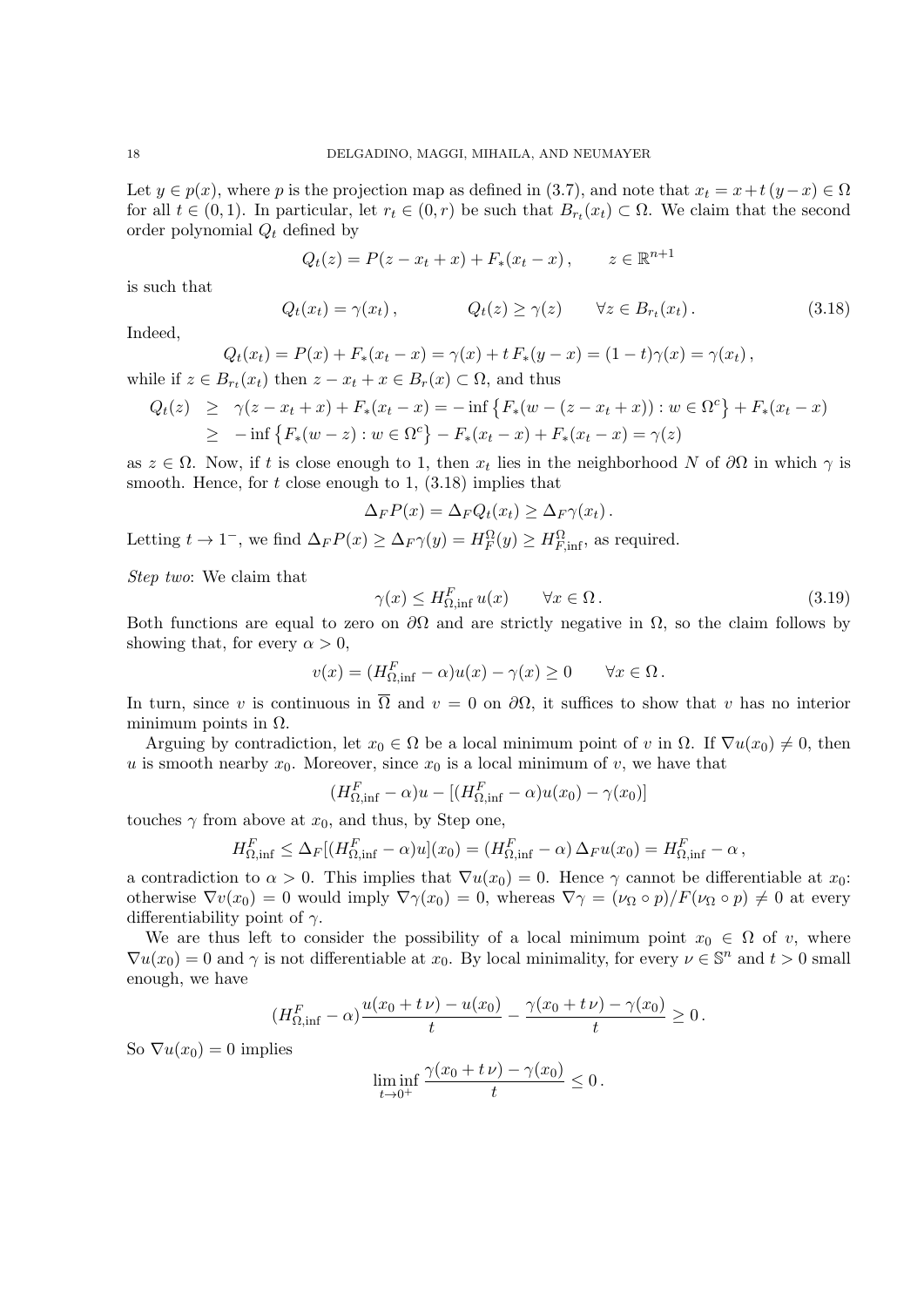Since  $\gamma$  is not differentiable at  $x_0$ , there exists  $\nu_0 \in \mathbb{S}^n$  such that

$$
\liminf_{t \to 0^+} \frac{\gamma(x_0 + t \nu_0) - \gamma(x_0)}{t} < 0,
$$

which in turn implies

$$
\liminf_{t \to 0^+} \frac{\gamma(x_0 + t \nu_0) + \gamma(x_0 - t \nu_0) - 2\gamma(x_0)}{t^2} = -\infty.
$$
\n(3.20)

We will now obtain a contradiction to (3.20) by proving that for every  $x \in \Omega$  there exists a second order polynomial *P* touching *γ* from below at *x*.

Indeed, since  $\gamma$  is smooth in a neighborhood *N* of  $\partial\Omega$ , there exists  $C > 0$  such that for every  $z \in N$  there exists a second order polynomial  $P_z$  with the properties

$$
P_z(z) = \gamma(z)
$$
,  $\nabla^2 P_z \ge -C \operatorname{Id}$ ,  $\gamma(w) \ge P_z(w)$  for every  $w$  near  $z$ .

Choose  $x \in \Omega$  with  $B_r(x) \subset \Omega$ , let  $y \in p(x)$ , and set  $x_t = x + t(y - x)$ . For t sufficiently close to 1,  $x_t \in N$  and we can find  $r_t \in (0, r)$  such that  $B_{r_t}(x_t) \subset \Omega$  and, setting  $P_t = P_{x_t}$ ,

$$
P_t(x_t) = \gamma(x_t), \qquad \nabla^2 P_t \geq -C \operatorname{Id}, \qquad \gamma(w) \geq P_t(w) \text{ for every } w \in B_{r_t}(x_t).
$$

Set

$$
P(w) = P_t(w - (x - x_t)) + \gamma(x) - \gamma(x_t).
$$

Clearly  $P(x) = \gamma(x)$ . If  $w \in B_{r_t}(x) \subset \Omega$ , then  $w - (x - x_t) \in B_{r_t}(x_t)$  and thus

$$
P(w) \le \gamma(w - (x - x_t)) + \gamma(x) - \gamma(x_t)
$$
  
=  $\gamma(w - (x - x_t)) - t\gamma(x) = \gamma(w - (x - x_t)) - t F_*(y - x).$ 

Now, since  $w - (x - x_t) \in B_{r_t}(x_t) \subset \Omega$ , by definition of  $\gamma$  there exists  $\bar{w} \in \partial \Omega$  such that

$$
\gamma(w - (x - x_t)) = -F_*(\bar{w} - (w - (x - x_t)))
$$

so that, by the subadditivity of *F∗*,

$$
P(w) \le -F_*(\bar{w} - (w - (x - x_t))) - F_*(t(y - x))
$$
  
=  $-F_*(\bar{w} - (w + t(y - x))) - F_*(t(y - x))$   
 $\le -F_*(\bar{w} - w) \le \gamma(w),$ 

again by definition of  $\gamma$  in  $\Omega$ , and thanks to  $w \in \Omega$ . This completes the proof of step two.

*Step three*: We claim that if *u* is the *F*-anisotropic torsion potential of  $\Omega$ , then

$$
\sup_{\Omega} |\nabla u| \le \frac{1}{m_F H_{\Omega, \inf}^F} \,. \tag{3.21}
$$

First, let us pick  $x \in \Omega$  and  $y \in \partial\Omega$ . By (3.19),  $-u(x) \leq -\gamma(x)/H_{\Omega,\inf}^F$ , thus

$$
\frac{|u(x) - u(y)|}{|x - y|} = \frac{-u(x)}{|x - y|} \le \frac{1}{H_{\Omega, \inf}^F} \frac{-\gamma(x)}{|x - y|},
$$

so, first using  $|x - y|/m_F \ge F_*(y - x) = -\gamma(x)$  and then letting  $x \to y$ , we have proven

$$
\sup_{\partial\Omega} |\nabla u| \le \frac{1}{m_F H_{\Omega,\inf}^F} \,. \tag{3.22}
$$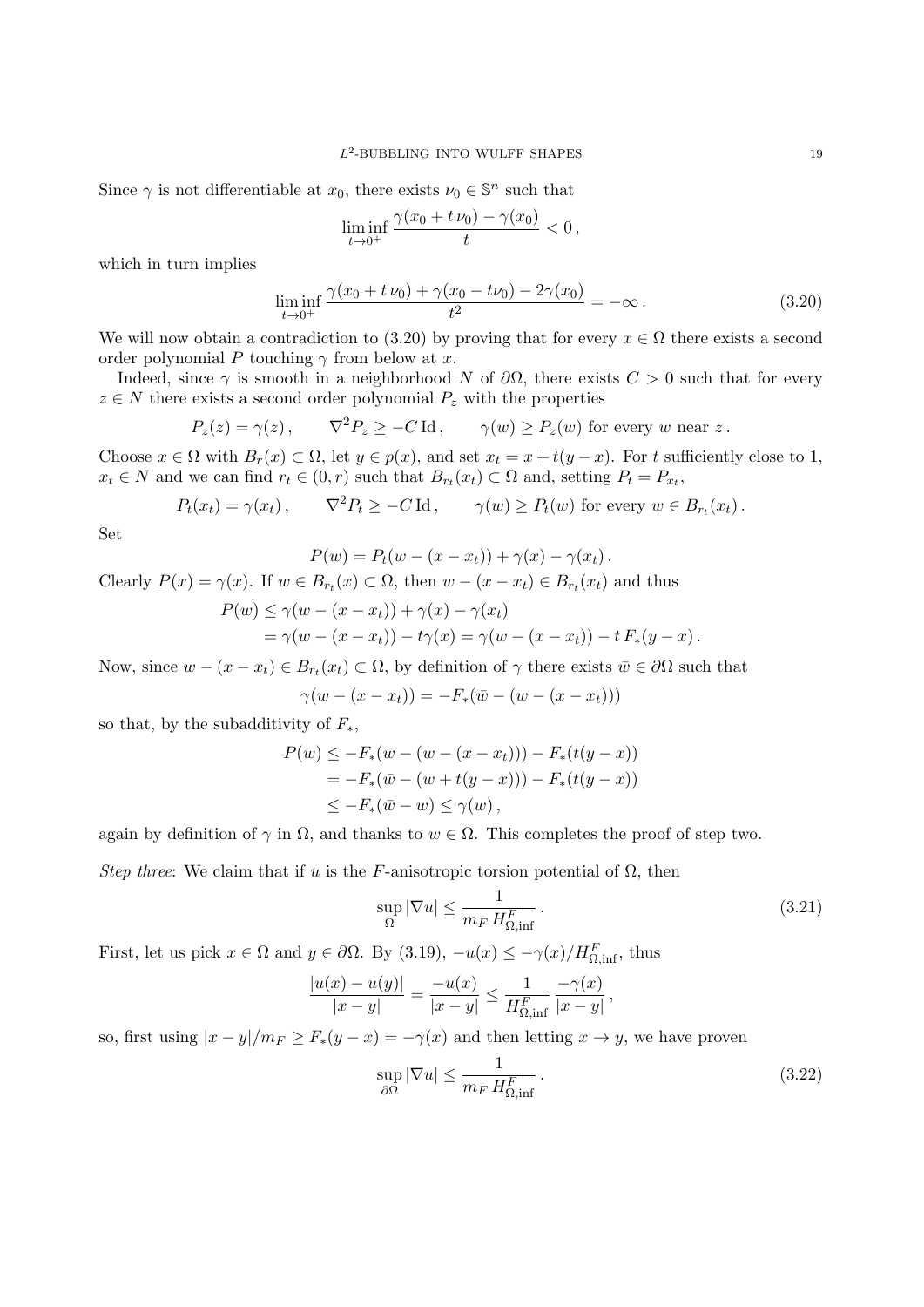We now prove that  $|\nabla u|$  (which is a Hölder continuous function on  $\overline{\Omega}$ ) achieves its maximum on *∂*Ω. Recall that *u* is smooth and solves  $1 = ∆<sub>F</sub>u$  pointwise on  $Ω \ \ C$ , with

$$
\Delta_F u = \sum_{ij} \left( F(\nabla u) F_{\xi_i \xi_j}(\nabla u) + F_{\xi_i}(\nabla u) F_{\xi_j}(\nabla u) \right) u_{x_i x_j}.
$$

Since the operator  $\Delta_F$  is smooth on  $\Omega \setminus \mathcal{C}$ , by [GT83, Theorem 15.1], the maximum of  $|\nabla u|$  is attained on  $\partial(\Omega \setminus \mathcal{C})$ . Then, since  $|\nabla u| = 0$  on  $\mathcal{C}$ ,

$$
\sup_{\Omega} |\nabla u| \le \sup_{\partial\Omega} |\nabla u| \le \frac{1}{m_F H_{\Omega,\inf}^F}.
$$

3.5. **The anisotropic Heintze-Karcher and bounds on the torsion potential.** In this section we give a proof of the anisotropic Heintze-Karcher inequality (1.15) that uses the properties of the anisotropic torsion potential, in the spirit of Ros' argument [Ros87]; see Proposition 3.7 below. We recall from the introduction the definitions, for an open set with smooth boundary  $\Omega$ ,

$$
\eta_F(\Omega) = 1 - \frac{(n+1)|\Omega|}{\int_{\partial\Omega} \left( n F(\nu_{\Omega}) / H_{\Omega}^F \right)}, \quad \text{if } H_{\Omega}^F > 0,
$$
  

$$
\delta_F(\Omega) = \left( \frac{1}{\mathcal{F}(\Omega)} \int_{\partial\Omega} \left| \frac{H_{\Omega}^F}{H_{\Omega}^{F,0}} - 1 \right|^2 F(\nu_{\Omega}) \right)^{1/2},
$$

where  $H_{\Omega}^{F,0} = n \mathcal{F}(\Omega)/(n+1)|\Omega|$ . We have the following relation between  $\eta_F$  and  $\delta_F$ :

**Lemma 3.6.** *If*  $\kappa > 0$  *and*  $\Omega$  *is a smooth bounded open set with*  $H_{\Omega}^F \geq \kappa H_{\Omega}^{F,0}$  *on*  $\partial \Omega$ *, then* 

$$
\eta_F(\Omega) \leq \frac{1}{\kappa \mathcal{F}(\Omega)} \int_{\partial\Omega} \left| \frac{H_{\Omega}^F}{H_{\Omega}^{F,0}} - 1 \right| F(\nu_{\Omega}).
$$

*In particular,*

$$
\eta_F(\Omega) \leq \delta_F(\Omega)/\kappa.
$$

*Proof.* Since  $(n+1)|\Omega| = \int_{\Omega} n F(\nu_{\Omega})/H_{\Omega}^{F,0}$ , we find

$$
\eta(\Omega) = \frac{1}{\int_{\partial\Omega} (n F(\nu_{\Omega})/H_{\Omega}^{F})} \Big( \int_{\partial\Omega} \frac{n F(\nu_{\Omega})}{H_{\Omega}^{F}} - \int_{\partial\Omega} \frac{n F(\nu_{\Omega})}{H_{\Omega}^{F,0}} \Big)
$$
  
\n
$$
= \frac{1}{\int_{\partial\Omega} (F(\nu_{\Omega})/H_{\Omega}^{F})} \int_{\partial\Omega} \Big( 1 - \frac{H_{\Omega}^{F}}{H_{\Omega}^{F,0}} \Big) \frac{F(\nu_{\Omega})}{H_{\Omega}^{F}} \Big)
$$
  
\n
$$
\leq \frac{1}{\kappa H_{\Omega}^{F,0} \int_{\partial\Omega} (F(\nu_{\Omega})/H_{\Omega}^{F})} \int_{\partial\Omega} \Big| 1 - \frac{H_{\Omega}^{F}}{H_{\Omega}^{F,0}} \Big| F(\nu_{\Omega}) \Big|
$$
  
\n
$$
= \frac{(n+1)|\Omega|}{\int_{\partial\Omega} (n F(\nu_{\Omega})/H_{\Omega}^{F})} \frac{1}{\kappa F(\Omega)} \int_{\partial\Omega} \Big| 1 - \frac{H_{\Omega}^{F}}{H_{\Omega}^{F,0}} \Big| F(\nu_{\Omega})
$$

where the first factor is less than 1 exactly by the anisotropic Heintze-Karcher inequality. The proposition now follows from Hölder's inequality.  $\square$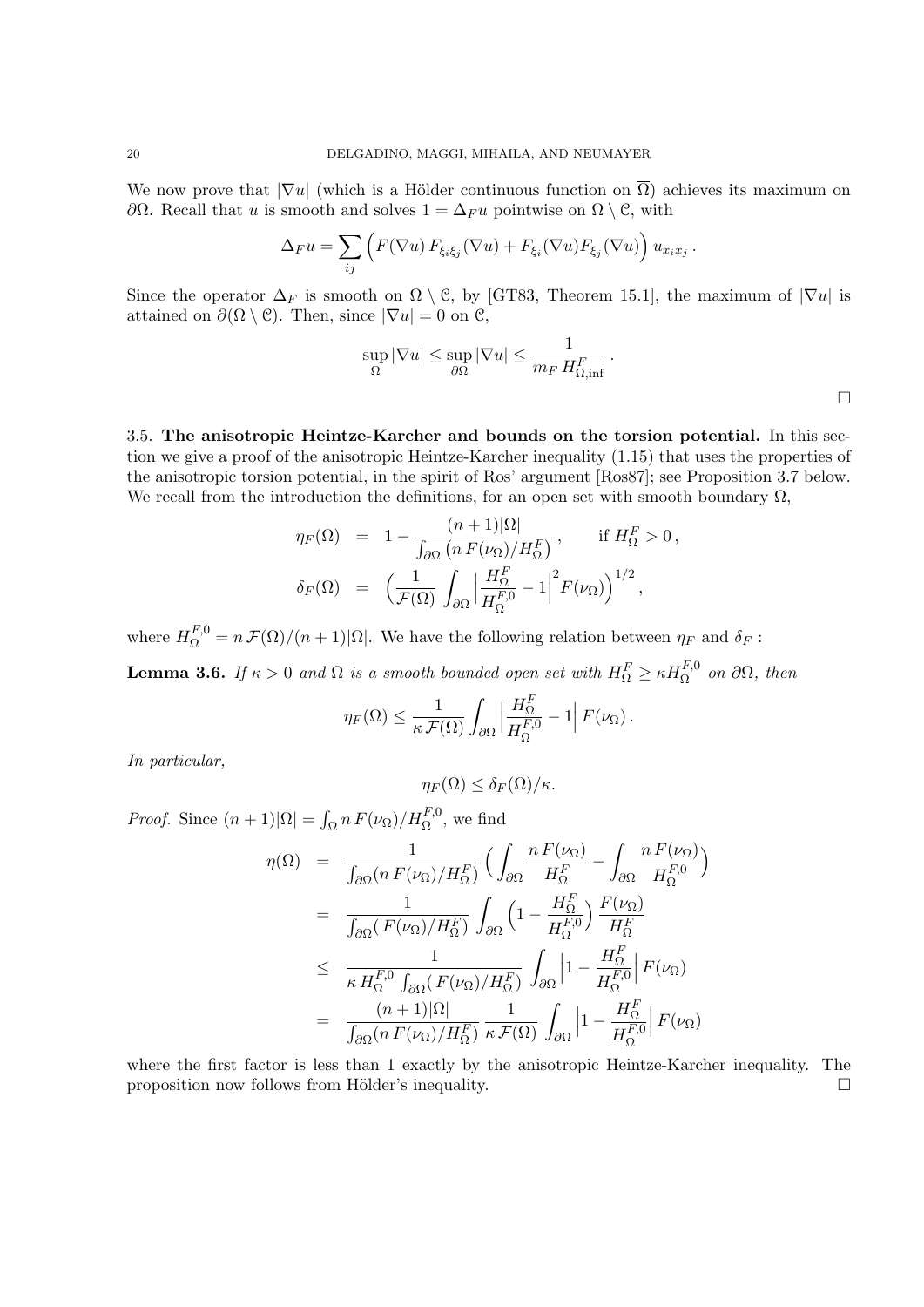**Proposition 3.7.** *If*  $F \in C^{\infty}(\mathbb{S}^n)$  *is an elliptic integrand*,  $\Omega$  *is a bounded open smooth set with*  $H_{\Omega}^{F} > 0$ *, and u is the F-torsion potential of*  $\Omega$ *, then* 

$$
\frac{|\Omega|}{n+1} \Big( \int_{\partial\Omega} \frac{n F(\nu_{\Omega})}{H_{\Omega}^{F}} - (n+1)|\Omega| \Big) = \int_{\partial\Omega} \frac{F(\nu_{\Omega})}{H_{\Omega}^{F}} \Big( \int_{\Omega} \text{tr}((\nabla(\nabla_{F} u))^{2}) - \frac{(\Delta_{F} u)^{2}}{n+1} \Big) \qquad (3.23)
$$

$$
+ \int_{\partial\Omega} \frac{F(\nu_{\Omega})}{H_{\Omega}^{F}} \int_{\partial\Omega} H_{\Omega}^{F} F(\nabla u)^{2} F(\nu_{\Omega}) - \Big( \int_{\partial\Omega} F(\nabla u) F(\nu_{\Omega}) \Big)^{2}.
$$

*∂*Ω

*Moreover:*

- (a) *The right-hand side of* (3.23) *is non-negative, so* (3.23) *implies the anisotropic Heintze-Karcher inequality* (1.15)*;*
- (b) If the right-hand side is equal to zero and  $\Omega$  is connected, then  $\Omega = x + r K_F$  for some  $r > 0$ ;
- (c) *We have*

$$
C(n)\frac{\Lambda_*}{\lambda_*} |\Omega| \eta_F(\Omega) \geq \int_{\Omega} \left| \nabla (\nabla_F u) - \frac{\mathrm{Id}}{n+1} \right|^2, \tag{3.24}
$$

$$
\frac{C(n)}{\lambda_*^2} |\Omega| \eta_F(\Omega) \ge \int_{\Omega} \left| \nabla^2 u - \frac{\nabla^2 (F^2_*/2) (\nabla F(\nabla u))}{n+1} \right|^2, \tag{3.25}
$$

 $\alpha$ *and, if*  $\delta_F(\Omega) < 1/2$  *and*  $H_{\Omega}^F \geq \kappa H_{\Omega}^{F,0}$  *for some*  $\kappa > 0$  *on*  $\partial\Omega$ *, then* 

$$
\frac{C(n)}{\kappa} \frac{|\Omega|^{(n+2)/(n+1)}}{|K_F|^{1/(n+1)}} \left\{ \eta_F(\Omega) + \frac{\delta_F(\Omega)^2}{\kappa} \right\} \ge \int_{\partial\Omega} \left| \frac{(n/H_{\Omega}^{F,0})}{n+1} - F(\nabla u) \right|^2 F(\nu_{\Omega}). \tag{3.26}
$$

*Proof. Step one*: We prove (3.23), following Ros' argument in [Ros87]. By the divergence theorem, since  $\nu_{\Omega} = \nabla u / |\nabla u|$  on  $\partial \Omega$ , we have

$$
\begin{split} |\Omega|^2 &= \left( \int_{\Omega} \Delta_F u \right)^2 = \left( \int_{\partial \Omega} F(\nabla u) \nabla F(\nabla u) \cdot \nu_{\Omega} \right)^2 = \left( \int_{\partial \Omega} \frac{F(\nabla u)^2}{|\nabla u|} \right)^2 = \left( \int_{\partial \Omega} F(\nabla u) F(\nu_{\Omega}) \right)^2 \\ &\leq \int_{\partial \Omega} H_{\Omega}^F F(\nabla u)^2 F(\nu_{\Omega}) \int_{\partial \Omega} \frac{F(\nu_{\Omega})}{H_{\Omega}^F} .\end{split}
$$

By the anisotropic Reilly's identity,

$$
\int_{\partial\Omega} H_{\Omega}^{F} F(\nabla u)^{2} F(\nu_{\Omega}) d\mathcal{H}^{n} = \int_{\Omega} (\Delta_{F} u)^{2} - \text{tr} \left( (\nabla (\nabla_{F} u))^{2} \right)
$$
\n
$$
= \frac{n}{n+1} \int_{\Omega} (\Delta_{F} u)^{2} + \int_{\Omega} \frac{(\Delta_{F} u)^{2}}{n+1} - \text{tr} \left( (\nabla (\nabla_{F} u))^{2} \right)
$$
\n
$$
\leq \frac{n}{n+1} \int_{\Omega} (\Delta_{F} u)^{2} = \frac{n |\Omega|}{n+1},
$$

where the last inequality follows from the following linear algebra consideration. Set  $A = \nabla^2 (F^2/2)(\nabla u)$ and  $B = \nabla^2 u$ , so  $\nabla(\nabla_F u) = AB$  and therefore

$$
\operatorname{tr}((\nabla(\nabla_F u))^2) = \operatorname{tr}((AB)^2).
$$

Since *A* is positive definite and symmetric on  $\Omega \setminus \mathcal{C}$ ,  $A^{1/2}$  and  $A^{-1/2}$  exist and

$$
A^{1/2}BA^{1/2} = A^{-1/2}(AB)A^{1/2}
$$

*∂*Ω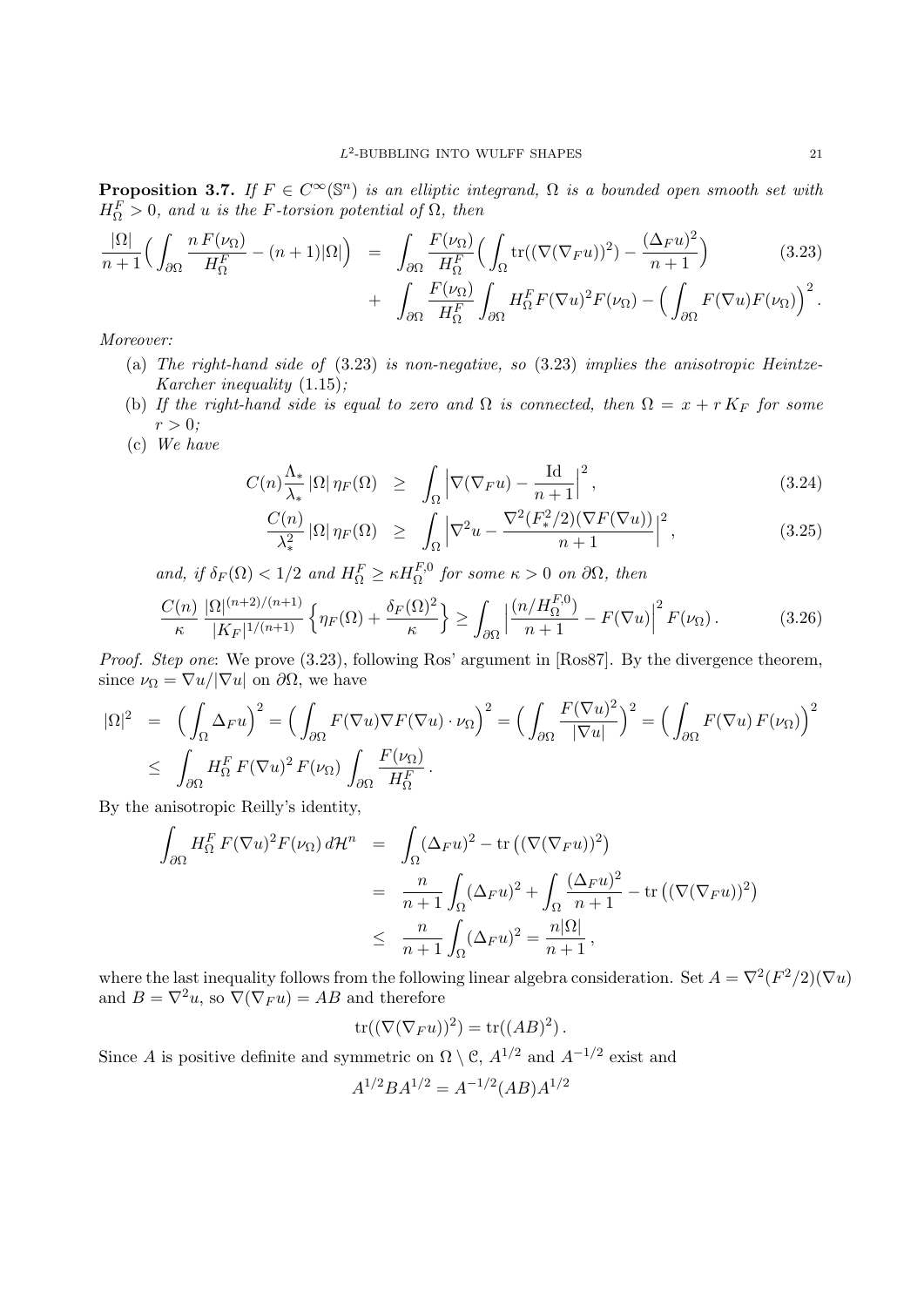is symmetric. Hence, there exist an orthogonal matrix *O* and a diagonal matrix *L* such that

$$
A^{1/2}BA^{1/2} = O^{-1}LO. \tag{3.27}
$$

So,

$$
AB = A^{1/2}O^{-1}LOA^{-1/2}, \qquad (AB)^2 = A^{1/2}O^{-1}L^2OA^{-1/2}
$$
\n(3.28)

and

$$
B - A^{-1} = A^{-1/2}O^{-1}(L - \text{Id})OA^{-1/2}.
$$
\n(3.29)

Because the trace operator is invariant under conjugation,

$$
tr(AB) = tr(L), \qquad tr((AB)^2) = tr(L^2).
$$

By Hölder's inequality,  $(n+1) \text{ tr}(L^2) \ge \text{ tr}(L)^2$  so that

$$
\text{tr}((\nabla(\nabla_F u))^2) - \frac{(\Delta_F u)^2}{n+1} = \text{tr}(L^2) - \frac{(\text{tr}L)^2}{n+1} \ge 0,
$$

We have now shown the anisotropic Heintze-Karcher inequality and the identity (3.23) for the anisotropic torsion potential *u*.

*Step two*: We prove (3.24), (3.25), and (3.26). Let us first notice that if *v* and *w* belong to a Hilbert space with norm  $|\cdot|$  and  $v \cdot w \geq 0$  then

$$
|v|^2|w|^2 - (v \cdot w)^2 \geq |v| |w| \left( |v||w| - (v \cdot w) \right) = \frac{|v||w|}{2} \left| \sqrt{\frac{|w|}{|v|}} v - \sqrt{\frac{|v|}{|w|}} w \right|^2
$$

$$
= \frac{|v|^2}{2} \left| \frac{|w|}{|v|} v - w \right|^2. \tag{3.30}
$$

Given  $(\lambda_i)_{i=1}^N$  such that  $\sum_i \lambda_i = 1$ , we can apply (3.30) to  $w = \sum_i \lambda_i e_i$  and  $v = \sum_i e_i$  to obtain

$$
N \sum_{i} \lambda_i^2 - (\sum_{i} \lambda_i)^2 \ge \frac{N}{2} \left| \frac{(\sum_{i} \lambda_i^2)^{1/2}}{N} \sum_{i} e_i - \sum_{i} \lambda_i e_i \right|^2
$$
  
 
$$
\ge \frac{N}{2} \inf_{c \in \mathbb{R}} \sum_{i} (c - \lambda_i)^2 = \frac{N}{2} \sum_{i} \left( \frac{\sum_{j} \lambda_j}{N} - \lambda_i \right)^2 = \frac{N}{2} \sum_{i} \left( \frac{1}{N} - \lambda_i \right)^2.
$$

Thanks to  $(2.12)$ ,

$$
|A^{1/2}| \le \sqrt{(n+1)\,\Lambda_*} \qquad |A^{-1/2}| \le \sqrt{\frac{n+1}{\lambda_*}}.
$$

By (3.28), if we set  $N = n + 1$  and denote by  $\lambda_i$  the eigenvalues of *L*, then

$$
\left|\nabla(\nabla_F u) - \frac{\mathrm{Id}}{n+1}\right|^2 \le C(n)\frac{\Lambda_*}{\lambda_*} \left|L - \frac{\mathrm{Id}}{n+1}\right|^2
$$
  

$$
\le C(n)\frac{\Lambda_*}{\lambda_*} \sum_i \left(\frac{1}{n+1} - \lambda_i\right)^2 \le C(n)\frac{\Lambda_*}{\lambda_*} \left(\mathrm{tr}(L^2) - \frac{\mathrm{tr}(L)^2}{n+1}\right).
$$

Hence, by (3.23),

$$
\frac{n |\Omega|}{n+1} \eta_F(\Omega) \ge \int_{\Omega} tr((\nabla (\nabla_F u))^2) - \frac{(\Delta_F u)^2}{n+1} \ge \frac{1}{C(n)} \frac{\lambda_*}{\Lambda_*} \int_{\Omega} \left| \nabla (\nabla_F u) - \frac{Id}{n+1} \right|^2.
$$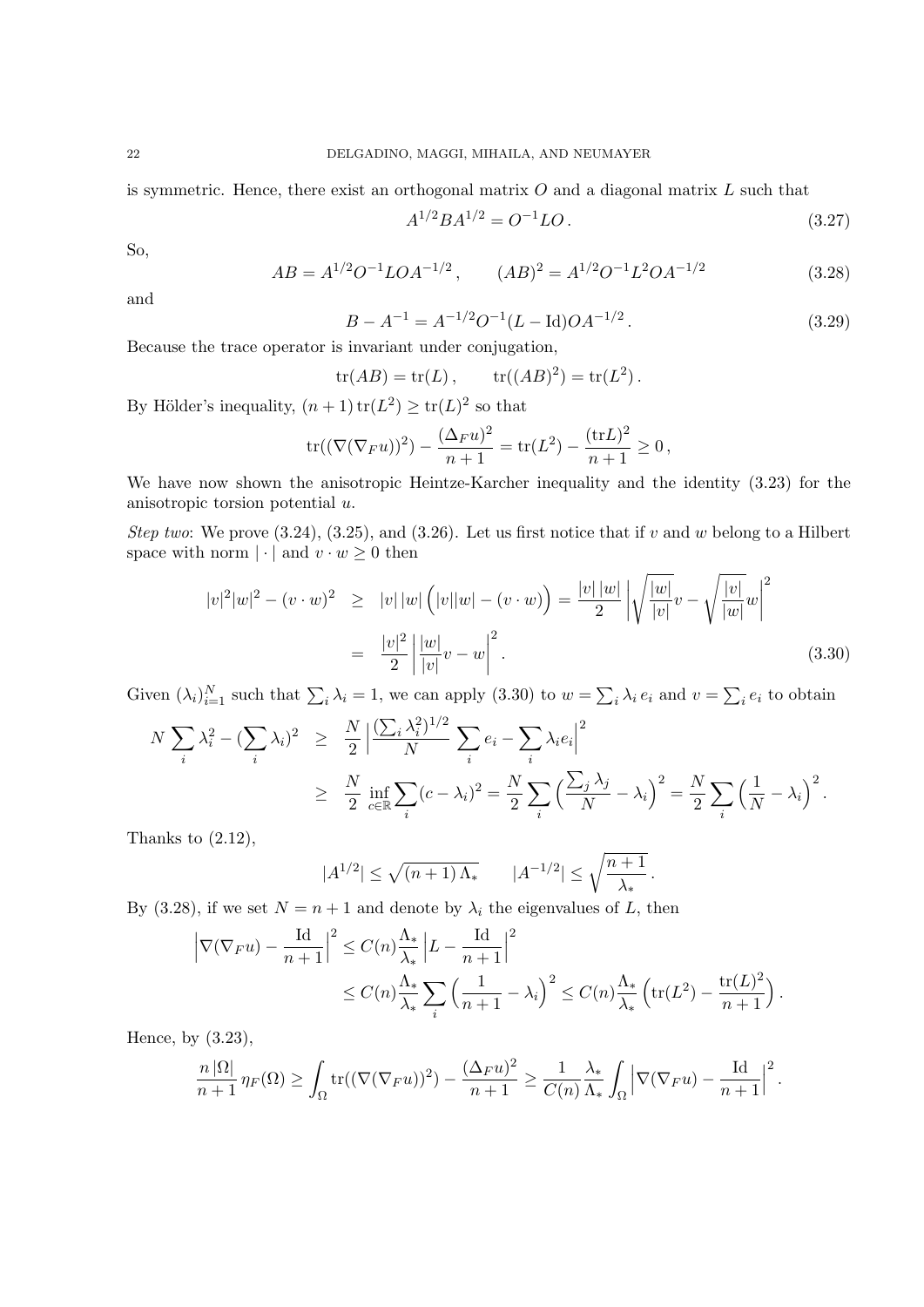This proves (3.24). In the same way, using (3.29) and recalling (2.13) to express  $A^{-1}$ , we have

$$
\left| \nabla^2 u - \frac{\nabla^2 (F^2_*/2)(\nabla F(\nabla u))}{n+1} \right|^2 \le \frac{C(n)}{\lambda_*^2} \left| L - \frac{\mathrm{Id}}{n+1} \right|^2
$$
  

$$
\le \frac{C(n)}{\lambda_*^2} \sum_i \left( \frac{1}{n+1} - \lambda_i \right)^2 \le \frac{C(n)}{\lambda_*^2} \left( \text{tr}(L^2) - \frac{\text{tr}(L)^2}{n+1} \right).
$$

So, again by (3.23),

$$
\frac{n |\Omega|}{n+1} \eta_F(\Omega) \ge \int_{\Omega} tr((\nabla (\nabla_F u))^2) - \frac{(\Delta_F u)^2}{n+1} \ge \frac{\lambda_*^2}{C(n)} \int_{\Omega} \left| \nabla^2 u - \frac{\nabla^2 (F^2_*/2)(\nabla F(\nabla u))}{n+1} \right|^2,
$$

proving (3.25).

Similarly, (3.23) implies

$$
\frac{|\Omega|}{n+1} \eta_F(\Omega) \int_{\partial\Omega} \frac{n F(\nu_\Omega)}{H_\Omega^F} \ge |v|^2 |w|^2 - (v \cdot w)^2
$$

where  $v = (H_{\Omega}^F)^{-1/2}$  and  $w = (H_{\Omega}^F)^{1/2} F(\nabla u)$  are seen as vectors of  $L^2(F(\nu_{\Omega})\mathcal{H}^n\text{-}\partial\Omega)$ . Writing down  $(3.30)$  we find

$$
\frac{|\Omega|}{n+1} \eta_F(\Omega) \int_{\partial\Omega} \frac{n F(\nu_\Omega)}{H_\Omega^F} \ge \frac{1}{2} \int_{\partial\Omega} \frac{F(\nu_\Omega)}{H_\Omega^F} \int_{\partial\Omega} \left| \frac{|w|}{|v|} \frac{1}{(H_\Omega^F)^{1/2}} - (H_\Omega^F)^{1/2} F(\nabla u) \right|^2 F(\nu_\Omega).
$$

After simplifying we have,

$$
C(n) |\Omega| \eta_F(\Omega) \ge \int_{\partial\Omega} \left| \frac{|w|}{|v|} \frac{1}{H_{\Omega}^F} - F(\nabla u) \right|^2 H_{\Omega}^F F(\nu_{\Omega})
$$

and hence

$$
C(n)\left\{|\Omega|\,\eta_F(\Omega)+\frac{|w|^2}{|v|^2}\int_{\partial\Omega}\left|\frac{1}{H_\Omega^{F,0}}-\frac{1}{H_\Omega^F}\right|^2H_\Omega^F\,F(\nu_\Omega)\right\}\geq \int_{\partial\Omega}\left|\frac{|w|}{|v|}\frac{1}{H_\Omega^{F,0}}-F(\nabla u)\right|^2H_\Omega^F\,F(\nu_\Omega)\,.
$$

Thanks to (3.13) we have  $|w|^2 \leq |\Omega|$ , so that by  $1/H_{\Omega}^F \leq 1/\kappa H_{\Omega}^{F,0}$ ,

$$
\frac{|w|^2}{|v|^2} \int_{\partial\Omega} \left| \frac{1}{H_{\Omega}^{F,0}} - \frac{1}{H_{\Omega}^{F}} \right|^2 H_{\Omega}^F F(\nu_{\Omega}) \leq \frac{|\Omega|}{\int_{\partial\Omega} F(\nu_{\Omega})/H_{\Omega}^F} \int_{\partial\Omega} \left| \frac{H_{\Omega}^F}{H_{\Omega}^{F,0}} - 1 \right|^2 \frac{F(\nu_{\Omega})}{H_{\Omega}^F}
$$

$$
\leq \frac{|\Omega|}{\kappa H_{\Omega}^{F,0} \int_{\partial\Omega} F(\nu_{\Omega})/H_{\Omega}^F} \int_{\partial\Omega} \left| \frac{H_{\Omega}^F}{H_{\Omega}^{F,0}} - 1 \right|^2 F(\nu_{\Omega})
$$

$$
= \frac{|\Omega|}{\kappa} \frac{(n+1)|\Omega|}{\int_{\partial\Omega} n F(\nu_{\Omega})/H_{\Omega}^F} \delta_F(\Omega)^2 \leq \frac{|\Omega|}{\kappa} \delta_F(\Omega)^2
$$

where in the last step we have used the anisotropic Heintze-Karcher inequality. Thus,

$$
C(n) |\Omega| \left\{ \eta_F(\Omega) + \frac{\delta_F(\Omega)^2}{\kappa} \right\} \ge \int_{\partial\Omega} \left| \frac{|w|}{|v|} \frac{1}{H_{\Omega}^{F,0}} - F(\nabla u) \right|^2 H_{\Omega}^F F(\nu_{\Omega}). \tag{3.31}
$$

Exploiting again  $H_{\Omega}^F \geq \kappa H_{\Omega}^{F,0}$ 

$$
\int_{\partial\Omega} \left| \frac{|w|}{|v|} \frac{1}{H_{\Omega}^{F,0}} - F(\nabla u) \right|^2 H_{\Omega}^F F(\nu_{\Omega}) \ge \kappa H_{\Omega}^{F,0} \inf_{c \in \mathbb{R}} \int_{\partial\Omega} \left| c - F(\nabla u) \right|^2 F(\nu_{\Omega}). \tag{3.32}
$$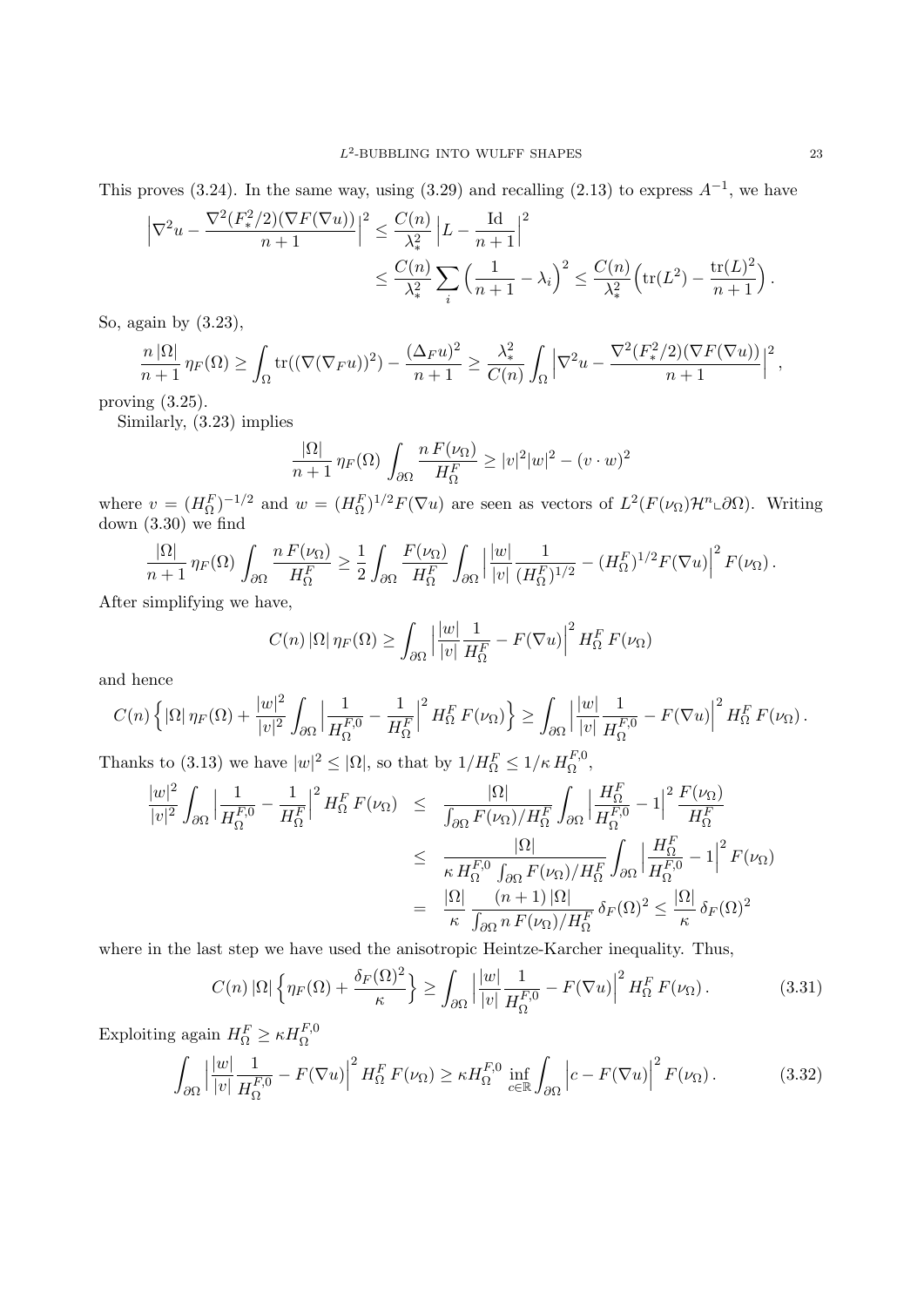By the divergence theorem, the optimal *c* is given by the average

$$
c = \frac{\int_{\partial\Omega} F(\nabla u) F(\nu_{\Omega})}{\int_{\partial\Omega} F(\nu_{\Omega})} = \frac{\int_{\Omega} \Delta_F u}{\mathcal{F}(\Omega)} = \frac{|\Omega|}{\mathcal{F}(\Omega)} = \frac{(n/H_{\Omega}^{F,0})}{n+1}.
$$

Thus by combining (3.31), (3.32), and the last identity, we have

$$
C(n) \frac{|\Omega|}{\kappa H_{\Omega}^{F,0}} \left\{ \eta_F(\Omega) + \frac{\delta_F(\Omega)^2}{\kappa} \right\} \ge \int_{\partial\Omega} \left| \frac{n/H_{\Omega}^{F,0}}{n+1} - F(\nabla u) \right|^2 F(\nu_{\Omega}), \tag{3.33}
$$

where by the Wulff inequality  $(1.6)$ ,

$$
\frac{|\Omega|}{H_{\Omega}^{F,0}} \leq C(n) \frac{|\Omega|^2}{\mathcal{F}(\Omega)} \leq C(n) \frac{|\Omega|^{(n+2)/(n+1)}}{|K_F|^{1/(n+1)}}.
$$

We thus conclude the proof of  $(3.26)$ .

*Step three*: We finally notice that if the right-hand side of  $(3.23)$  is equal to zero and  $\Omega$  is connected, then  $\Omega = x + r K_F$  for some  $x \in \mathbb{R}^{n+1}$  and  $r > 0$ . Indeed, in this case, (3.24) gives

$$
\nabla(\nabla_F u) = \frac{\mathrm{Id}}{n+1} \qquad \text{on } \Omega
$$

so that, for some  $x_0 \in \mathbb{R}^{n+1}$ ,

$$
\nabla_F u(x) = \frac{x - x_0}{n + 1} \qquad \forall x \in \Omega.
$$

Since  $\nabla_F u(x) = \nabla(F^2/2)(\nabla u)$ , by (2.9)

$$
\nabla u(x) = \nabla (F_*^2/2) \left( \frac{x - x_0}{n+1} \right) = \frac{\nabla (F_*)^2 (x - x_0)}{2(n+1)} \qquad \forall x \in \Omega.
$$

In particular, for some  $c \in \mathbb{R}$  we have

$$
u(x) = c + \frac{F_*(x - x_0)^2}{2(n+1)}
$$
  $\forall x \in \Omega$ ,

so that *u* = 0 on *∂*Ω implies that *∂*Ω is a level set of  $F_*(· - x_0)$ , as claimed. □

3.6. **Proof of Theorem 1.4.** *Step one*: We first recall our setting. We consider a convex integrand *F* that is the pointwise limit of a sequence  ${F_h}_{h \in \mathbb{N}}$  of smooth elliptic integrands with

$$
m \le F_h \le M \qquad \text{on } \mathbb{S}^n ,
$$
  

$$
\lambda_h \operatorname{Id} \le \nabla^2 F_h(\nu) \le \Lambda_h \operatorname{Id} \qquad \text{on } \nu^{\perp}, \forall \nu \in \mathbb{S}^n , \tag{3.34}
$$

where  $m, M, \lambda_h$ , and  $\Lambda_h$  are positive constants (*m* and *M* independent of *h*). Notice that, by convexity,

> $F_h \to F$  uniformly on compact subsets of  $\mathbb{R}^{n+1}$ *.* (3.35)

We also consider a sequence  ${\Omega_h}_{h\in\mathbb{N}}$  of bounded open sets with smooth boundary with

$$
H_{\Omega_h}^{F_h,0} = n\,, \qquad H_{\Omega_h}^{F_h} \ge \kappa \, n \quad \text{on } \partial\Omega_h \tag{3.36}
$$

and

$$
\sup_{h \in \mathbb{N}} \text{diam}(\Omega_h) < \infty \,, \qquad \mathcal{F}_h(\Omega_h) \le (L + \sigma) \,\mathcal{F}_h(K_{F_h}) \tag{3.37}
$$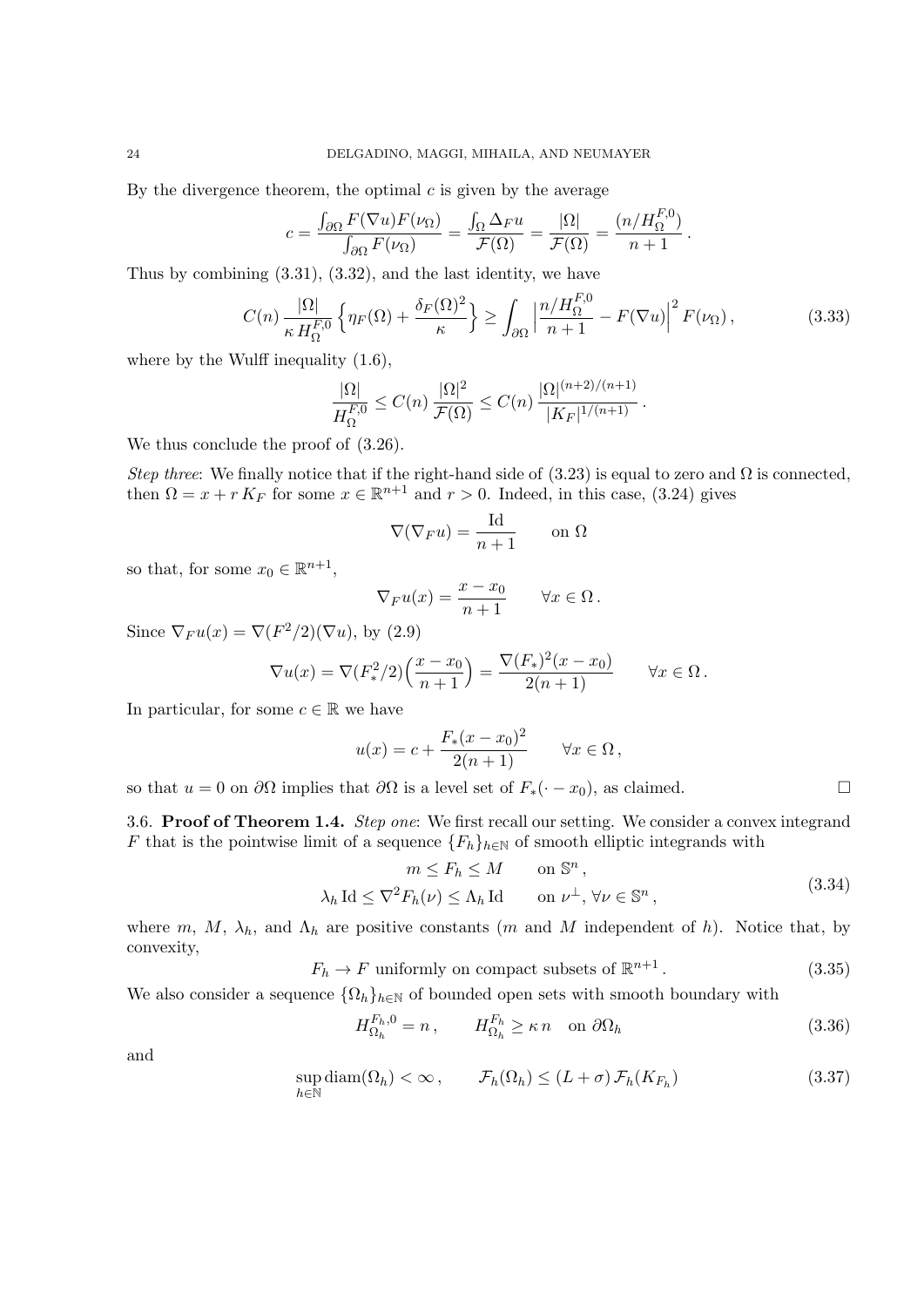for some  $\kappa > 0$ ,  $L \in \mathbb{N}$  and  $\sigma \in (0,1)$ . Moreover, we assume that

$$
\lim_{h \to \infty} \max \left\{ \frac{1}{\lambda_h^2}, \frac{\Lambda_h}{\lambda_h} \right\} \eta_{F_h}(\Omega_h) + \delta_{F_h}(\Omega_h) = 0. \tag{3.38}
$$

We want to prove the existence of an open set  $\Omega$ , which is the disjoint union of at most *L*-many translations of  $K_F$ , such that, up to translations and up to extracting subsequences,

$$
\lim_{h \to \infty} \left| \mathcal{F}_h(\Omega_h) - \mathcal{F}(\Omega) \right| + \left| \Omega_h \Delta \Omega \right| = 0. \tag{3.39}
$$

colorblueWe now turn to the proof of (3.39).

## *Step two*: Next colorForestGreen

*Step two*: We now turn to the proof of (3.39). Next we obtain some immediate compactness properties for the sets  $\Omega_h$ . Since (3.34) implies  $\mathcal{F}_h(E) \ge mP(E)$  for any set of finite perimeter *E*, (3.37) implies

$$
\sup_{h \in \mathbb{N}} |\Omega_h| + P(\Omega_h) < \infty \,. \tag{3.40}
$$

By (3.37), up to translations, we may assume  $\Omega_h \subset B_R$  for some  $R > 0$ , and since  $\sup_{h \in \mathbb{N}} P(\Omega_h)$  $\infty$ , the compactness theorem for sets of finite perimeter implies that, up to subsequences, there exists a bounded set of finite perimeter  $\Omega$  such that  $|\Omega_h \Delta \Omega| \to 0$  as  $h \to \infty$ .

*Step three*: We show that, if  $u_h : \mathbb{R}^{n+1} \to (-\infty, 0]$  denotes the  $F_h$ -torsion potential of  $\Omega_h$  extended by zero outside of  $\Omega_h$ , then, up to extracting further subsequences,

$$
u_h \to u
$$
 uniformly on  $\mathbb{R}^{n+1}$ 

where  $|\{u < 0\} \setminus \Omega| = 0$  and

$$
u(x) = \sum_{j \in J} \min \left\{ \frac{F_*(x - x_j)^2 - s_j^2}{2(n+1)}, 0 \right\} \qquad x \in \mathbb{R}^{n+1}, \tag{3.41}
$$

where *J* is an at most countable set,  $x_j \in \mathbb{R}^{n+1}$  and  $s_j > 0$ . Indeed, by (3.24), (3.26) and (3.38) we have that

$$
\lim_{h \to \infty} \int_{\Omega_h} \left| \nabla (\nabla_{F_h} u_h) - \frac{\mathrm{Id}}{n+1} \right|^2 = 0, \tag{3.42}
$$

$$
\lim_{h \to \infty} \int_{\partial \Omega_h} \left| \frac{1}{n+1} - F_h(\nabla u_h) \right|^2 F_h(\nu_{\Omega_h}) = 0, \tag{3.43}
$$

$$
\lim_{h \to \infty} \int_{\Omega_h} \left| \nabla^2 u_h - \frac{\nabla^2 ((F_h)_*/2)^2 (\nabla F_h (\nabla u_h))}{n+1} \right|^2 = 0. \tag{3.44}
$$

By the universal Lipschitz estimate of Proposition 3.5 and by (3.36),

$$
\text{Lip}(u_h) \le \frac{1}{m \, H_{\Omega_h, \text{inf}}^{F_h}} \le C(n, m, \kappa) \,. \tag{3.45}
$$

Since  $\{u_h > 0\} = \Omega_h \subset B_R$ , it follows that  $u_h \to u$  uniformly on  $\mathbb{R}^{n+1}$  for a non-positive Lipschitz function *u*. We notice that

$$
\left| \{ u < 0 \} \setminus \Omega \right| = 0. \tag{3.46}
$$

Indeed, by uniform convergence, for every  $\varepsilon > 0$  we have  $\{u < -\varepsilon\} \subset \Omega_h$  if *h* is large enough. This last fact, combined with (3.42), implies that  ${\nabla(\nabla_{F_h} u_h)}_{h \in \mathbb{N}}$  is bounded in  $L^2({u < 0})$ . In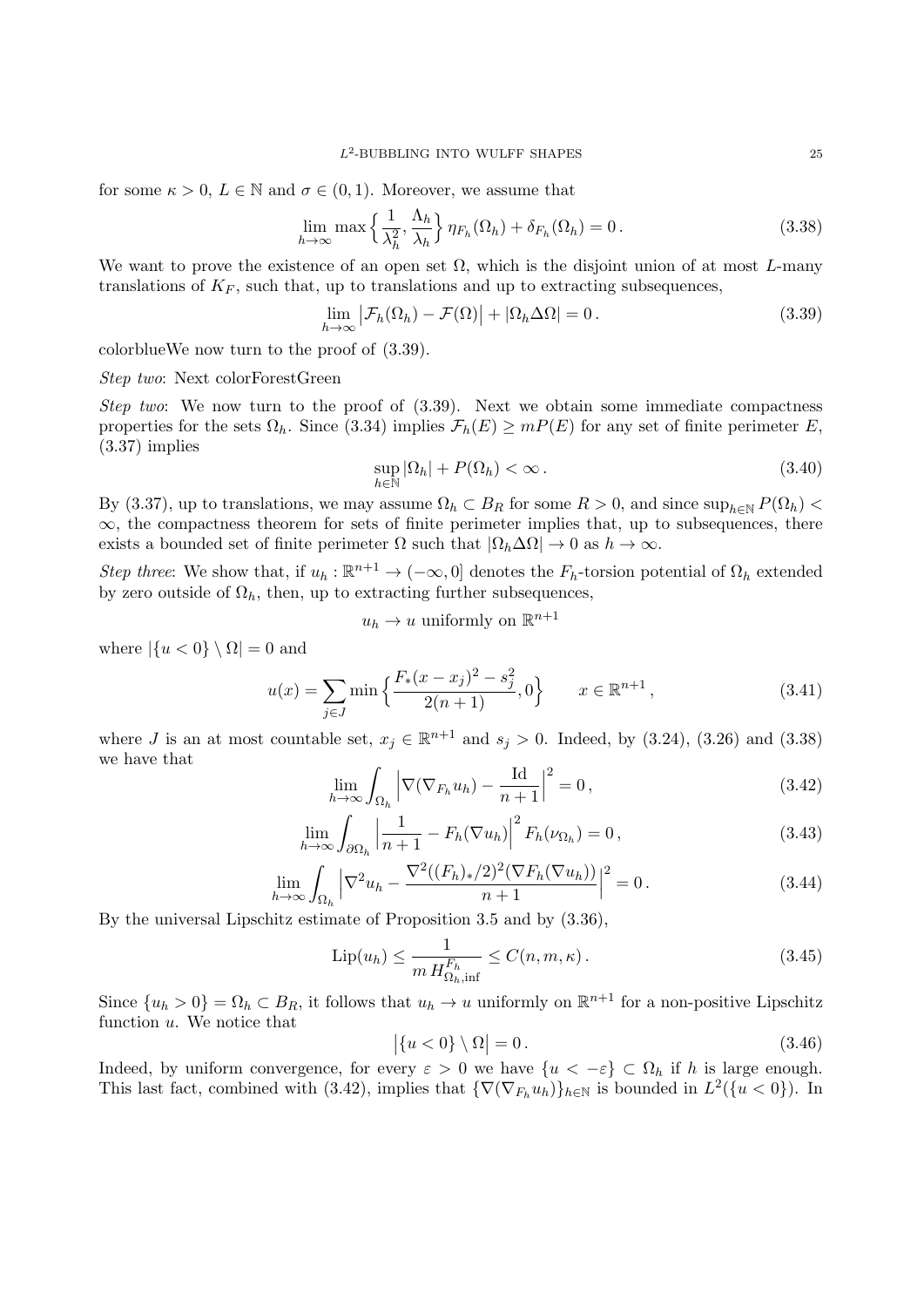addition,  $|\nabla_{F_h} u_h| \leq C$  on  $\mathbb{R}^{n+1}$  thanks to (2.4), (3.34), and (3.45). Since  $\{u < -\varepsilon\}$  is bounded and  $\varepsilon > 0$  is arbitrary, we find that

$$
\nabla_{F_h} u_h \to v \qquad \text{in } L^2(\{u < 0\}) \tag{3.47}
$$

for some  $v \in H^1({u < 0}; \mathbb{R}^{n+1})$ . Now,  $f(M) = |M - \text{Id}|^2$  is a convex function on  $\mathbb{R}^{n+1} \otimes \mathbb{R}^{n+1}$ , so that

$$
\int_A f(\nabla w) \le \liminf_{h \to \infty} \int_A f(\nabla w_h)
$$

whenever  $A \subset \mathbb{R}^{n+1}$  is open and  $w_h \to w$  in  $L^1(A; \mathbb{R}^{n+1})$  for some  $w \in W^{1,1}(A; \mathbb{R}^{n+1})$ . Applying this to  $w_h = \nabla_{F_h} u_h$ , and thanks to (3.42), we find that

$$
\int_{\{u<-\varepsilon\}} \Big|\nabla v - \frac{\mathrm{Id}}{n+1}\Big|^2 = 0 \qquad \forall \varepsilon > 0,
$$

and thus

$$
\nabla v = \frac{\text{Id}}{n+1} \qquad \text{on } \{u < 0\}.
$$

Therefore, if  $\{A_j\}_{j\in J}$  are the connected components of the open set  $\{u < 0\}$  (here *J* is an at most countable set), then there exists  $x_j \in \mathbb{R}^{n+1}$  such that

$$
v(x) = \frac{x - x_j}{n+1} \qquad \forall x \in A_j.
$$
\n(3.48)

We now need to translate (3.48) in terms of *u*. To this end, we claim that

$$
v(x) \in \partial (F^2/2)(\nabla u(x)) \qquad \text{for a.e. } x \in \mathbb{R}^{n+1} \,. \tag{3.49}
$$

Indeed, by the convexity of  $F_h^2$  and since  $2 \nabla_{F_h} u_h(x) = \nabla(F_h^2)(\nabla u_h(x))$ , we have that

$$
F_h(z)^2 \ge F_h(\nabla u_h(x))^2 + 2\nabla_{F_h} u_h(x) \cdot (z - \nabla u_h(x)) \qquad \forall z \in \mathbb{R}^{n+1}.
$$
 (3.50)

By  $(3.35)$ ,  $(3.47)$  and the uniform Lipschitz bound on the potentials  $u_h$ ,  $(3.50)$  implies that, for almost every  $x \in \mathbb{R}^{n+1}$  and for every  $z \in \mathbb{R}^{n+1}$ ,

$$
F(z)^{2} \ge F(\nabla u_{h}(x))^{2} + 2v(x) \cdot (z - \nabla u_{h}(x)) + o(1) \quad \text{as } h \to \infty
$$
\n(3.51)

where  $o(1) \to 0$  as  $h \to \infty$ . Handling  $\nabla u_h$  is more delicate, because we only have  $\nabla u_h \to \nabla u$  in  $L^2(\mathbb{R}^{n+1})$ . However, by Mazur's lemma, for every  $h \in \mathbb{N}$  there exist  $N_h \geq h$  and  $\{\alpha_l^h\}_{l=h}^{N_h} \subset [0,1]$ with  $\sum_{l=h}^{N_h} \alpha_l^h = 1$  such that

$$
\sum_{l=h}^{N_h} \alpha_l^h \nabla u_l \to \nabla u \qquad \text{in } L^2(\mathbb{R}^{n+1}) \text{ and a.e. on } \mathbb{R}^{n+1}.
$$
 (3.52)

In particular, thanks to  $(3.52)$ , this implies that by convexity of  $F<sup>2</sup>$  and by  $(3.51)$ , for almost every  $x \in \mathbb{R}^{n+1}$  and for every  $z \in \mathbb{R}^{n+1}$  we have

$$
F(z)^{2} = \sum_{l=h}^{N_{h}} \alpha_{l}^{h} F(z)^{2} \ge \sum_{l=h}^{N_{h}} \alpha_{l}^{h} F(\nabla u_{h}(x))^{2} + 2 \sum_{l=h}^{N_{h}} \alpha_{l}^{h} v(x) \cdot (z - \nabla u_{h}(x)) + O(1)
$$
  

$$
\ge F\Big(\sum_{l=h}^{N_{h}} \alpha_{l}^{h} \nabla u_{h}(x)\Big)^{2} + 2 v(x) \cdot \Big(z - \sum_{l=h}^{N_{h}} \alpha_{l}^{h} \nabla u_{h}(x)\Big) + O(1)
$$
  

$$
= F(\nabla u(x))^{2} + 2 v(x) \cdot (z - \nabla u(x)).
$$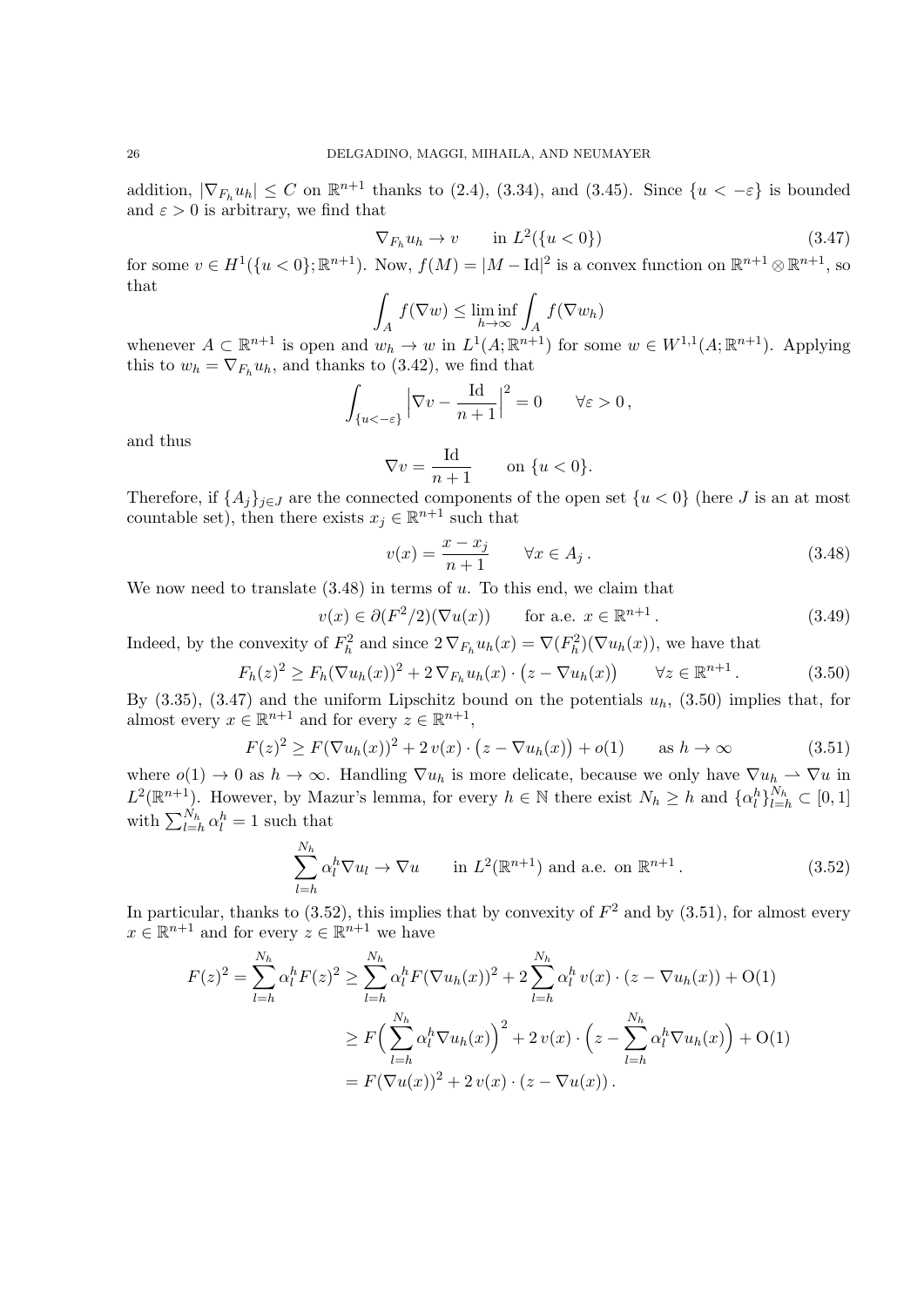This proves  $(3.49)$ . Inverting  $(3.49)$  using  $(2.10)$ , we have that

$$
\nabla u(x) \in \partial (F^2_*/2)(v(x)) \quad \text{for a.e. } x \in \mathbb{R}^{n+1}.
$$

By (3.48), and since  $F_*$  is differentiable almost everywhere on  $\mathbb{R}^{n+1}$ , this implies that

$$
\nabla u(x) = \nabla (F_*^2/2)(x - x_j) \quad \text{for a.e. } x \in A_j.
$$

We thus conclude that there exist  $c_j \in \mathbb{R}$  such that

$$
u(x) = \frac{F_*(x - x_j)^2}{2(n+1)} + c_j \quad \text{for a.e. } x \in A_j.
$$

Since  $u < 0$  in  $A_j$  and  $u = 0$  on  $\partial A_j$ , we deduce that  $c_j > 0$  and  $A_j = x_j + s_j K_F$ . Hence (3.41) follows.

*Step four*: The next few steps of the argument are devoted to showing that  $s_j = 1$  for every  $j \in J$ . To begin, we prove that

$$
\lim_{h \to \infty} \int_{\Omega_h} F_h(\nabla u_h)^2 = \int_{\{u < 0\}} F(\nabla u)^2. \tag{3.53}
$$

First note that by the convergence of  $F_h$  to  $F(3.35)$  and the Lipschitz bound on  $u_h(3.45)$ , we have

$$
\int_{\Omega_h} F_h(\nabla u_h)^2 = \int_{\Omega_h} F(\nabla u_h)^2 + o(1) \qquad \text{as } h \to \infty \tag{3.54}
$$

where  $o(1)$  denotes a vanishing sequence. Since  $\{u < -\varepsilon\} \subset \Omega_h$  for *h* large enough, by  $\nabla u_h \to \nabla u_h$ in  $L^2$  and the convexity of *F*, for every  $\varepsilon > 0$  we have

$$
\liminf_{h \to \infty} \int_{\Omega_h} F(\nabla u_h)^2 \ge \liminf_{h \to \infty} \int_{\{u < -\varepsilon\}} F(\nabla u_h)^2 \ge \int_{\{u < -\varepsilon\}} F(\nabla u)^2.
$$

Letting  $\varepsilon \to 0$  we see that, by (3.54),

$$
\liminf_{h \to \infty} \int_{\Omega_h} F_h(\nabla u_h)^2 \ge \int_{\{u < 0\}} F(\nabla u)^2. \tag{3.55}
$$

To prove the opposite inequality, we recall that  $u_h$  is the unique minimizer of  $\int_{\Omega} F_h(\nabla v)^2$  among  $v \in W_0^{1,2}$  $\int_0^{1,2} (\Omega_h)$ . Setting

$$
\varepsilon_h = -\inf_{\mathbb{R}^{n+1}\setminus\Omega_h} u, \qquad v_h = (u+\varepsilon_h)_- \in W_0^{1,2}(\Omega_h),
$$

we find that

$$
\int_{\Omega_h} F(\nabla u_h)^2 \le \int_{\Omega_h} F_h(\nabla v_h)^2 = \int_{\Omega_h} F(\nabla v_h)^2 + o(1) = \int_{\{u < -\varepsilon_h\}} F(\nabla u)^2 + o(1) \tag{3.56}
$$

where in the first identity we have used the convergence of  $F_h$  to  $F$  (3.35). Combining (3.56) with (3.55), we prove (3.53).

*Step five*: We show that

$$
\lim_{h \to \infty} \int_{\Omega_h} F_h(\nabla u_h)^\alpha = \int_{\{u < 0\}} F(\nabla u)^\alpha \qquad \forall \alpha > 0. \tag{3.57}
$$

Notice that this would be obvious if we had the strong convergence of  $\nabla u_h$  to  $\nabla u$ , and that in that case, one could actually assert (3.57) with any non-negative locally bounded function *H* replacing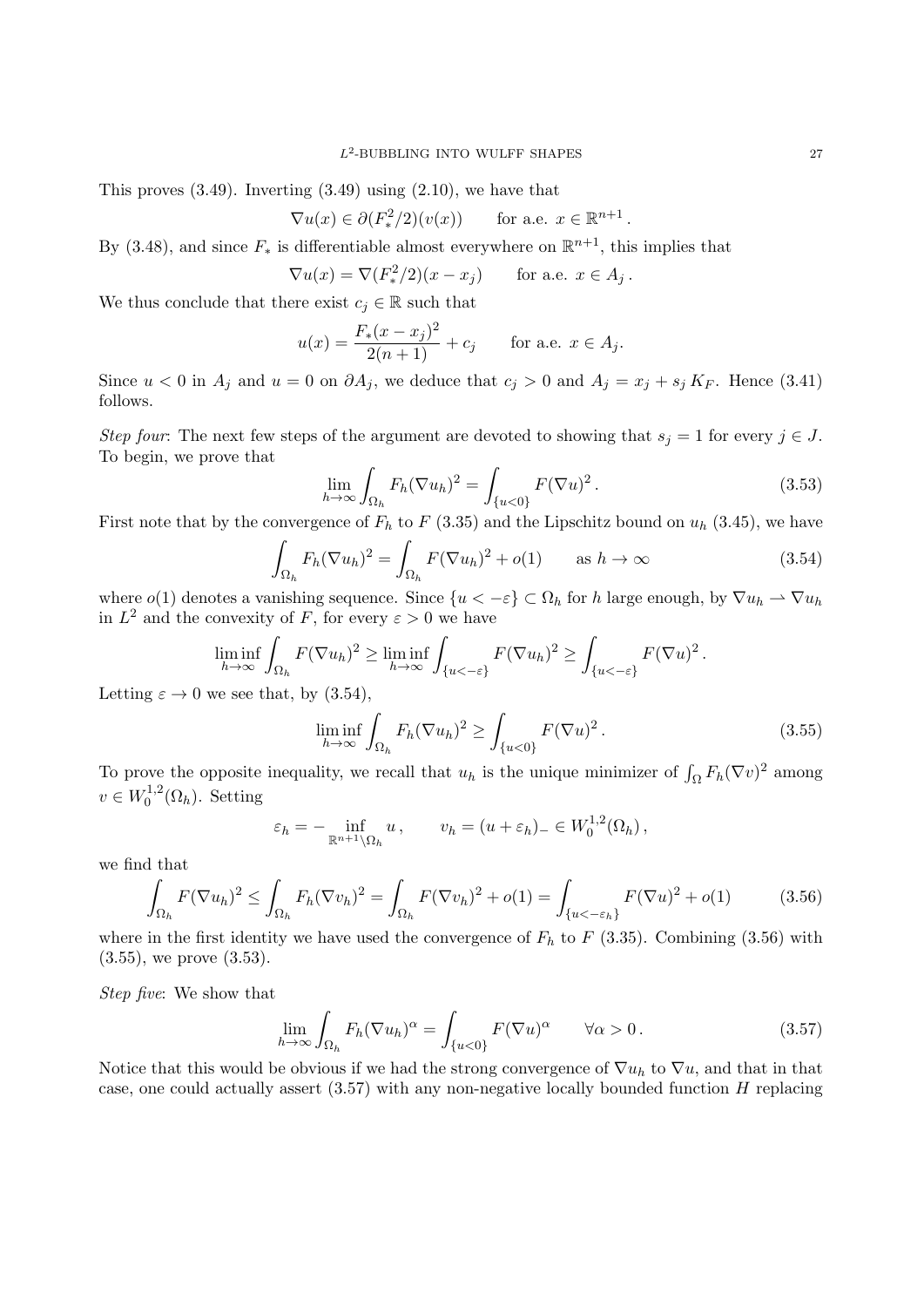*F*<sup>α</sup>. However, we only have that  $\nabla u_h \overset{*}{\rightharpoonup} \nabla u$  in  $L^\infty(\mathbb{R}^{n+1})$ . To obtain (3.57), we will exploit the strict convexity of  $t \in (-1, \infty) \mapsto F((1 + t)\nu)^2$  through the theory of Young measures.

Let us recall that, by the uniform Lipschitz bound (3.45) and since spt  $u_h \,\subset B_R$  for R independent of *h*, we can apply the fundamental theorem of Young measures [Eva90, Chapter 1, Theorem 11] to find a measurable family of probability measures  $\{\nu_x\}_{x \in \mathbb{R}^{n+1}}$  such that

$$
\int_{\mathbb{R}^{n+1}} \varphi(x) \, \psi(\nabla u_h(x)) \, dx \to \int_{\mathbb{R}^{n+1}} \varphi(x) \int_{\mathbb{R}^{n+1}} \psi(\xi) \, d\nu_x(\xi) \qquad \forall \varphi \in L^1(B_R) \, , \psi \in C_c^0(\mathbb{R}^{n+1}) \, .
$$

In particular, we easily deduce that

$$
\nabla u(x) = \int_{\mathbb{R}^{n+1}} \xi \, d\nu_x(\xi) \qquad \text{for a.e. } x \in \mathbb{R}^{n+1} \,. \tag{3.58}
$$

By (3.53) and by convexity of  $F^2$ , if *p* denotes a measurable selection of  $\partial F^2(\nabla u)$  on  $\mathbb{R}^{n+1}$  (that is,  $p: \mathbb{R}^{n+1} \to \mathbb{R}^{n+1}$  is a measurable map with  $p(x) \in \partial F^2(\nabla u(x))$  for almost every  $x \in \mathbb{R}^{n+1}$ ), then

$$
\int_{\mathbb{R}^{n+1}} F(\nabla u)^2 = \lim_{h \to \infty} \int_{\mathbb{R}^{n+1}} F(\nabla u_h)^2 dx = \int_{B_R} dx \int_{\mathbb{R}^{n+1}} F(\xi)^2 d\nu_x(\xi)
$$
\n
$$
\geq \int_{B_R} dx \int_{\mathbb{R}^{n+1}} F(\nabla u(x))^2 + p(x) \cdot (\xi - \nabla u(x)) d\nu_x(\xi)
$$
\n
$$
= \int_{\mathbb{R}^{n+1}} F(\nabla u)^2 + \int_{B_R} dx \int_{\mathbb{R}^{n+1}} p(x) \cdot (\xi - \nabla u(x)) d\nu_x(\xi) = \int_{\mathbb{R}^{n+1}} F(\nabla u)^2,
$$

where in the last identity we have used (3.58). Hence, for every measurable selection *p* of  $\partial F^2(\nabla u)$ , almost every  $x \in \mathbb{R}^{n+1}$ , and  $\nu_x$ -almost every  $\xi \in \mathbb{R}^{n+1}$ , we have

$$
F(\xi)^2 = F(\nabla u(x))^2 + p(x) \cdot (\nabla u(x) - \xi) \quad \text{for a.e. } x \in \mathbb{R}^{n+1} \text{ and }.
$$

As  $t \mapsto F(\nu + t z)^2$  is strictly convex and increasing on  $t > 0$  whenever *z* is an outer normal direction to  ${F < F(\nu)}$  at  $\nu$ , this in turn implies that for almost every  $x \in \mathbb{R}^{n+1}$ 

$$
spt(\nu_x)\subset \{F=F(\nabla u(x))\}\,.
$$

Consequently, for any  $g \in C^0(\mathbb{R}^{n+1})$  with  $g(0) = 0$ , we have

$$
\lim_{h\to\infty}\int_{\mathbb{R}^{n+1}}g(\nabla u_h)\,dx=\int_{\mathbb{R}^{n+1}}dx\int_{\mathbb{R}^{n+1}}g(\xi)\,d\nu_x(\xi)=\int_{B_R}g(\nabla u)\,.
$$

Recalling that

$$
\int_{B_R} F_h (\nabla u_h)^{\alpha} = \int_{B_R} F (\nabla u_h)^{\alpha} + o(1) \quad \text{as } h \to \infty
$$

and setting  $g = F^{\alpha}$ , the claim follows.

*Step six*: We prove that if  $\alpha > 0$ , then

$$
\frac{n+1+\alpha}{(n+1)^2} \int_{\mathbb{R}^{n+1}} F(\nabla u)^{\alpha} = \frac{n+2+\alpha}{n+1} \int_{\mathbb{R}^{n+1}} F(\nabla u)^{\alpha+1}.
$$
 (3.59)

Indeed, let us consider the vector field

$$
\theta_{\alpha,h} = F_h (\nabla u_h)^{\alpha} \nabla_{F_h} u_h.
$$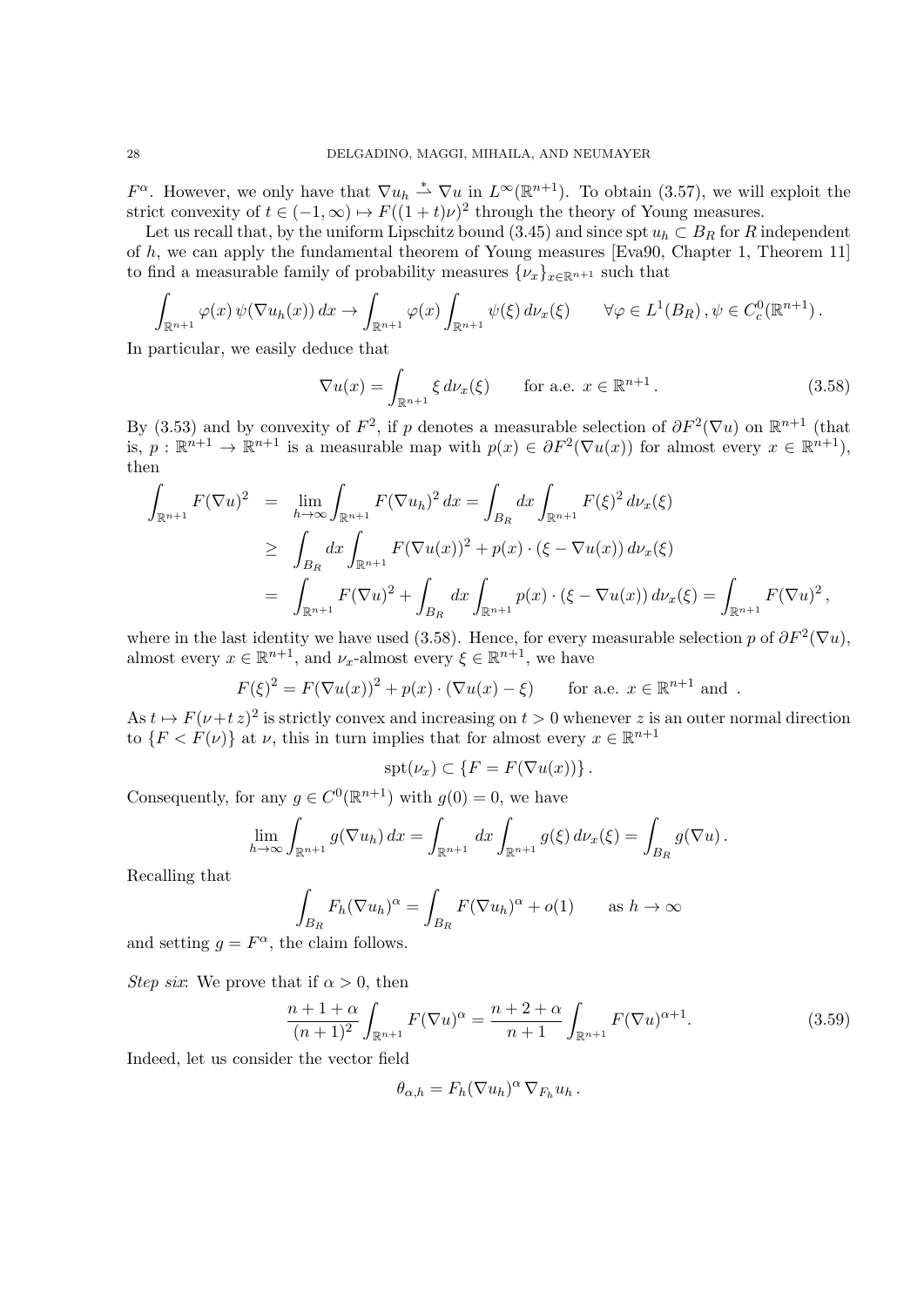Recalling that  $\nabla_{F_h} u_h = F_h(\nabla u_h) \nabla F_h(\nabla u_h)$ , we have

$$
\nabla \big( F_h(\nabla u_h)^{\alpha+1} \big) \cdot \big( \nabla_{F_h} u_h \big) = (\alpha+1) F_h(\nabla u_h)^{\alpha+1} \nabla^2 u_h[\nabla F_h(\nabla u_h), \nabla F_h(\nabla u_h)]
$$

so that div  $(\nabla_{F_h} u_h) = 1$  yields

$$
\begin{split}\n\operatorname{div} \theta_{\alpha+1,h} &= F_h(\nabla u_h)^{\alpha+1} + (\alpha+1) F_h(\nabla u_h)^{\alpha+1} \nabla^2 u_h[\nabla F_h(\nabla u_h), \nabla F_h(\nabla u_h)] \\
&= \left(1 + \frac{\alpha+1}{n+1}\right) F_h(\nabla u_h)^{\alpha+1} \\
&\quad + (\alpha+1) F_h(\nabla u_h)^{\alpha+1} \left(\nabla^2 u_h - \frac{\nabla^2 [(F_h)_*/2]^2 (\nabla F_h(\nabla u_h))}{n+1}\right) [\nabla F_h(\nabla u_h), \nabla F_h(\nabla u_h)],\n\end{split}
$$

where we have used the identity

$$
\nabla^2 [H^2/2](\nu)[\nu, \nu] = 1 \quad \text{with } H = (F_h)_* \text{ and } \nu = \nabla F_h(\nabla u_h).
$$

By (3.44), and taking into account the Lipschitz bound (3.45), we find

$$
\int_{\Omega_h} \operatorname{div} \theta_{\alpha+1,h} = \frac{n+2+\alpha}{n+1} \int_{\Omega_h} F_h (\nabla u_h)^{\alpha+1} + o(1) \quad \text{as } h \to \infty. \tag{3.60}
$$

At the same time, by the divergence theorem, the Lipschitz bound, and (3.43), we find

$$
\int_{\Omega_h} \text{div } \theta_{\alpha+1,h} = \int_{\partial \Omega_h} F_h (\nabla u)^{\alpha+1} \nabla_{F_h} u \cdot \nu_{\Omega_h}
$$
\n
$$
= \frac{1}{n+1} \int_{\partial \Omega_h} F_h (\nabla u)^{\alpha} \nabla_{F_h} u \cdot \nu_{\Omega_h}
$$
\n
$$
+ \int_{\partial \Omega_h} \left( F_h (\nabla u) - \frac{1}{n+1} \right) F_h (\nabla u)^{\alpha} \nabla_{F_h} u \cdot \nu_{\Omega_h}
$$
\n
$$
= \frac{1}{n+1} \int_{\partial \Omega_h} F_h (\nabla u)^{\alpha} \nabla_{F_h} u \cdot \nu_{\Omega_h} + o(1)
$$
\n
$$
= \frac{1}{n+1} \int_{\Omega_h} \text{div } \theta_{\alpha,h} + o(1), \quad \text{as } h \to \infty.
$$

By using (3.60) with  $\alpha$  and  $\alpha + 1$  we thus conclude that

$$
\frac{n+2+\alpha}{n+1} \int_{\Omega_h} F_h(\nabla u_h)^{\alpha+1} = \frac{n+1+\alpha}{(n+1)^2} \int_{\Omega_h} F_h(\nabla u_h)^{\alpha} + o(1) \quad \text{as } h \to \infty \tag{3.61}
$$

which implies (3.59) thanks to (3.57) if  $\alpha > 0$ . Notice that (3.61) holds also when  $\alpha = 0$  and that, in this case, it implies

$$
\frac{n+2}{n+1} \int_{\mathbb{R}^{n+1}} F(\nabla u) = \frac{|\Omega|}{n+1} \ge \frac{|\{u < 0\}|}{n+1},\tag{3.62}
$$

where the limit on the left-hand side is computed by (3.57), the limit on the right-hand side follows by  $|\Omega_h \Delta \Omega| \to 0$ , and the inequality is a consequence of (3.46).

*Step seven*: We finally complete the proof. We recall from  $(3.41)$  that  $\{u < 0\}$  is decomposed in at most countably many open connected components  $A_j = x_j + s_j K_F$ ,  $j \in J$ , with  $u(x) =$  $(F_*(x - x_j)^2 - s_j^2)/2(n + 1)$  for  $x \in A_j$ . Hence, by (2.8),

$$
F(\nabla u(x)) = \frac{F(F_*(x - x_j) \nabla F_*(x - x_j))}{n+1} = \frac{F_*(x - x_j)}{n+1} \qquad \forall x \in A_j,
$$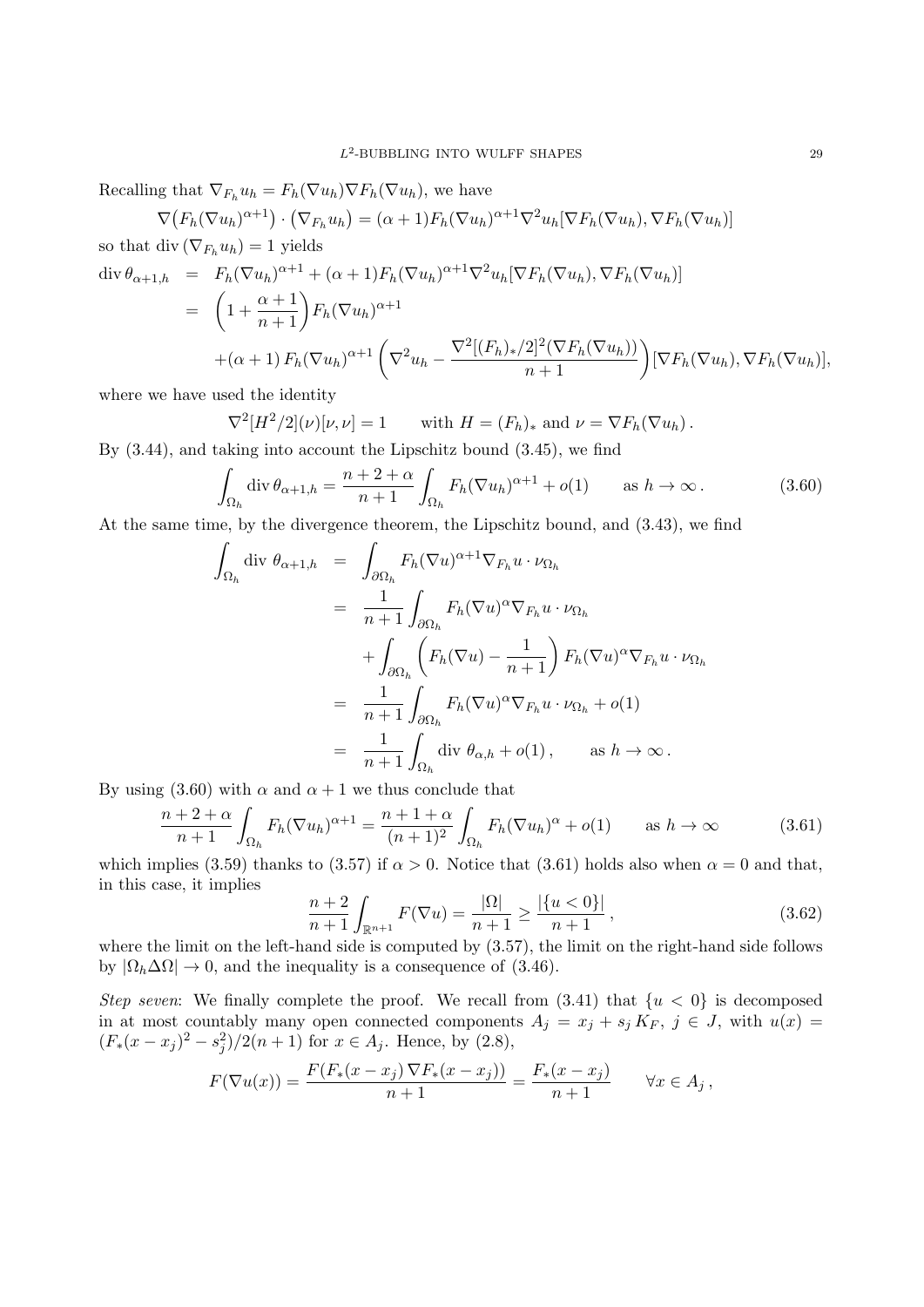and by scaling, we have that

$$
\int_{\mathbb{R}^{n+1}} F(\nabla u)^{\alpha} = \frac{1}{(n+1)^{\alpha}} \sum_{j \in J} s_j^{n+1+\alpha} \int_{K_F} F_*^{\alpha} . \tag{3.63}
$$

Moreover, thanks to  $K_F = \{F_* < 1\}$ , the coarea formula, and the zero-homogeneity of  $\nabla F_*$ ,

$$
\int_{K_F} F_*^{\alpha} = \int_0^1 t^{\alpha} dt \int_{\{F_* = t\}} \frac{d\mathcal{H}^n}{|\nabla F_*|} = \int_0^1 t^{n+\alpha} dt \int_{\partial K_F} \frac{d\mathcal{H}^n}{|\nabla F_*|} = \frac{C_K}{n+1+\alpha}
$$

provided we set

$$
C_K = \int_{\partial K_F} \frac{d\mathcal{H}^n}{|\nabla F_*|}.
$$

Hence, (3.63) becomes

$$
\int_{\mathbb{R}^{n+1}} F(\nabla u)^{\alpha} = \frac{C_K}{(n+1)^{\alpha}(n+1+\alpha)} \sum_{j \in J} s_j^{n+1+\alpha}.
$$
\n(3.64)

Combining  $(3.59)$  with  $(3.64)$ , we find that

$$
\frac{C_K}{(n+1)^{\alpha+2}} \sum_{j \in J} s_j^{n+1+\alpha} = \frac{n+1+\alpha}{(n+1)^2} \int_{\mathbb{R}^{n+1}} F(\nabla u)^{\alpha} = \frac{n+2+\alpha}{n+1} \int_{\mathbb{R}^{n+1}} F(\nabla u)^{\alpha+1}
$$

$$
= \frac{C_K}{(n+1)^{\alpha+2}} \sum_{j \in J} s_j^{n+2+\alpha},
$$

that is

$$
\sum_{j\in J} s_j^{n+1+\alpha} = \sum_{j\in J} s_j^{n+2+\alpha} \qquad \forall \alpha > 0.
$$

In particular, by the arbitrariness of  $\alpha$ ,

$$
\sum_{j\in J} s_j^{n+3+\alpha} = \sum_{j\in J} s_j^{n+2+\alpha} = \sum_{j\in J} s_j^{n+1+\alpha}, \qquad \forall \alpha > 0,
$$

and thus

$$
\sum_{j\in J} s_j^{n+1+\alpha} (s_j-1)^2 = \sum_{j\in J} s_j^{n+3+\alpha} + s_j^{n+1+\alpha} - 2\, s_j^{n+2+\alpha} = 0\,.
$$

This implies that  $s_j = 1$  for every  $j \in J$ . Using (3.62), we get

$$
\frac{C_K}{(n+1)^2} \sum_{j \in J} s_j^{n+2} = \frac{n+2}{n+1} \int_{\mathbb{R}^{n+1}} F(\nabla u) = \frac{|\Omega|}{n+1} \ge \frac{|\{u < 0\}|}{n+1} = \frac{C_K}{(n+1)^2} \sum_{j \in J} s_j^{n+1},\tag{3.65}
$$

which, combined with  $s_j = 1$  for every  $j \in J$ , implies the finiteness of *J* as well as  $|\Omega| = |\{u < 0\}|$ . In particular, (3.46) implies

$$
\Omega = \{u < 0\}
$$

up to modifying Ω in a set of Lebesgue measure zero, which proves the conclusion that *|*Ω*h*∆Ω*| →* 0 for an open set  $\Omega$  consisting of a union of finitely many disjoint translations of  $K_F$ . In turn, from this last property, we have  $(n+1)|\Omega| = \mathcal{F}(\Omega)$ , so  $(n+1)|\Omega_h| = \mathcal{F}_h(\Omega_h)$  implies  $\mathcal{F}_h(\Omega_h) \to \mathcal{F}(\Omega)$  as  $h \to \infty$ . Finally,  $\mathcal{F}_h(\Omega_h) \leq (L + \sigma) \mathcal{F}_h(K_{F_h})$  gives

$$
\# J \mathcal{F}(K_F) = \mathcal{F}(\Omega) \leq (L + \sigma) \mathcal{F}(K_F)
$$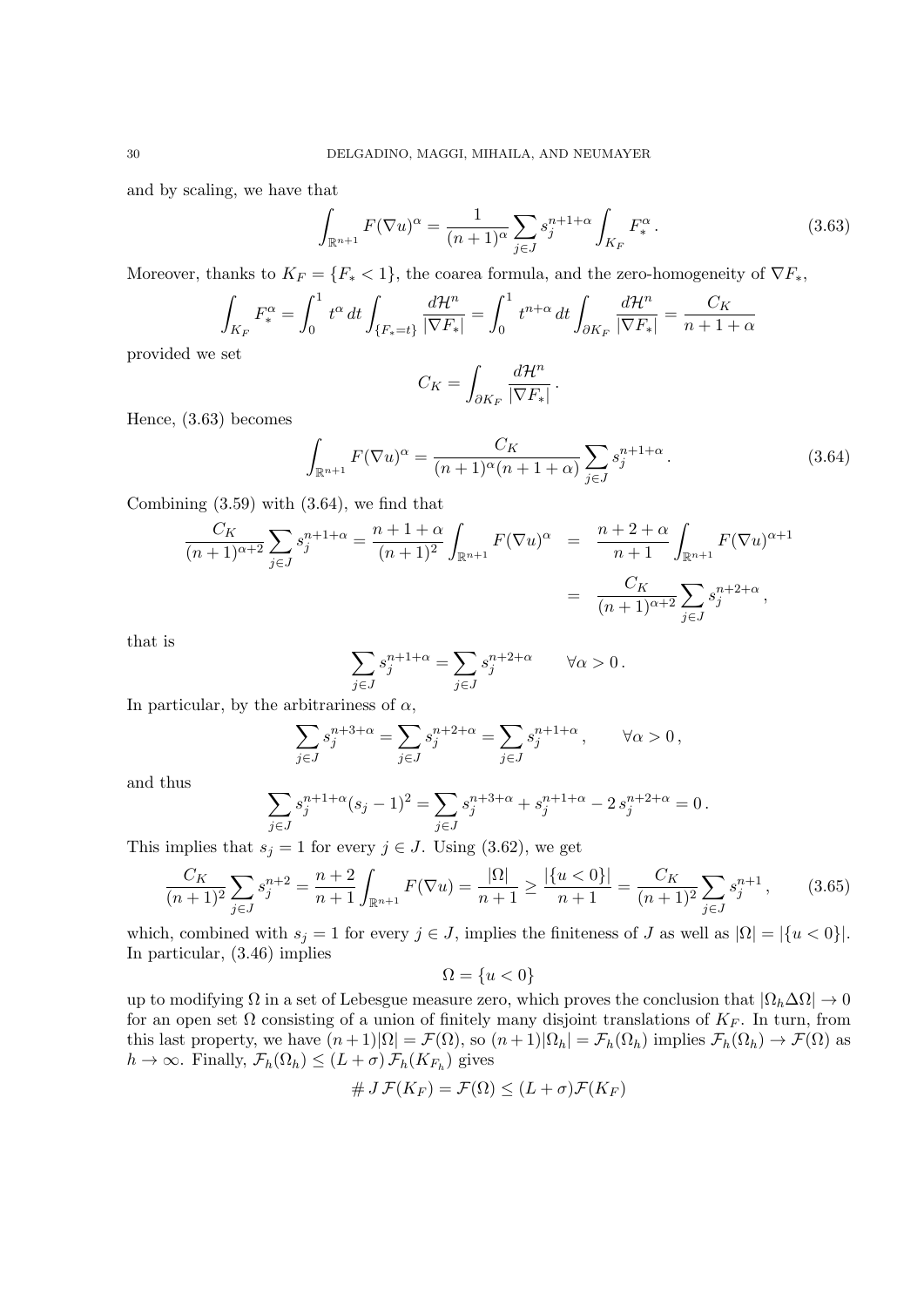so  $\# J \leq L$ . This completes the proof of Theorem 1.4.

# 4. Proof of Theorem 1.3

We start by recalling our assumptions. We consider a smooth elliptic integrand *F* and a smooth potential g. We let  $M > 0$  and consider an open connected set with smooth boundary  $\Omega$  such that

$$
\frac{\mathcal{F}(\Omega)^{n+1}}{|\Omega|^n} \le M \,, \qquad \frac{\text{diam}(\Omega)}{|\Omega|^{1/(n+1)}} \le M \,, \qquad \Omega \subset B_M \,. \tag{4.1}
$$

In case (i) we assume that  $\Omega$  is a volume-constrained critical point of  $\mathcal{E}$ , so that, by smoothness and by the area formula, there exists a constant *ℓ* such that

$$
H_{\Omega}^{F} + g = \ell \qquad \text{on } \partial \Omega. \tag{4.2}
$$

Then a first variation argument allows one to compute that

$$
\ell = H_{\Omega}^{F,0} + \frac{1}{(n+1)|\Omega|} \int_{\Omega} \operatorname{div} (g(x) x) dx , \qquad (4.3)
$$

see e.g. [FM11, Appendix A.1]. Let us now set

$$
\Omega^* = t \, \Omega \,, \qquad t = \frac{H_{\Omega}^{F,0}}{n} = \frac{\mathcal{F}(\Omega)}{(n+1)|\Omega|} \,.
$$

By (4.1) we easily find

 $H_{\Omega^*}^{F,0} = n$ ,  $\mathcal{F}(\Omega^*) \leq M$ ,  $\dim(\Omega^*) \leq M^{(n+2)/(n+1)}$ .

By the Wulff inequality (1.6),

$$
\frac{1}{t} = \frac{(n+1)|\Omega|}{\mathcal{F}(\Omega)} \le C(n, F) |\Omega|^{1/(n+1)}
$$
\n(4.4)

so that  $\Omega \subset B_M$ , (4.2) and (4.3) imply

$$
\left\| \frac{H_{\Omega}^{F}}{H_{\Omega}^{F,0}} - 1 \right\|_{C^{0}(\partial \Omega)} \leq C(n, F) \left( \|g\|_{C^{0}(B_{M})} + M \|\nabla g\|_{C^{0}(B_{M})} \right) |\Omega|^{1/(n+1)}, \tag{4.5}
$$

and thus

$$
\delta_F(\Omega^*) = \delta_F(\Omega) \le C(n, F, M, g) |\Omega|^{1/(n+1)}.
$$

By Theorem 1.1, for every  $\varepsilon > 0$  there exists  $v_{\varepsilon}$  depending on *n*, *F*, *g*, *M*, and  $\varepsilon$ , such that if  $|Ω| ≤ v<sub>ε</sub>$ , then

$$
\left| \Omega^* \Delta \bigcup_{i=1}^L (x_i + K_F) \right| \le \varepsilon \,, \tag{4.6}
$$

for some  $L \geq 1$  (bounded from above in terms of *F* and *M*) and  $\{x_i\}_{i=1}^L \subset \mathbb{R}^{n+1}$  such that the sets  ${x_i + K_F}_{i=1}^L$  are mutually disjoint. This proves statement (i).

We now assume that  $\Omega$  is a volume-constrained  $r_0$ -local minimizer of  $\mathcal{E}$ , that is

$$
\mathcal{E}(\Omega) \le \mathcal{E}(A) \qquad \text{whenever } |A| = |\Omega| \text{ and } \Omega \Delta A \subset I_{r_0 |\Omega|^{1/(n+1)}}(\partial \Omega). \tag{4.7}
$$

We shall apply statement (i) with a choice of  $\varepsilon$  depending on  $r_0$ ,  $n$ ,  $F$ ,  $g$  and  $M$ , and then we shall assume  $|\Omega| \le v_0$  for a suitable  $v_0$  depending on  $r_0$ ,  $n$ ,  $F$ ,  $g$  and  $M$ . We now divide the argument into steps.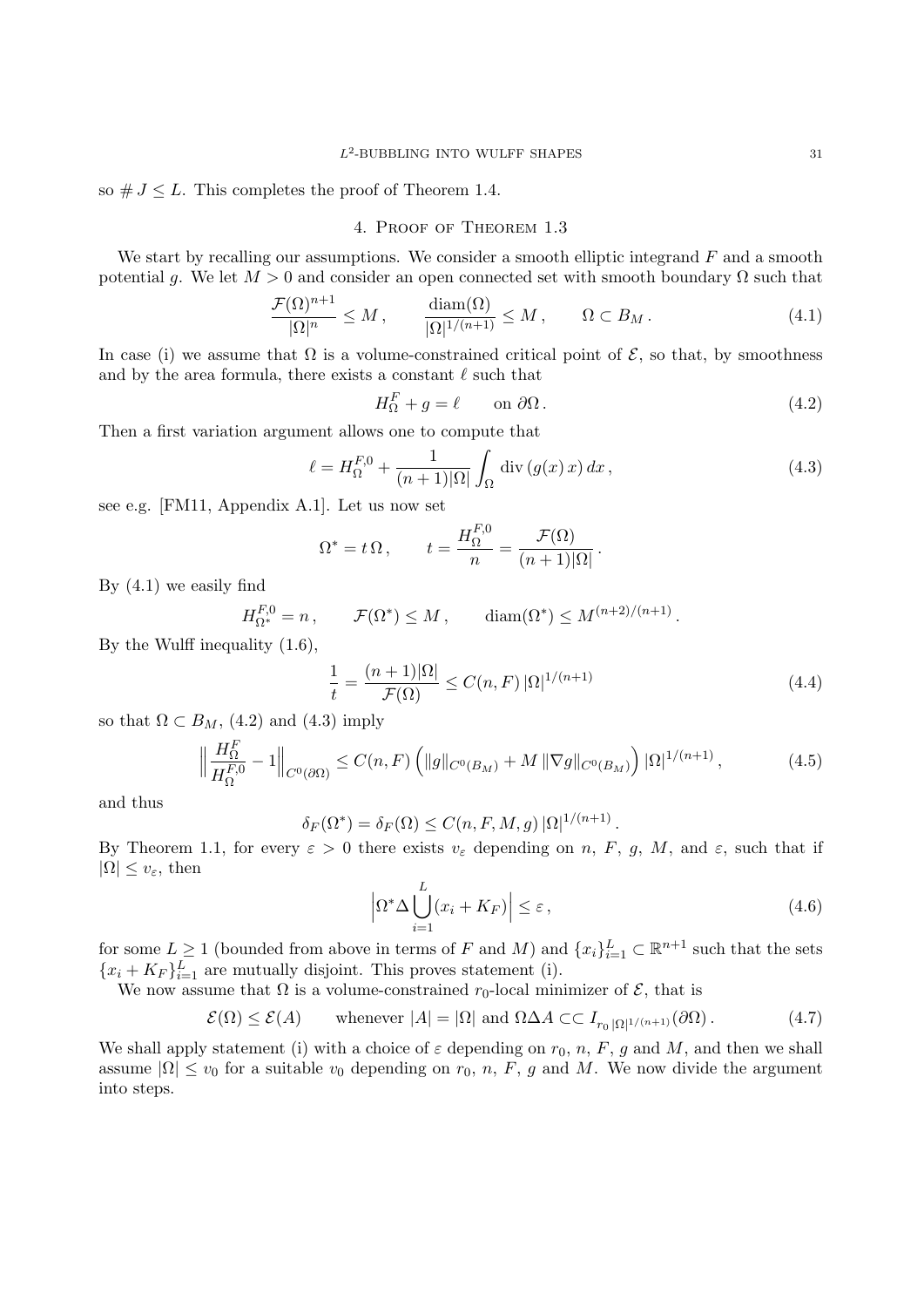*Step one*: We claim that there exist constants  $\rho_0$  (depending on *n*, *F*, *g*, *M* and *r*<sub>0</sub>) and *S* (depending on *n*, *F*, and *M*) such that  $\Omega^*$  is a  $(S, \rho_0)$ -minimizer of *F* in  $\mathbb{R}^{n+1}$ , that is,

$$
\mathcal{F}(\Omega^*) \le \mathcal{F}(G) + S |G \Delta \Omega^*| \qquad \text{whenever } \text{diam}(G \Delta \Omega^*) < \rho_0. \tag{4.8}
$$

(This will be used in the next step to get density estimates, see (4.16) below.) In proving (4.8) we can assume without loss of generality that

$$
\mathcal{F}(G) \le \mathcal{F}(\Omega^*), \qquad G\Delta\Omega^* \subset\subset B_{\rho_0}(x_0) \qquad \text{for some } x_0 \in \partial\Omega^*.
$$
 (4.9)

We first show that, if we let

$$
\mu = \left(\frac{|\Omega^*|}{|G|}\right)^{1/(n+1)}
$$

then we have

$$
|\mu - 1| \le C(n) \frac{|\Omega^* \Delta G|}{|\Omega^*|} \quad \text{and} \quad |\mu - 1| \le C(n, F) \rho_0^{n+1}.
$$
 (4.10)

Indeed, by (4.6) and provided  $\varepsilon \leq |K_F|/2$ , we have

$$
\left(L - \frac{1}{2}\right)|K_F| \le |\Omega^*| \le (L+1)|K_F|\,. \tag{4.11}
$$

So, if  $\rho_0$  is small enough to have  $|B_{\rho_0}| \leq |K_F|/4$ , then (4.9) implies

$$
|G| \ge |\Omega^*| - |B_{\rho_0}| \ge \left(L - \frac{3}{4}\right)|K_F| \ge \frac{|\Omega^*|}{8},
$$
 and  $|G| \le |\Omega^*| + \frac{|K_F|}{4} \le \frac{3}{2} |\Omega^*|,$ 

hence

$$
|\mu - 1| \le C(n) \frac{|\Omega^* \Delta G|}{|G|} \le C(n) \frac{|\Omega^* \Delta G|}{|\Omega^*|},
$$

that is, the first estimate in (4.10). The second estimate immediately follows by combining the first one with (4.11) and  $|\Omega^* \Delta G| \leq |B_{\rho_0}|$ . Now we set, for  $x_0 \in \partial \Omega^*$  as in (4.9),

$$
A^* = \mu (G - x_0) + x_0, \qquad A = \frac{A^*}{t},
$$

and claim that *A* is admissible in (4.7). By definition of  $\mu$  we have  $|A^*| = |\Omega^*|$ , so that  $\Omega^* = t \Omega$ implies  $|A| = |\Omega|$ . We thus need to check that

$$
\Omega \Delta A \subset \subset I_{r_0 |\Omega|^{1/(n+1)}}(\partial \Omega).
$$

We first claim that

$$
\Omega^* \Delta A^* \subset \subset I_{2\rho_0}(\partial \Omega^*).
$$
\n(4.12)

The argument is entirely elementary, but we include it for the sake of clarity. Let us first pick  $y \in A^* \setminus \Omega^*$  and let  $z \in G$  be such that  $y = \mu(z - x_0) + x_0$ . If  $z \in B_{\rho_0}(x_0)$ , then

$$
dist(y, \partial \Omega^*) \le |y - x_0| \le \mu |z - x_0| \le \mu \rho_0 \le 2\rho_0,
$$

where we have used the second inequality in (4.10) and have assumed  $\rho_0$  small enough to get  $\mu \leq 2$ . On the other hand, if  $z \notin B_{\rho_0}(x_0)$ , then  $G \setminus B_{\rho_0}(x_0) = \Omega^* \setminus B_{\rho_0}(x_0)$  implies that  $z \in \Omega^*$ , so that a point on the segment joining *y* and *z* lies on  $\partial\Omega^*$ , and

$$
dist(y, \partial \Omega^*) \le |z - y| = |\mu - 1| |z - x_0| \le \text{diam}(\Omega^*) |\mu - 1| \le \rho_0,
$$

where we have used again the second inequality in  $(4.10)$  and the smallness of  $\rho_0$ . This proves that

$$
dist(A^* \setminus \Omega^*, \partial \Omega^*) \le \rho_0.
$$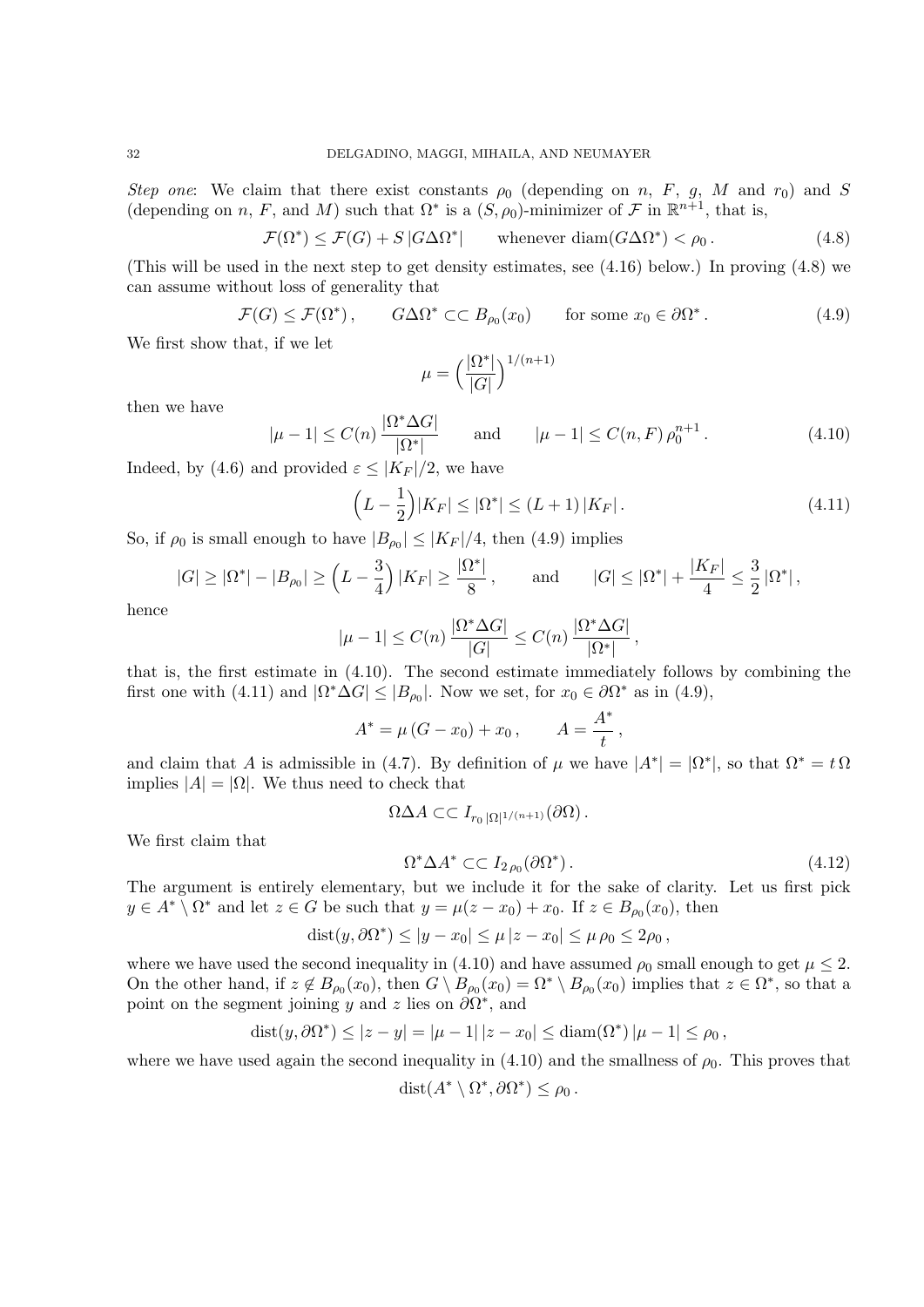Now let us pick  $y \in \Omega^* \setminus A^*$ . If  $y \notin G$ , then, by  $(4.9)$ ,  $y \in B_{\rho_0}(x_0)$  and thus  $dist(y, \partial \Omega^*) \le \rho_0$ . Otherwise,  $y \in G \setminus A^*$ , which means that the point *z* defined by  $y = \mu(z - x_0) + x_0$  cannot lie in *G*. Thus the segment joining *z* and *y* meets a point in the boundary of *G*, so that, again by (4.10),

dist
$$
(y, \partial G) \le |y - z| = |\mu - 1| |z - x_0| = |\mu - 1| \frac{|y - x_0|}{\mu} \le 2 |\mu - 1| |y - x_0| \le 2 \operatorname{diam}(\Omega^*) |\mu - 1| \le \rho_0
$$
,

provided  $\rho_0$  is small enough. By  $\partial G \subset I_{\rho_0}(\partial \Omega^*)$  we get

$$
dist(y, \partial \Omega^*) \le \rho_0 + dist(y, \partial G),
$$

and thus dist $(\Omega^* \setminus A^*, \partial \Omega^*) \leq 2\rho_0$ . The proof of (4.12) is complete.

By 
$$
|\Omega^*| = |A^*|
$$
, (4.12),  $\Omega^* = t \Omega$  and  $A^* = t A$  we obtain that

$$
|\Omega| = |A| \qquad \Omega \Delta A \subset \subset I_{2\rho_0/t}(\partial \Omega). \tag{4.13}
$$

By (4.4), if  $\rho_0$  is small enough with respect to  $r_0$ , *n*, *M* and *F*, then (4.13) implies that *A* is admissible in (4.7). By  $\mathcal{E}(\Omega) \leq \mathcal{E}(A)$ , and assuming without loss of generality that  $r_0 \leq M$ , we deduce that

$$
\mathcal{F}(\Omega) \le \mathcal{F}(A) + ||g||_{C^{0}(B_{2M})} |\Omega \Delta A|.
$$
\n(4.14)

Multiplying by  $t^n$ , this becomes

$$
\mathcal{F}(\Omega^*) \leq \mathcal{F}(A^*) + \frac{\|g\|_{C^0(B_{2M})}}{t} |\Omega^* \Delta A^*| \leq \mathcal{F}(A^*) + C(n, F) \|g\|_{C^0(B_{2M})} v_0^{1/(n+1)} |\Omega^* \Delta A^*|
$$
  

$$
\leq \mathcal{F}(A^*) + |\Omega^* \Delta A^*|
$$

where we have used first (4.4), and then the smallness of  $v_0$ . Now,  $\mathcal{F}(A^*) = \mu^n \mathcal{F}(G)$  so that by the first estimate in (4.10) and by  $\mathcal{F}(\Omega^*) = (n+1) |\Omega^*|$ , we obtain

$$
\mathcal{F}(A^*) \leq \left(1 + C(n, F, M) \frac{|\Omega^* \Delta G|}{|\Omega^*|}\right) \mathcal{F}(G) \leq \mathcal{F}(G) + C(n, F, M) \frac{\mathcal{F}(\Omega^*)}{|\Omega^*|} |\Omega^* \Delta G|
$$
  
\n
$$
\leq \mathcal{F}(G) + C(n, F, M) |\Omega^* \Delta G|.
$$
\n(4.15)

Similarly, by  $\mathcal{F}(G) \leq \mathcal{F}(\Omega^*) \leq M$  and by [Mag12, Lemma 17.9],

$$
|G\Delta A^*| \leq C(n,M) \left| \mu - 1 \right| P(G) \leq C(n,F,M) \left| \mu - 1 \right| \mathcal{F}(G) \leq C(n,F,M) \left| \Omega^* \Delta G \right|,
$$

so  $|\Omega^* \Delta A^*| \leq C(n, F, M) |\Omega^* \Delta G|$  by triangular inequality. Combining this last estimate with (4.4),  $(4.14)$  and  $(4.15)$  we conclude that  $(4.8)$  holds.

*Step two*: We show that  $L = 1$  in (4.6). Starting from (4.8), and assuming without loss of generality that  $\rho_0 \leq 1/S$ , a standard argument shows the existence of  $\kappa \in (0,1)$  depending on F and n only such that

$$
\kappa |B_{\rho}(x)| \leq |\Omega^* \cap B_{\rho}(x)| \leq (1 - \kappa) |B_{\rho}(x)| \,, \qquad \forall x \in \partial \Omega^* \,, \rho < \rho_0 \,. \tag{4.16}
$$

(See, e.g., [Mag12, Theorem 21.11] for the case when  $\mathcal F$  is the classical perimeter and use the constants  $m_F$  and  $M_F$  bounding the anisotropy to adapt the proof to the anisotropic case.)

Let us introduce the shorthand  $K_0 = \bigcup_{i=1}^{L} (x_i + K_F)$ , and let  $x \in \partial \Omega^*$  be such that

$$
h_0 = \text{dist}(x, \partial K_0) = \sup_{z \in \partial \Omega^*} \text{dist}(z, \partial K_0).
$$

If  $x \in K_0^c$ , then by the lower density estimate in (4.16) and (4.6),

$$
\kappa |B_{\min\{h_0,\rho_0\}}(x)| \leq |\Omega^* \cap B_{\min\{h_0,\rho_0\}}(x)| \leq |\Omega^* \setminus K_0| \leq \varepsilon.
$$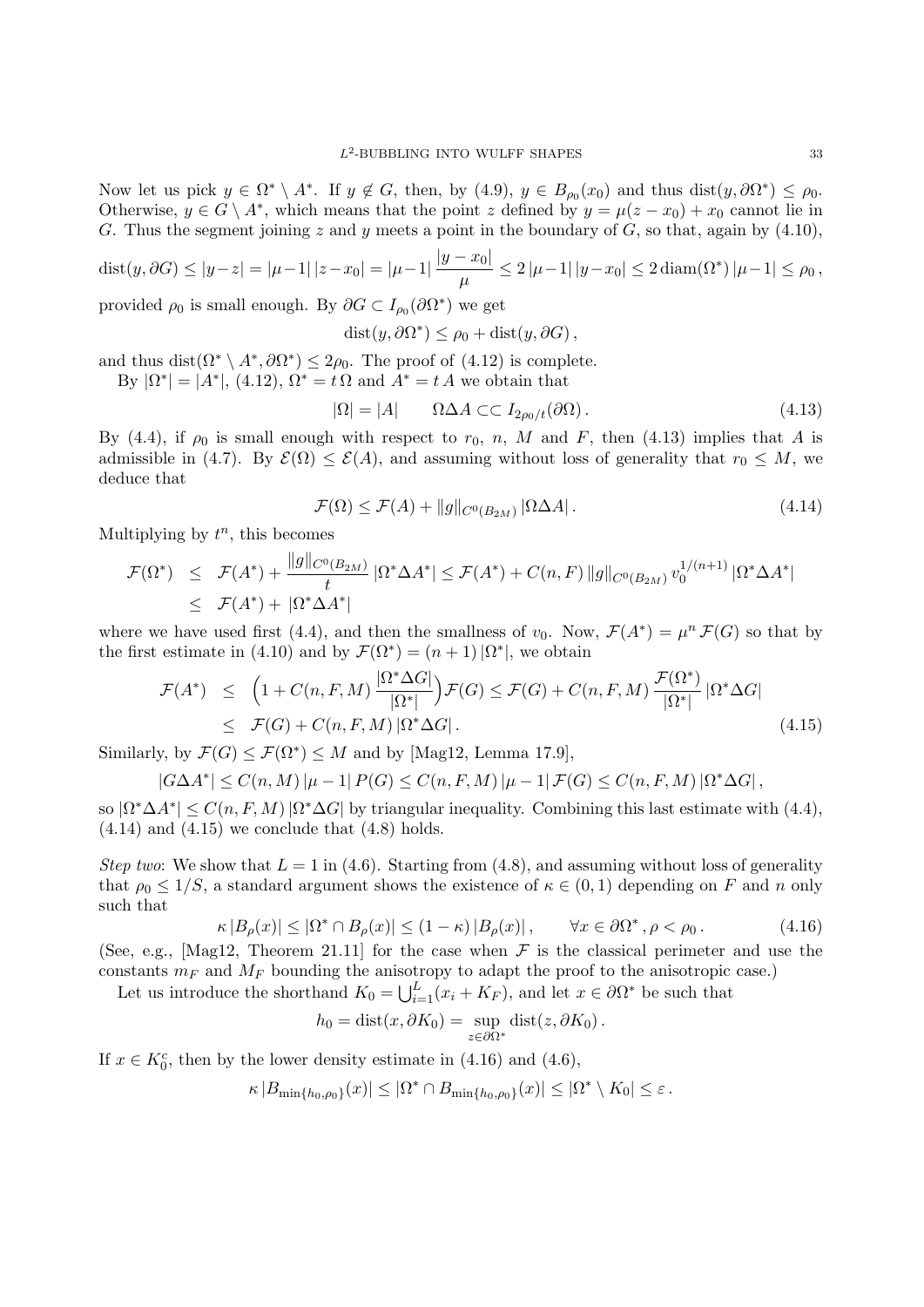If instead  $x \in K_0$ , then the analogous argument using the upper density estimate in (4.16) shows that  $\kappa |B_{\min\{h_0,\rho_0\}}(x)| \leq \varepsilon$  in this case as well. Taking  $\varepsilon$  small enough with respect to  $\rho_0$  and  $\kappa$ , and therefore with respect to  $r_0$ , *n*, *F*, *g* and *M*, we find that  $h_0 < \rho_0$  and in particular that

$$
h_0^{n+1} \le C(n, F) \varepsilon.
$$

Furthermore, up to possibly decreasing  $v_0$ , we find that

$$
h_1^{n+1} = \sup_{z \in \partial K_0} \text{dist}(z, \partial \Omega) \le C(n, F) \,\varepsilon
$$

as well. Indeed, otherwise, we could find  $r > 0$ , a sequence  $\{\Omega_h\}$  converging to  $K_0$  in  $L^1$  and  $x \in K_0$ such that  $B_r(x) \cap \partial \Omega_h$  is empty for *h* sufficiently large. Clearly,  $K_0$  satisfies a lower perimeter density estimate. Pairing this estimate with the ellipticity of  $F$  and the lower semi-continuity of  $F$  implies that

$$
cr^{n} \leq \mathcal{F}(K_0; B_r(x)) \leq \liminf_{h \to \infty} \mathcal{F}(\Omega_h; B_r(x)) = 0,
$$

yielding a contradiction. We conclude that

$$
h = \text{hd}(\partial \Omega^*, \partial K_0) \le C(n, F) \,\varepsilon^{1/(n+1)}\,. \tag{4.17}
$$

Since  $\Omega$  is connected, so is  $\Omega^* \subset \bigcup_{i=1}^L I_h(x_i + K_F)$ . Hence, if  $L \geq 2$ , then (up to relabeling the *xi*s) we have

$$
I_h(x_1+K_F)\cap I_h(x_2+K_F)\neq\emptyset.
$$

In particular, if  $z_1 \in x_1 + \partial K_F$  and  $z_2 \in x_2 + \partial K_F$  are such that  $|z_1 - z_2| = \text{dist}(x_1 + K_F, x_2 + K_F)$ , then  $|z_1 - z_2|$   $\leq 2h \leq C(n, F) \varepsilon^{1/(n+1)}$ . Moreover, by (4.17) there exists  $x \in \partial \Omega^*$  such that  $|z_1-x| < C(n,F) \varepsilon^{1/(n+1)}$ . Thus there exist  $w_1$  and  $w_2$  such that  $w_1 + (x_1 + K_F)$  and  $w_2 + (x_2 + K_F)$ are disjoint, with a common boundary point at *x* and

$$
\max\{|w_1|, |w_2|\} \le C(n, F) \, \varepsilon^{1/(n+1)} \,. \tag{4.18}
$$

By the upper estimate in (4.16), we find that for every  $\rho < \rho_0$ 

$$
\kappa |B_{\rho/2}(x)| \leq |B_{\rho/2}(x) \setminus \Omega^*| \leq |B_{\rho/2}(x) \setminus K_0| + \varepsilon
$$
  
\n
$$
\leq |B_{\rho/2}(x) \setminus ((x_1 + K_F) \cup (x_2 + K_F))| + \varepsilon
$$
  
\n
$$
\leq |B_{\rho/2}(x) \setminus ((w_1 + x_1 + K_F) \cup (w_2 + x_2 + K_F))| + C(n, F) \varepsilon^{1/(n+1)},
$$
(4.19)

where in the last step we have used (4.18). By definition of  $w_1$  and  $w_2$  and by smoothness of  $K_F$ ,

$$
\lim_{\rho_0 \to 0^+} \rho_0^{-1-n} \Big| B_{\rho_0/2}(x) \setminus \big( (w_1 + x_1 + K_F) \cup (w_2 + x_2 + K_F) \big) \Big| = 0.
$$

Hence if  $\varepsilon$  is small enough with respect to  $\rho_0$ , (4.19) leads to a contradiction. This shows that  $L = 1$ . As a consequence,  $K_0 = x_1 + K_F$  satisfies upper and lower volume density estimates, so arguing as above, we find that

$$
\mathrm{hd}\Big(\partial\Omega^*, x_1 + \partial K_F\Big) \le C(n, F) \left| \Omega^* \Delta(x_1 + K_F) \right|^{1/(n+1)} \le C(n, F) \,\varepsilon^{1/(n+1)} \le \frac{r_0}{2 \, C_*(n, F)} \tag{4.20}
$$

where the last inequality is obtained by further decreasing  $\varepsilon$  in terms of  $r_0$ , *n* and *F*, with  $C_*(n, F)$ as in (4.4), that is to say, by taking  $t^{-1} \leq C_*(n, F) |\Omega|^{1/(n+1)}$ . In this way, we obtain

$$
\mathrm{hd}\Big(\partial\Omega, p_1 + \partial (K_F/t)\Big) \le \frac{r_0}{2\,C_*(n,F)\,t} \le \frac{r_0}{2} \, |\Omega|^{1/(n+1)}\,,\tag{4.21}
$$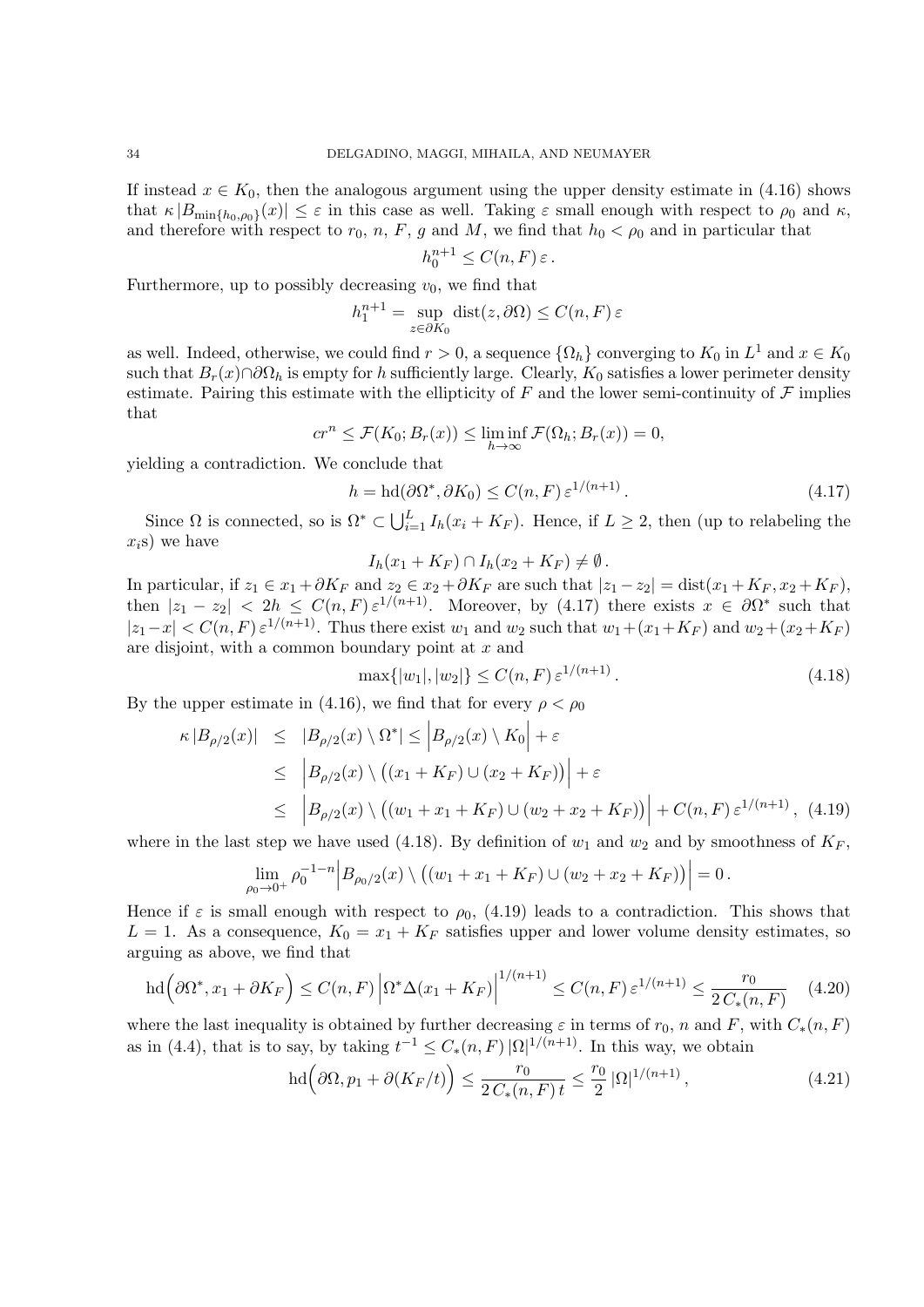where  $p_1 = x_1/t$ . This fact will be used in the next step.

*Step three*: We now prove (1.21) and (1.22) by comparing  $\Omega^*$  with a scaling of the Wulff shape of the same volume. To this end, we introduce the scale invariant *Wulff deficit* of  $\Omega \subset \mathbb{R}^{n+1}$ , defined by

$$
\delta_W(\Omega) = \frac{\mathcal{F}(\Omega)}{(n+1)|K_F|^{1/(n+1)}|\Omega|^{n/(n+1)}} - 1.
$$

We first claim that

 $\delta_W(\Omega) \le C(n, F) |\Omega^* \Delta(x_1 + K_F)| \le C(n, F) \varepsilon.$  (4.22) Indeed,  $\mathcal{F}(K_F) = (n+1)|K_F|$  and  $\mathcal{F}(\Omega^*) = (n+1)|\Omega^*|$  (as  $H_{\Omega^*}^{F,0} = n$ ), so that

$$
|\mathcal{F}(\Omega^*) - \mathcal{F}(K_F)| \le (n+1) \big| |\Omega^*| - |K_F| \big| \le (n+1) |\Omega^* \Delta(x_1 + K_F)|,
$$

while

$$
\begin{aligned} \left| \mathcal{F}(K_F) - (n+1)|K_F|^{1/(n+1)} |\Omega^*|^{n/(n+1)} \right| &\leq C(n,F) \left| |K_F|^{n/(n+1)} - |\Omega^*|^{n/(n+1)} \right| \\ &\leq C(n,F) \left| |K_F| - |\Omega^*| \right|^{n/(n+1)} \\ &\leq C(n,F) \left| \Omega^* \Delta(x_1 + K_F) \right|, \end{aligned}
$$

thanks also to (4.11). Again using (4.11) and the scaling invariance of  $\delta_W(\Omega)$ , we deduce (4.22). This said, let  $s = (|K_F|/|\Omega|)^{1/(n+1)}$ . By (4.21),

$$
\operatorname{hd}\left(\partial\Omega,p_1+\partial(K_F/s)\right)\leq \frac{r_0}{2}\left|\Omega\right|^{1/(n+1)}+C(n,F)\left|\frac{1}{t}-\frac{1}{s}\right|
$$

where by (4.4) and (4.22) and provided we take  $\varepsilon$  small enough in terms of  $r_0$ ,

$$
\left| \frac{1}{t} - \frac{1}{s} \right| = \frac{\delta_W(\Omega)}{t} \le C(n, F) |\Omega|^{1/(n+1)} \delta_W(\Omega)
$$
\n
$$
\le \frac{r_0}{2} |\Omega|^{1/(n+1)}.
$$
\n(4.23)

We have thus shown that

$$
\mathrm{hd}\Big(\partial\Omega,p_1+\partial(K_F/s)\Big)\leq r_0\,|\Omega|^{1/(n+1)}\,,
$$

and since  $|p_1 + (K_F/s)| = |\Omega|$ , this implies that  $A = p_1 + (K_F/s)$  is an admissible competitor in  $(4.7).$ 

We can thus obtain  $(1.21)$  by the quantitative Wulff inequality of [FMP10] by direct comparison with the Wulff shape, as in the case of global minimizers [FM11]. We repeat the simple argument for the convenience of the reader. By (4.7), we get  $\mathcal{E}(\Omega) \leq \mathcal{E}(K_F/s)$ , which in turn implies

$$
\delta_W(\Omega) = \frac{\mathcal{F}(\Omega)}{\mathcal{F}(K_F/s)} - 1 \le \frac{1}{\mathcal{F}(K_F/s)} \Big| \int_{\Omega} g - \int_{p_1 + (K_F/s)} g \Big|
$$
  

$$
\le \frac{C(n, F)}{|\Omega|^{n/(n+1)}} \|g\|_{C^0(B_{2M})} |\Omega \Delta(p_1 + (K_F/s))|.
$$
 (4.24)

Notice that  $x_1 = tp_1$  could have actually been chosen so to satisfy

$$
|\Omega\Delta(p_1+(K_F/s))|=\min_{p\in\mathbb{R}^{n+1}}|\Omega\Delta(p+(K_F/s))|.
$$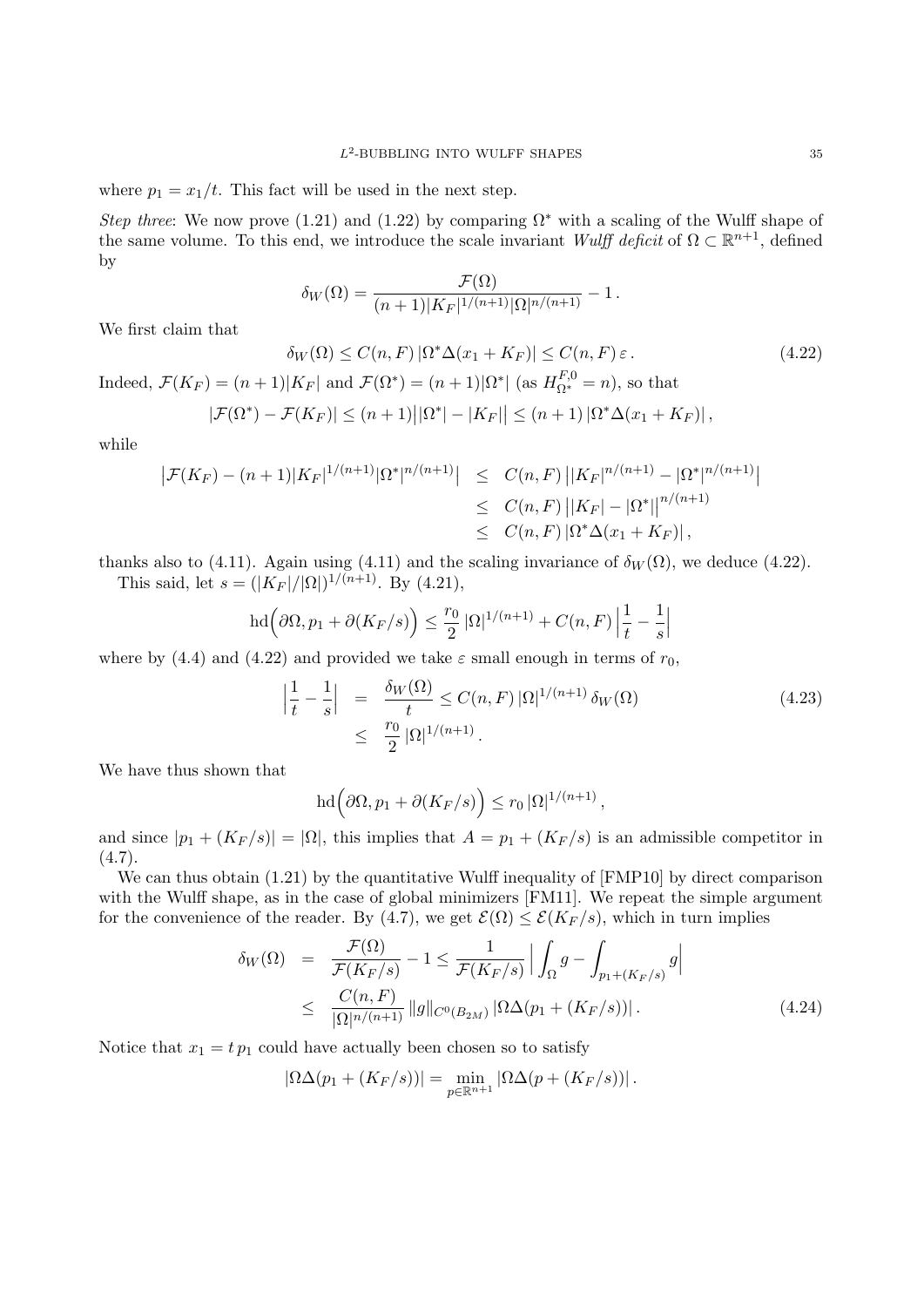Correspondingly, by the quantitative Wulff inequality of [FMP10],

$$
\delta_W(\Omega) \ge c(n) \left( \frac{|\Omega \Delta(p_1 + (K_F/s))|}{|\Omega|} \right)^2,
$$

so that

$$
\left(\frac{|\Omega\Delta(p_1+(K_F/s))|}{|\Omega|}\right)^2\leq C(n,F,g,M)\,\frac{|\Omega\Delta(p_1+(K_F/s))|}{|\Omega|}\,|\Omega|^{1/(n+1)},
$$

and (1.21) follows. Returning to (4.20) we have

$$
\mathrm{hd}\left(\partial\Omega,p_{1}+\partial(K_{F}/t)\right)\leq C(n,F)\left|\Omega\Delta(p_{1}+K_{F}/t)\right|^{1/(n+1)},\tag{4.25}
$$

*.*

while by  $(4.23)$ , $(4.24)$ , and  $(1.21)$ ,

$$
\left| \frac{1}{t} - \frac{1}{s} \right| \leq C(n, F) \, \delta_W(\Omega) \, |\Omega|^{1/(n+1)} \\
\leq C(n, F, g, M) \, \frac{|\Omega \Delta(p_1 + (K_F/s))|}{|\Omega|} \, |\Omega|^{2/(n+1)} \leq C(n, F, g, M) \, |\Omega|^{3/(n+1)}
$$

By (4.4) and [Mag12, Lemma 17.9]

$$
\left| (p_1 + K_F/s)\Delta(p_1 + K_F/t) \right| \le C(F) \frac{1}{t^n} \left| \frac{1}{t} - \frac{1}{s} \right| \le C(n, F, g, M) |\Omega|^{n/(n+1)} |\Omega|^{3/(n+1)},
$$

while

$$
hd(p_1 + \partial (K_F/t), p_1 + \partial (K_F/s)) \le C(F) \left| \frac{1}{t} - \frac{1}{s} \right| \le C(n, F, g, M) |\Omega|^{3/(n+1)}
$$

By (4.25), we conclude

$$
\frac{\mathrm{hd}(\partial\Omega, p_1 + \partial(K_F/s))}{|\Omega|^{1/(n+1)}} \leq \frac{\mathrm{hd}(\partial\Omega, p_1 + \partial(K_F/t))}{|\Omega|^{1/(n+1)}} + \frac{\mathrm{hd}(p_1 + \partial(K_F/t), p_1 + \partial(K_F/s))}{|\Omega|^{1/(n+1)}} \\
\leq C(n, F) \left(\frac{|\Omega\Delta(p_1 + K_F/t)|}{|\Omega|}\right)^{1/(n+1)} + C(n, F, g, M) \frac{|\Omega|^{3/(n+1)}}{|\Omega|^{1/(n+1)}} \\
\leq C(n, F, g, M) |\Omega|^{1/(n+1)^2},
$$

where in the last inequality we have used  $(1.21)$ . This proves  $(1.22)$ .

**Funding:** RN supported by the NSF Graduate Research Fellowship under Grant DGE-1110007. FM, RN, and CM supported by the NSF Grants DMS-1565354 and DMS-1361122.

**Conflict of Interest:** The authors declare that they have no conflict of interest.

# **REFERENCES**

- [ADM90] L. Ambrosio and G. Dal Maso. A general chain rule for distributional derivatives. *Proc. Amer. Math. Soc.*, 108(3):691–702, 1990.
	- [BC84] H. Brezis and J.-M. Coron. Multiple solutions of *H*-systems and Rellich's conjecture. *Comm. Pure Appl. Math.*, 37(2):149–187, 1984.
	- [BM94] J. E. Brothers and F. Morgan. The isoperimetric theorem for general integrands. *Mich. Math. J.*, 41(3):419–431, 1994.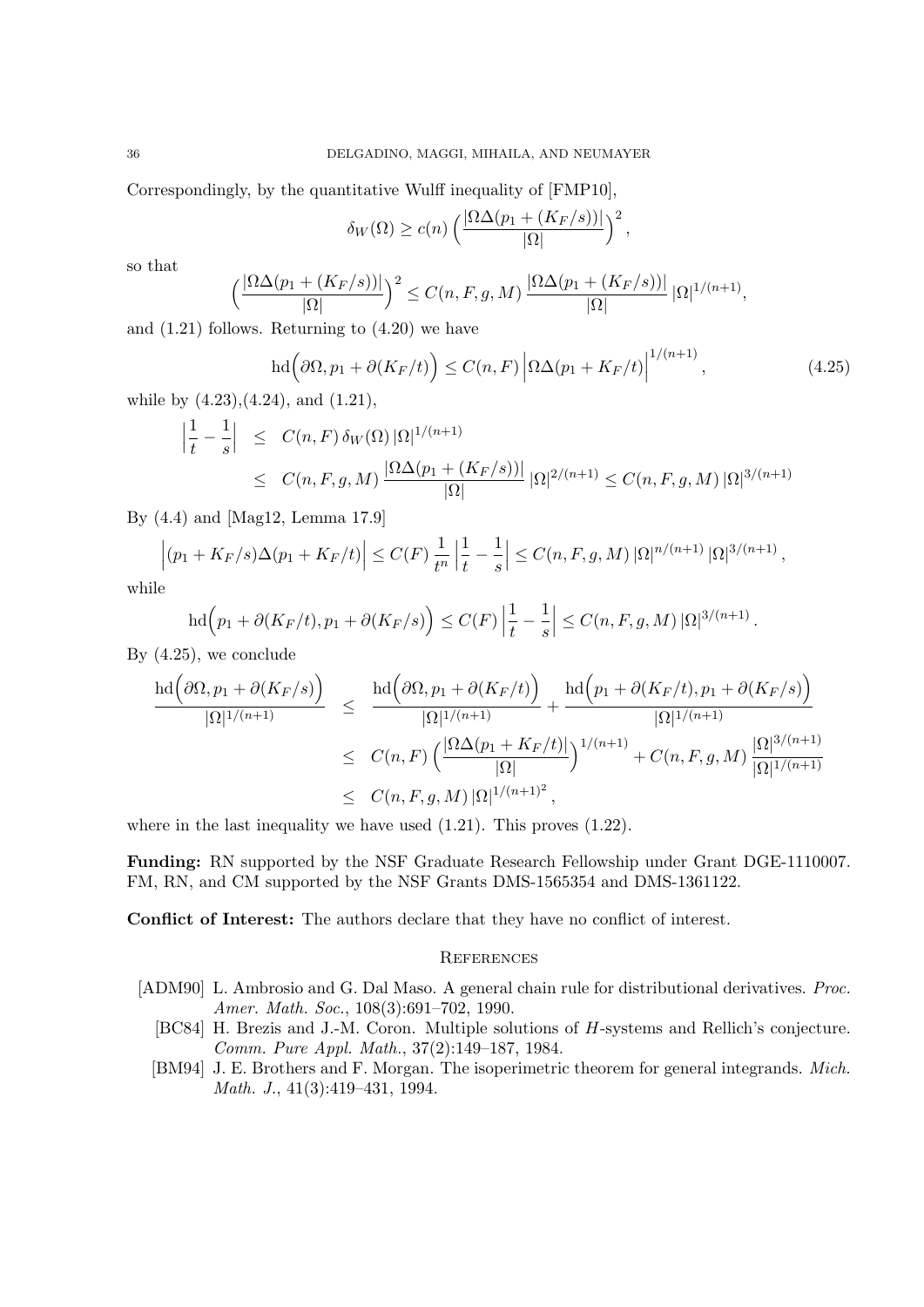- [Bre13] S. Brendle. Constant mean curvature surfaces in warped product manifolds. *Publ. Math. Inst. Hautes Etudes Sci. ´* , 117:247–269, 2013.
- [CL12] M. Cicalese and G. P. Leonardi. A selection principle for the sharp quantitative isoperimetric inequality. *Arch. Rat. Mech. Anal.*, 206(2):617–643, 2012.
- [CM17] G. Ciraolo and F. Maggi. On the shape of compact hypersurfaces with almost-constant mean curvature. *Comm. Pure Appl. Math.*, 70(4):665–716, 2017.
- [CS09] A. Cianchi and P. Salani. Overdetermined anisotropic elliptic problems. *Math. Ann.*, 345(4):859–881, 2009.
- [DLM05] C. De Lellis and S. M¨uller. Optimal rigidity estimates for nearly umbilical surfaces. *J. Differential Geom.*, 69(1):75–110, 2005.
- [DLM06] C. De Lellis and S. Müller. A  $C^0$  estimate for nearly umbilical surfaces. *Calc. Var. Partial Differential Equations*, 26(3):283–296, 2006.
- [DRG17] A. De Rosa and S. Gioffré. Quantitative stability for anisotropic nearly umbilical surfaces. 2017. Preprint available on arXiv.
- [Eva90] L. C. Evans. *Weak convergence methods for nonlinear partial differential equations*, volume 74 of *CBMS Regional Conference Series in Mathematics*. Published for the Conference Board of the Mathematical Sciences, Washington, DC; by the American Mathematical Society, Providence, RI, 1990.
- [FM91] I. Fonseca and S. Müller. A uniqueness proof for the Wulff theorem. *Proc. Roy. Soc. Edinburgh Sect. A*, 119(1-2):125–136, 1991.
- [FM11] A. Figalli and F. Maggi. On the shape of liquid drops and crystals in the small mass regime. *Arch. Rat. Mech. Anal.*, 201:143–207, 2011.
- [FMP08] N. Fusco, F. Maggi, and A. Pratelli. The sharp quantitative isoperimetric inequality. *Ann. Math.*, 168:941–980, 2008.
- [FMP10] A Figalli, F. Maggi, and A. Pratelli. A mass transportation approach to quantitative isoperimetric inequalities. *Invent. Math.*, 182(1):167–211, 2010.
- [Fon91] I. Fonseca. The Wulff theorem revisited. *Proc. Roy. Soc. London Ser. A*, 432(1884):125– 145, 1991.
- [GT83] D. Gilbarg and N. S. Trudinger. *Elliptic partial differential equations of second order*, volume 224 of *Grundlehren der Mathematischen Wissenschaften [Fundamental Principles of Mathematical Sciences]*. Springer-Verlag, Berlin, second edition, 1983.
- [Heb14] E. Hebey. *Compactness and stability for nonlinear elliptic equations*. Zurich Lectures in Advanced Mathematics. European Mathematical Society (EMS), Zürich, 2014.
- [HLMG09] Y. He, H. Li, H. Ma, and J. Ge. Compact embedded hypersurfaces with constant higher order anisotropic mean curvatures. *Indiana Univ. Math. J.*, 58(2):853–868, 2009.
	- [KM17] B. Krummel and F. Maggi. Isoperimetry with upper mean curvature bounds and sharp stability estimates. *Calc. Var. Partial Differential Equations*, 56(2):56:53, 2017.
	- [LM07] G. Leoni and M. Morini. Necessary and sufficient conditions for the chain rule in  $W^{1,1}_{loc}(\mathbb{R}^N;\mathbb{R}^d)$  and  $BV_{loc}(\mathbb{R}^N;\mathbb{R}^d)$ . *J. Eur. Math. Soc.* (*JEMS*), 9(2):219–252, 2007.
	- [Mag12] F. Maggi. *Sets of finite perimeter and geometric variational problems*, volume 135 of *Cambridge Studies in Advanced Mathematics*. Cambridge University Press, Cambridge, 2012.
	- [Mor94] F. Morgan. Soap bubbles in  $\mathbb{R}^2$  and in surfaces. *Pacific J. Math.*, 165(2):347-361, 1994.
	- [MR91] S. Montiel and A. Ros. Compact hypersurfaces: the Alexandrov theorem for higher order mean curvatures. In *Differential geometry*, volume 52 of *Pitman Monogr. Surveys*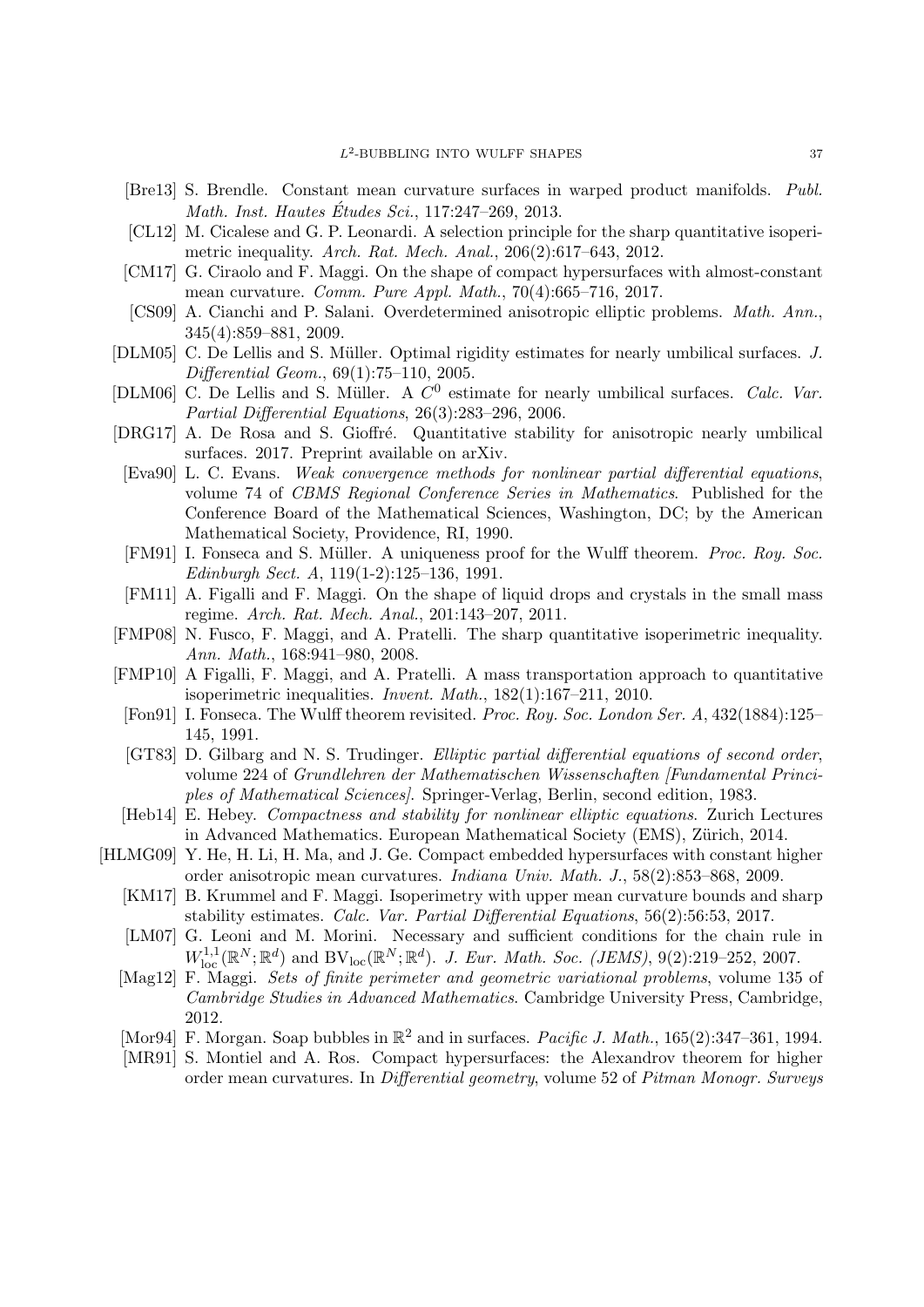*Pure Appl. Math.*, pages 279–296. Longman Sci. Tech., Harlow, 1991.

- [MX13] H. Ma and C. Xiong. Hypersurfaces with constant anisotropic mean curvatures. *J. Math. Sci. Univ. Tokyo*, 20(3):335–347, 2013.
- [Per11] D. Perez. On nearly umbilical surfaces. 2011. PhD. Thesis available at http://user.math.uzh.ch/delellis/uploads/media/Daniel.pdf.
- [Rei77] R. C. Reilly. Applications of the Hessian operator in a Riemannian manifold. *Indiana Univ. Math. J.*, 26(3):459–472, 1977.
- [Ros87] A. Ros. Compact hypersurfaces with constant higher order mean curvatures. *Rev. Mat. Iberoamericana*, 3(3-4):447–453, 1987.
- [Sim83] L. Simon. *Lectures on geometric measure theory*, volume 3 of *Proceedings of the Centre for Mathematical Analysis*. Australian National University, Centre for Mathematical Analysis, Canberra, 1983.
- [Str84] M. Struwe. A global compactness result for elliptic boundary value problems involving limiting nonlinearities. *Math. Z.*, 187(4):511–517, 1984.
- [Str00] M. Struwe. *Variational methods*, volume 34 of *Ergebnisse der Mathematik und ihrer Grenzgebiete. 3. Folge. A Series of Modern Surveys in Mathematics [Results in Mathematics and Related Areas. 3rd Series. A Series of Modern Surveys in Mathematics]*. Springer-Verlag, Berlin, third edition, 2000. Applications to nonlinear partial differential equations and Hamiltonian systems.
- [Tay74] J. E. Taylor. Existence and structure of solutions to a class of nonelliptic variational problems. In *Symposia Mathematica, Vol. XIV (Convegno di Teoria Geometrica dell'Integrazione e Variet`a Minimali, INDAM, Roma, Maggio 1973)*, pages 499–508. Academic Press, London, 1974.
- [Tay75] J. E. Taylor. Unique structure of solutions to a class of nonelliptic variational problems. In *Differential geometry (Proc. Sympos. Pure. Math., Vol. XXVII, Stanford Univ., Stanford, Calif., 1973), Part 1*, pages 419–427. Amer. Math. Soc., Providence, R.I., 1975.
- [Tay78] J. E. Taylor. Crystalline variational problems. *Bull. Am. Math. Soc.*, 84(4):568–588, 1978.
- [WX11] G. Wang and C. Xia. A characterization of the Wulff shape by an overdetermined anisotropic PDE. *Arch. Ration. Mech. Anal.*, 199(1):99–115, 2011.
	- [XZ] C. Xia and X. Zhang. ABP estimate and geometric inequalities. *to appear in Comm. Anal. Geom.*